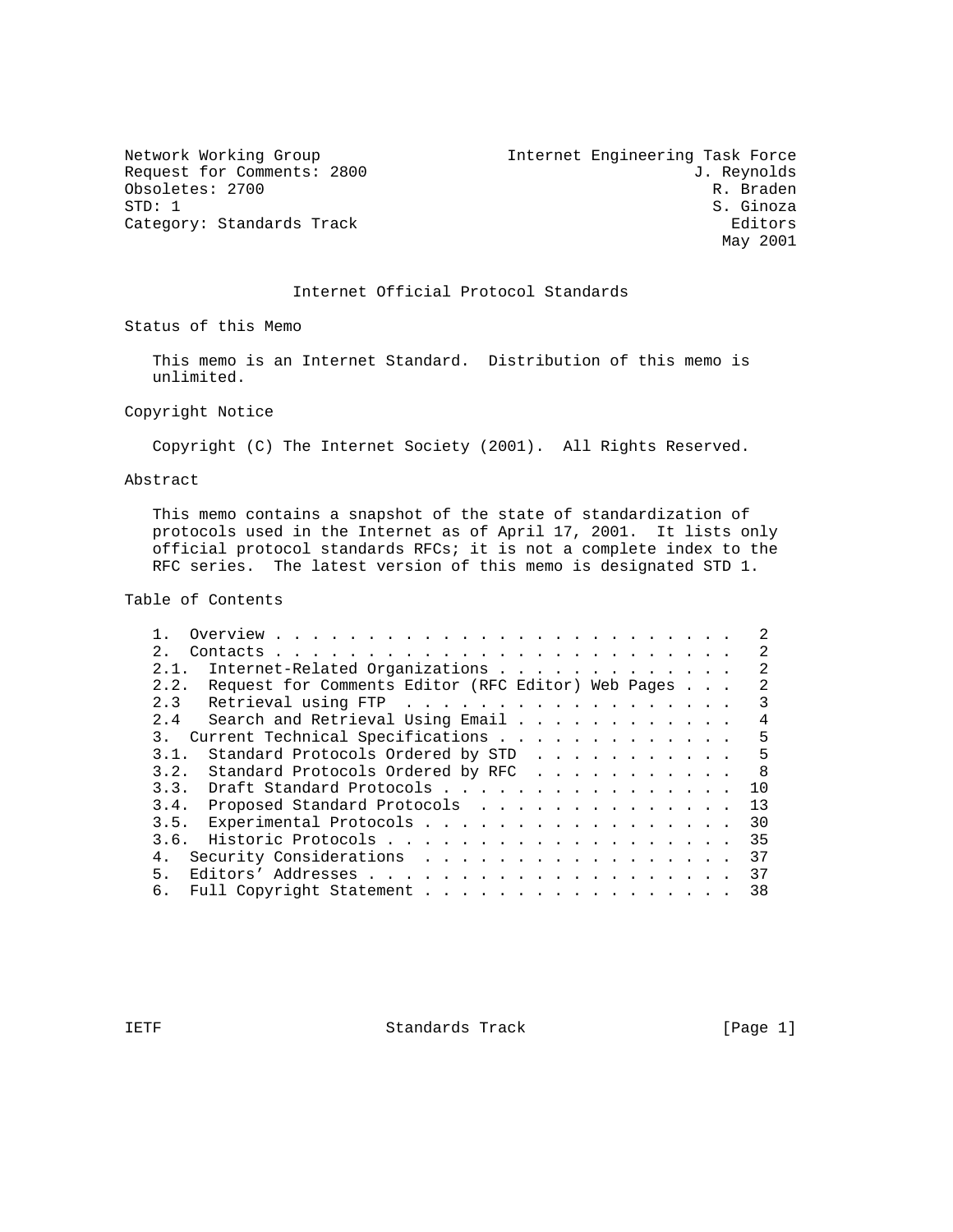#### 1. Overview

 This memo contains a snapshot of the state of standardization of protocols used in the Internet, as determined by the Internet Engineering Task Force (IETF). It is an April 17, 2001 snapshot of the current official protocol standards list, which is updated daily and is available from the RFC Editor Web site.

 The RFC Editor publishes Request for Comments (RFC) documents that are the output of the IETF process or are submitted individually via electronic mail. Further information about the RFC series is contained in section 2.1, RFC 2026 and at http://www.rfc-editor.org.

 This memo is published by the RFC Editor for the IESG and IAB in accordance with Section 2.1 of "The Internet Standards Process -- Revision 3", RFC 2026, which specifies the rules and procedures by which all Internet standards are set. Sections 3.1 - 3.6 of this memo contain the lists of protocols in each stage of standardization - Standard, Draft Standard, Proposed Standard, Experimental and Historic. Protocols that are new to this document or have been moved from one protocol level to another, or that differ from the previous edition of this document are marked with an asterisk. Informational RFCs are not included. This memo lists the current standards track, Experimental, and Historic protocols; it is not a complete index to RFCs.

2. Resources

This section contains important contact information, for reference.

2.1. Internet-Related Organizations

Internet Architecture Board (IAB) Contact: www.iab.org

Internet Engineering Task Force (IETF) Contact: www.ietf.org

Internet Research Task Force (IRTF) Contact: www.irtf.org

Internet Assigned Numbers Authority (IANA) Contact: www.iana.org

2.2. Request for Comments Editor (RFC Editor) Web Pages

 The RFC Editor maintains the official repository of all RFCs and indexes to them. The RFC Editor web site is:

http://www.rfc-editor.org.

IETF Standards Track [Page 2]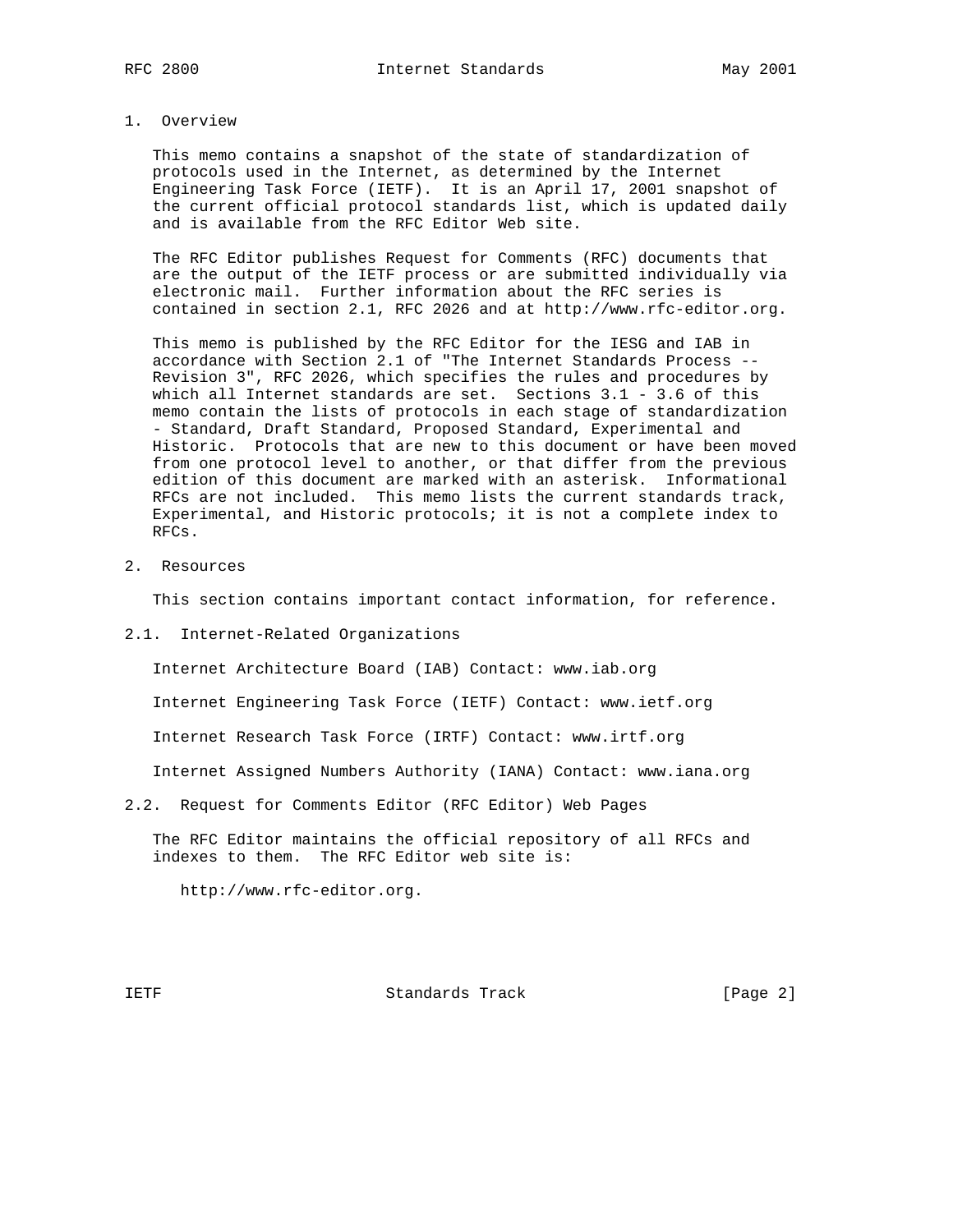At this URL, a user can:

 (a) Obtain the current "Internet Official Protocol Standards" list. See:

http://www.rfc-editor.org/rfcxx00.html

This hyper-linked listing is updated daily.

(b) Retrieve the latest version of this STD 1 memo. See:

http://www.rfc-editor.org/go.html, and select STD and "1".

(c) Retrieve text of any RFC. See:

http://www.rfc-editor.org/go.html

(d) Search for RFCs by category. See:

http://www.rfc-editor.org/category.html

 (e) Search the RFC index for document number, author, title, and/or keywords, and retrieve the text of any matching documents. See:

http://www.rfc-editor.org/rfcsearch.html

RFC information can also be retrieved using FTP or email.

2.3 Retrieval using FTP

 RFC-related files may be copied via FTP from the FTP.RFC-EDITOR.ORG computer using the FTP username "anonymous" and password "name@host.domain". An FTP user can:

(a) Retrieve the latest version of this STD 1 memo.

File: "in-notes/std/std1.txt"

(b) Retrieve text of any RFC.

 File: "in-notes/rfcnnnn.txt" will retrieve the ASCII version. Some RFCs also have secondary Postscript and/or PDF versions, available from File: "in-notes/rfcnnnn.ps" and/or "in-notes/rfcnnnn.pdf", respectively.

Here "nnnn" is a 1-4 digit RFC number, with no leading zeros.

IETF Standards Track [Page 3]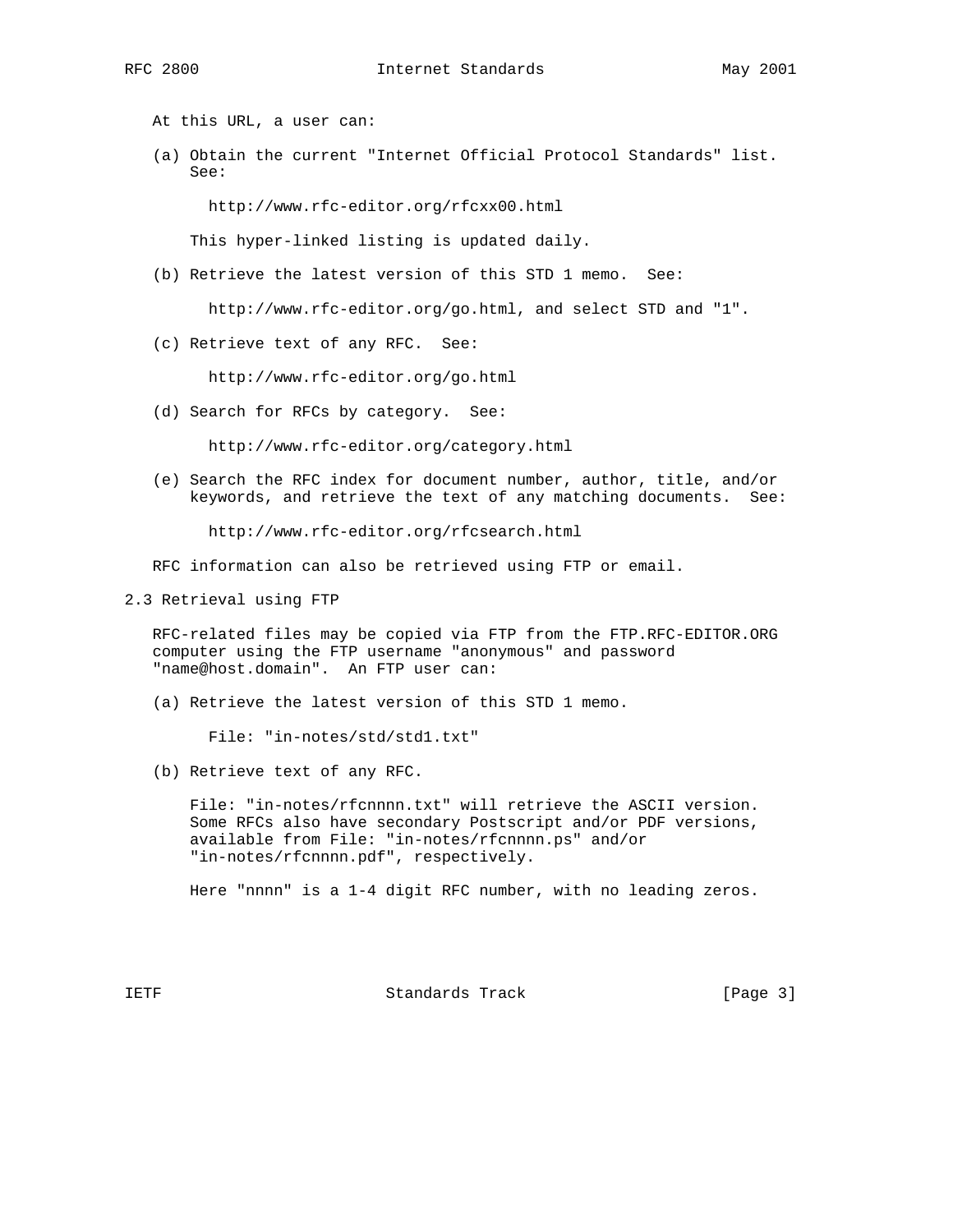2.4 Search and Retrieval Using Email

 To use the RFC Editor's email-based RFC-INFO service, send a request to:

RFC-INFO@RFC-EDITOR.ORG

 In the message body, include your information request. For example, the following message bodies may be used.

(a) To retrieve the latest version of this STD 1 memo:

 Retrieve: STD Doc-ID: STD0001

(b) To retrieve ASCII text of any RFC:

 Retrieve: RFC Doc-ID: RFCnnnn

Here "nnnn" must be filled with leading zeros to 4 digits.

 (c) The RFC-INFO@RFC-EDITOR.ORG server provides other capabilities, e.g., search and retrieval based on author, title, and/or keyword. For more information, send the following message body to the server:

help: help

The server will email back the results.

IETF Standards Track [Page 4]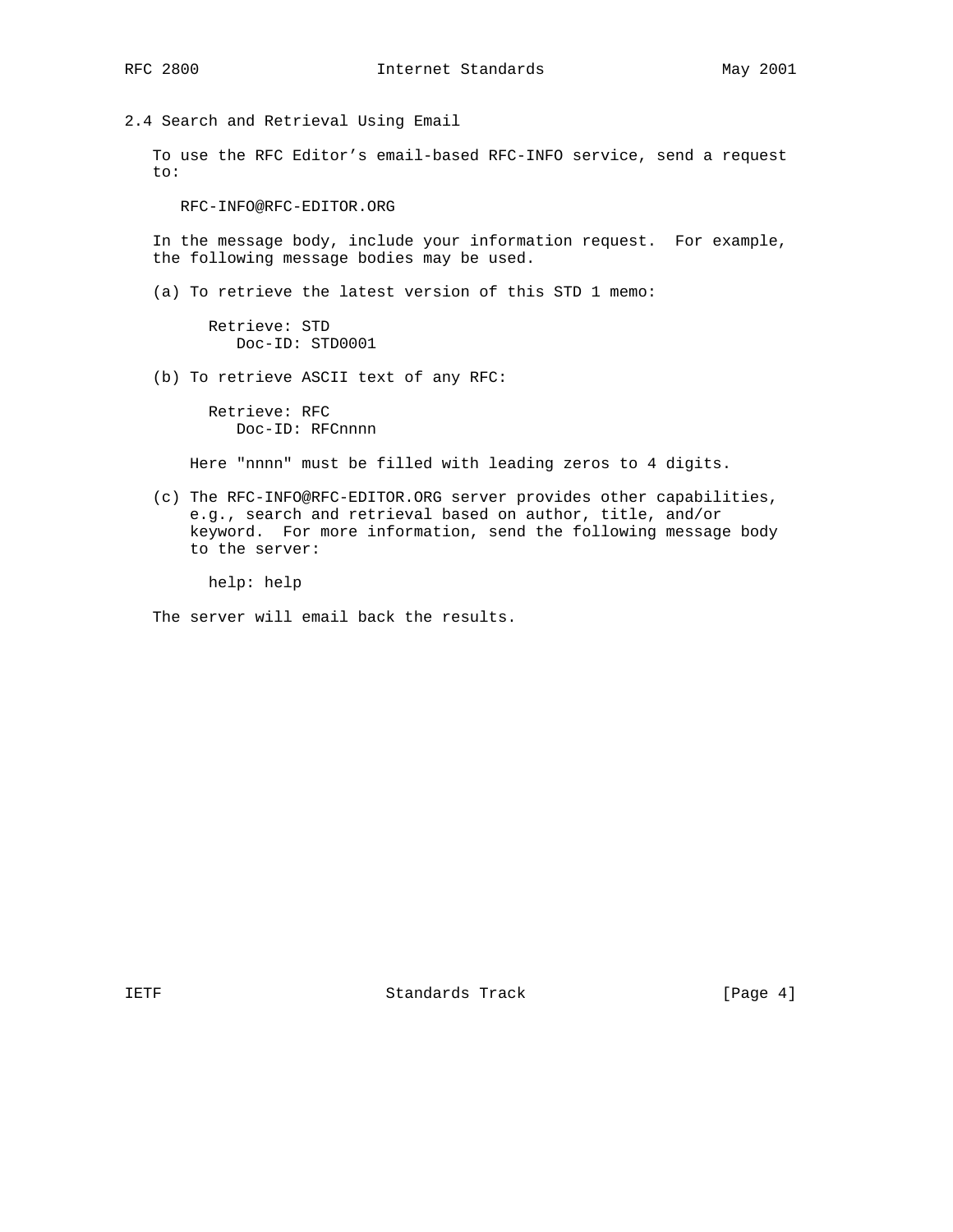# 3. Current Technical Specifications

3.1. Standard Protocols Ordered by STD

| Mnemonic        | Title                                                                                      | RFC# STD# |                |
|-----------------|--------------------------------------------------------------------------------------------|-----------|----------------|
|                 | Internet Official Protocol Standards                                                       | 2800      | $1*$           |
| --------        | Assigned Numbers                                                                           | 1700      | $\overline{2}$ |
| . <u>.</u> .    | Requirements for Internet Hosts - Communication<br>Layers                                  | 1122      | 3              |
| -------         | Requirements for Internet Hosts - Application<br>and Support                               | 1123      | 3              |
| . _ _ _ _ _ _ _ | [Reserved for Router Requirements. See RFC 1812]                                           |           | $4*$           |
| ΙP              | Internet Protocol                                                                          | 791       | 5              |
| ICMP            | Internet Control Message Protocol                                                          | 792       | 5              |
| --------        | Broadcasting Internet Datagrams                                                            | 919       | 5              |
| -------         | Broadcasting Internet datagrams in the presence<br>of subnets                              | 922       | 5              |
| .               | Internet Standard Subnetting Procedure                                                     | 950       | 5              |
| IGMP            | Host extensions for IP multicasting                                                        | 1112      | 5              |
| UDP             | User Datagram Protocol                                                                     | 768       | 6              |
| TCP             | Transmission Control Protocol                                                              | 793       | 7              |
| TELNET          | Telnet Protocol Specification                                                              | 854       | 8              |
| TELNET          | Telnet Option Specifications                                                               | 855       | 8              |
| FTP             | File Transfer Protocol                                                                     | 959       | 9              |
| SMTP            | [Reserved for Simple Mail Transfer Protocol (SMTP).<br>See RFC 2821.1                      |           | $10*$          |
| SMTP-SIZE       | SMTP Service Extension for Message Size Declaration 1870 10                                |           |                |
| MAIL            | [Reserved for Internet Message Format. See RFC<br>2822.1                                   |           | $11*$          |
| NTP             | [Reserved for Network Time Protocol (NTP).<br>See<br>RFC 1305.1                            |           | $12*$          |
| DOMAIN          | Domain names - concepts and facilities                                                     | 1034 13   |                |
| DOMAIN          | Domain names - implementation and specification                                            | 1035 13   |                |
| $DNS-MX$        | [Was Mail Routing and the Domain System (RFC974).<br>Now Historic.l                        |           | $14*$          |
| SNMP            | Simple Network Management Protocol (SNMP)                                                  | 1157 15   |                |
| SMI             | Structure and identification of management<br>information for TCP/IP-based internets       | 1155 16   |                |
|                 | Concise-MI Concise MIB definitions                                                         | 1212 16   |                |
| MIB-II          | Management Information Base for Network Management<br>of TCP/IP-based internets: MIB-II    | 1213 17   |                |
| EGP             | [Was Exterior Gateway Protocol (RFC904).<br>Now<br>Historic.l                              |           | $18*$          |
| NETBIOS         | Protocol standard for a NetBIOS service on<br>a TCP/UDP transport: Concepts and methods    | 1001 19   |                |
| NETBIOS         | Protocol standard for a NetBIOS service on<br>a TCP/UDP transport: Detailed specifications | 1002 19   |                |

IETF Standards Track [Page 5]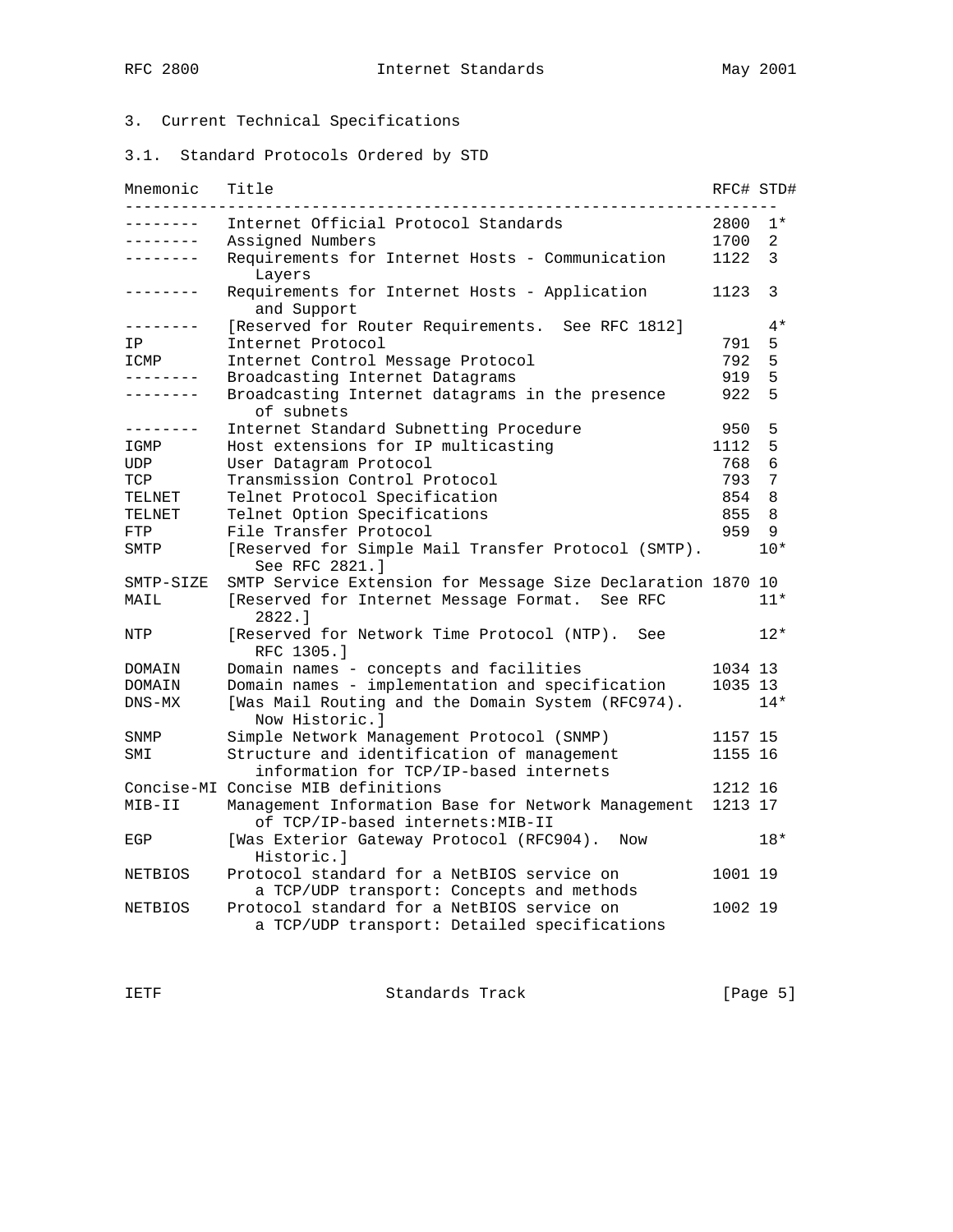| ECHO         | Echo Protocol                                                                         | 862 20  |       |
|--------------|---------------------------------------------------------------------------------------|---------|-------|
| DISCARD      | Discard Protocol                                                                      | 863 21  |       |
| CHARGEN      | Character Generator Protocol                                                          | 864 22  |       |
| <b>QUOTE</b> | Quote of the Day Protocol                                                             | 865 23  |       |
| USERS        | Active users                                                                          | 866 24  |       |
| DAYTIME      | Daytime Protocol                                                                      | 867 25  |       |
| TIME         | Time Protocol                                                                         | 868 26  |       |
| TOPT-BIN     | Telnet Binary Transmission                                                            | 856 27  |       |
| TOPT-ECHO    | Telnet Echo Option                                                                    | 857 28  |       |
| TOPT-SUPP    | Telnet Suppress Go Ahead Option                                                       | 858 29  |       |
| TOPT-STAT    | Telnet Status Option                                                                  | 859 30  |       |
| TOPT-TIM     | Telnet Timing Mark Option                                                             | 860 31  |       |
|              | TOPT-EXTOP Telnet Extended Options: List Option                                       | 861 32  |       |
| TFTP         | The TFTP Protocol (Revision 2)                                                        | 1350 33 |       |
| RIP1         | [Was Routing Information Protocol (RIP).<br>Replaced<br>by STD 56.]                   |         | $34*$ |
| TP-TCP       | ISO transport services on top of the TCP:<br>Version 3                                | 1006 35 |       |
| IP-FDDI      | Transmission of IP and ARP over FDDI Networks                                         | 1390 36 |       |
| ARP          | Ethernet Address Resolution Protocol: Or converting 826 37                            |         |       |
|              | network protocol addresses to 48.bit Ethernet                                         |         |       |
|              | address for transmission on Ethernet hardware                                         |         |       |
| RARP         | Reverse Address Resolution Protocol                                                   | 903 38  |       |
|              | [Was BBN Report 1822 (IMP/Host Interface).<br>Now<br>Historic.l                       |         | $39*$ |
| IP-WB        | Host Access Protocol specification                                                    | 907 40* |       |
| $IP-E$       | Standard for the transmission of IP datagrams<br>over Ethernet networks               | 894 41  |       |
| $IP-EE$      | Standard for the transmission of IP datagrams<br>over experimental Ethernet networks  | 895 42  |       |
| IP-IEEE      | Standard for the transmission of IP datagrams<br>over IEEE 802 networks               | 1042 43 |       |
| $IP-DC$      | DCN local-network protocols                                                           | 891 44  |       |
| $IP-HC$      | Internet Protocol on Network System's HYPERchannel: 1044 45<br>Protocol specification |         |       |
| $IP-ARC$     | Transmitting IP traffic over ARCNET networks                                          | 1201 46 |       |
| IP-SLIP      | Nonstandard for transmission of IP datagrams<br>over serial lines: SLIP               | 1055 47 |       |
|              | IP-NETBIOS Standard for the transmission of IP datagrams<br>over NetBIOS networks     | 1088 48 |       |
| $IP-IPX$     | Standard for the transmission of 802.2 packets<br>over IPX networks                   | 1132 49 |       |
| ETHER-MIB    | Definitions of Managed Objects for the Ethernet-<br>like Interface Types              | 1643 50 |       |
| PPP          | The Point-to-Point Protocol (PPP)                                                     | 1661 51 |       |
| PPP-HDLC     | PPP in HDLC-like Framing                                                              | 1662 51 |       |
| IP-SMDS      | Transmission of IP datagrams over the SMDS Service                                    | 1209 52 |       |
| POP3         | Post Office Protocol - Version 3                                                      | 1939 53 |       |

IETF Standards Track [Page 6]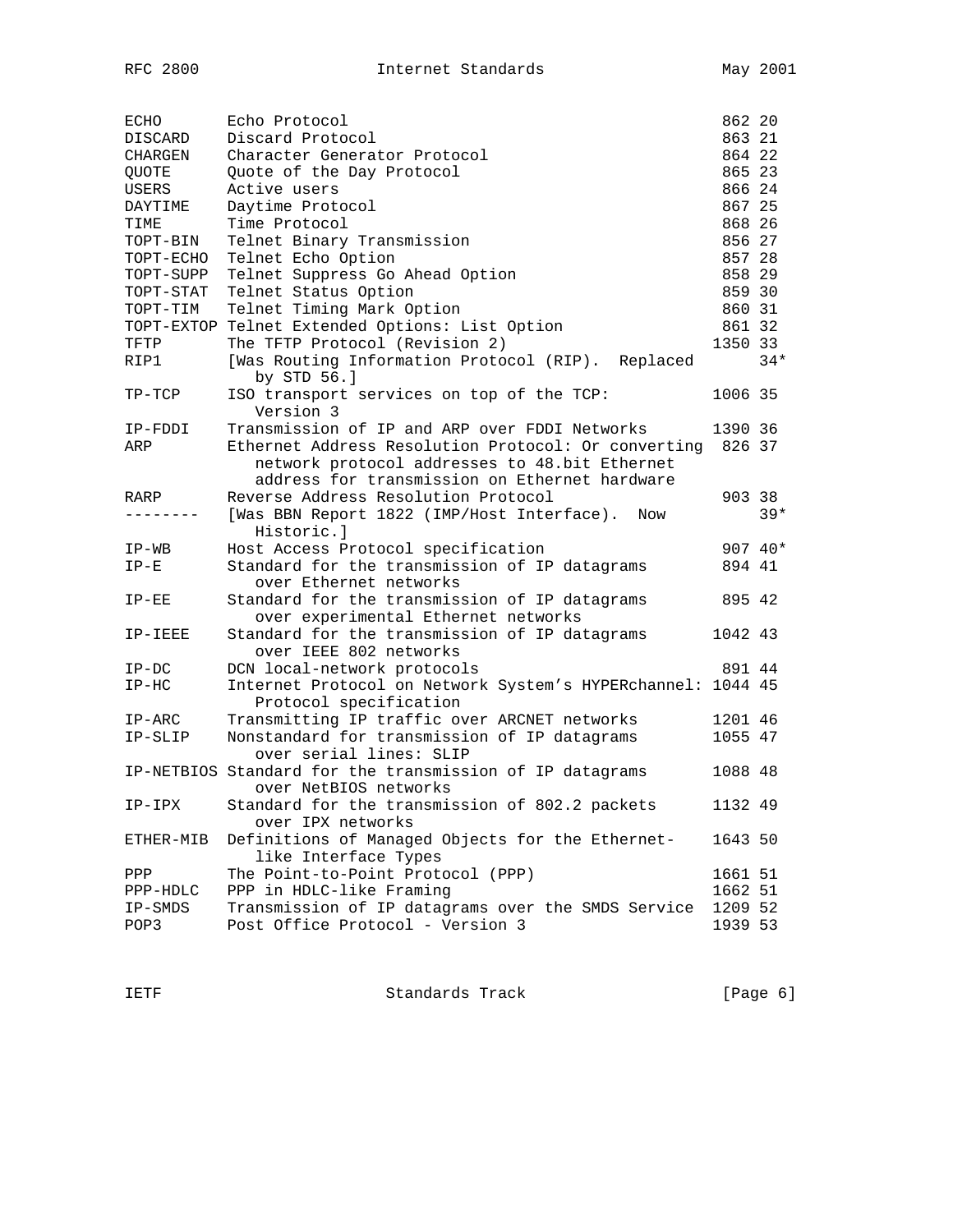| OSPF2     | OSPF Version 2                                   | 2328 54    |  |
|-----------|--------------------------------------------------|------------|--|
| $IP-FR$   | Multiprotocol Interconnect over Frame Relay      | 2427 55    |  |
| RIP2      | RIP Version 2                                    | 2453 56    |  |
| RIP2-APP  | RIP Version 2 Protocol Applicability Statement   | 1722 57    |  |
| SMIv2     | Structure of Management Information Version      | 2578 58    |  |
|           | $2$ (SMI $v2$ )                                  |            |  |
| CONV-MIB  | Textual Conventions for SMIv2                    | 2579 58    |  |
| CONF-MIB  | Conformance Statements for SMIv2                 | 2580 58    |  |
| RMON-MIB  | Remote Network Monitoring Management Information | 2819 59    |  |
|           | Base                                             |            |  |
| SMTP-Pipe | SMTP Service Extension for Command Pipelining    | $2920.60*$ |  |
| ONE-PASS  | A One-Time Password System                       | $228961*$  |  |
|           |                                                  |            |  |
|           |                                                  |            |  |

 [Note: an asterisk at the end of a line indicates a change from the previous edition of this document.]

IETF Standards Track [Page 7]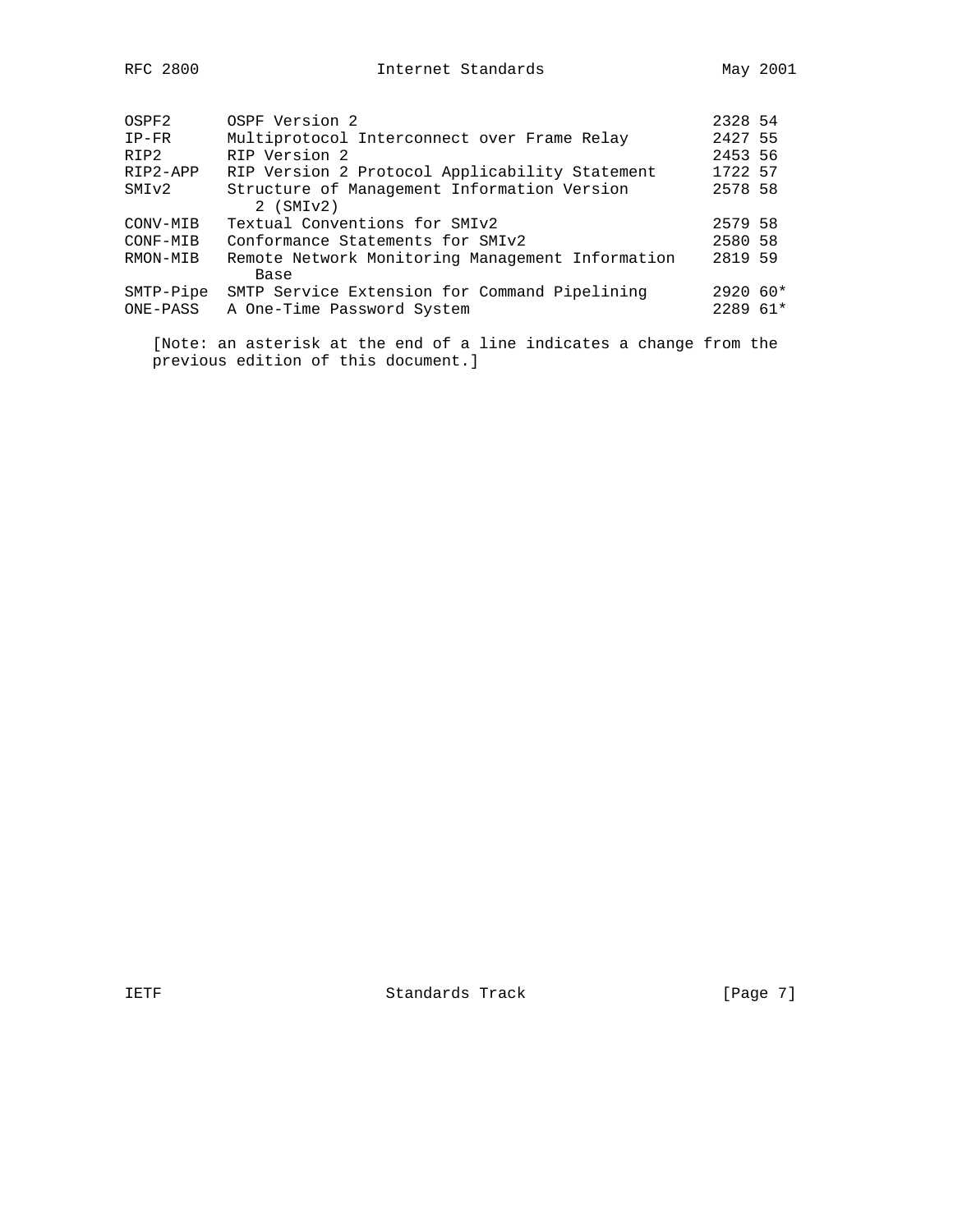# 3.2. Standard Protocols Ordered by RFC

| Mnemonic          | Title                                                                                   |                | STD# RFC#  |
|-------------------|-----------------------------------------------------------------------------------------|----------------|------------|
| SMTP-Pipe         | SMTP Service Extension for Command Pipelining                                           |                | $60*2920*$ |
| RMON-MIB          | Remote Network Monitoring Management Information<br>Base                                | 59             | 2819       |
| IAB               | Internet Official Protocol Standards                                                    |                | $1* 2800*$ |
| CONF-MIB          | Conformance Statements for SMIv2                                                        | 58             | 2580       |
| CONV-MIB          | Textual Conventions for SMIv2                                                           | 58             | 2579       |
| SMI <sub>v2</sub> | Structure of Management Information Version<br>$2$ (SMI $v2$ )                          | 58             | 2578       |
| RIP2              | RIP Version 2                                                                           | 56             | 2453       |
| $IP-FR$           | Multiprotocol Interconnect over Frame Relay                                             | 55             | 2427       |
| OSPF2             | OSPF Version 2                                                                          | 54             | 2328       |
| ONE-PASS          | A One-Time Password System                                                              |                | 61* 2289*  |
| POP3              | Post Office Protocol - Version 3                                                        | 53             | 1939       |
| SMTP-SIZE         | SMTP Service Extension for Message Size Declaration 10                                  |                | 1870       |
| RIP2-APP          | RIP Version 2 Protocol Applicability Statement                                          | 57             | 1722       |
| --------          | Assigned Numbers                                                                        | $\overline{2}$ | 1700       |
| PPP-HDLC          | PPP in HDLC-like Framing                                                                | 51             | 1662       |
| PPP               | The Point-to-Point Protocol (PPP)                                                       | 51             | 1661       |
| ETHER-MIB         | Definitions of Managed Objects for the Ethernet-<br>like Interface Types                | 50             | 1643       |
| IP-FDDI           | Transmission of IP and ARP over FDDI Networks                                           | 36             | 1390       |
| TFTP              | The TFTP Protocol (Revision 2)                                                          | 33             | 1350       |
| MIB-II            | Management Information Base for Network Management<br>of TCP/IP-based internets: MIB-II | 17             | 1213       |
|                   | Concise-MI Concise MIB definitions                                                      | 16             | 1212       |
| IP-SMDS           | Transmission of IP datagrams over the SMDS Service                                      | 52             | 1209       |
| $IP-ARC$          | Transmitting IP traffic over ARCNET networks                                            | 46             | 1201       |
| SNMP              | Simple Network Management Protocol (SNMP)                                               | 15             | 1157       |
| SMI               | Structure and identification of management                                              | 16             | 1155       |
|                   | information for TCP/IP-based internets                                                  |                |            |
| IP-IPX            | Standard for the transmission of 802.2 packets<br>over IPX networks                     | 49             | 1132       |
|                   | Requirements for Internet Hosts - Application<br>and Support                            | 3              | 1123       |
|                   | Requirements for Internet Hosts - Communication<br>Layers                               | 3              | 1122       |
| IGMP              | Host extensions for IP multicasting                                                     | 5              | 1112       |
|                   | IP-NETBIOS Standard for the transmission of IP datagrams<br>over NetBIOS networks       | 48             | 1088       |
| IP-SLIP           | Nonstandard for transmission of IP datagrams<br>over serial lines: SLIP                 | 47             | 1055       |
| $IP-HC$           | Internet Protocol on Network System's HYPERchannel: 45<br>Protocol specification        |                | 1044       |
|                   |                                                                                         |                |            |

IETF Standards Track [Page 8]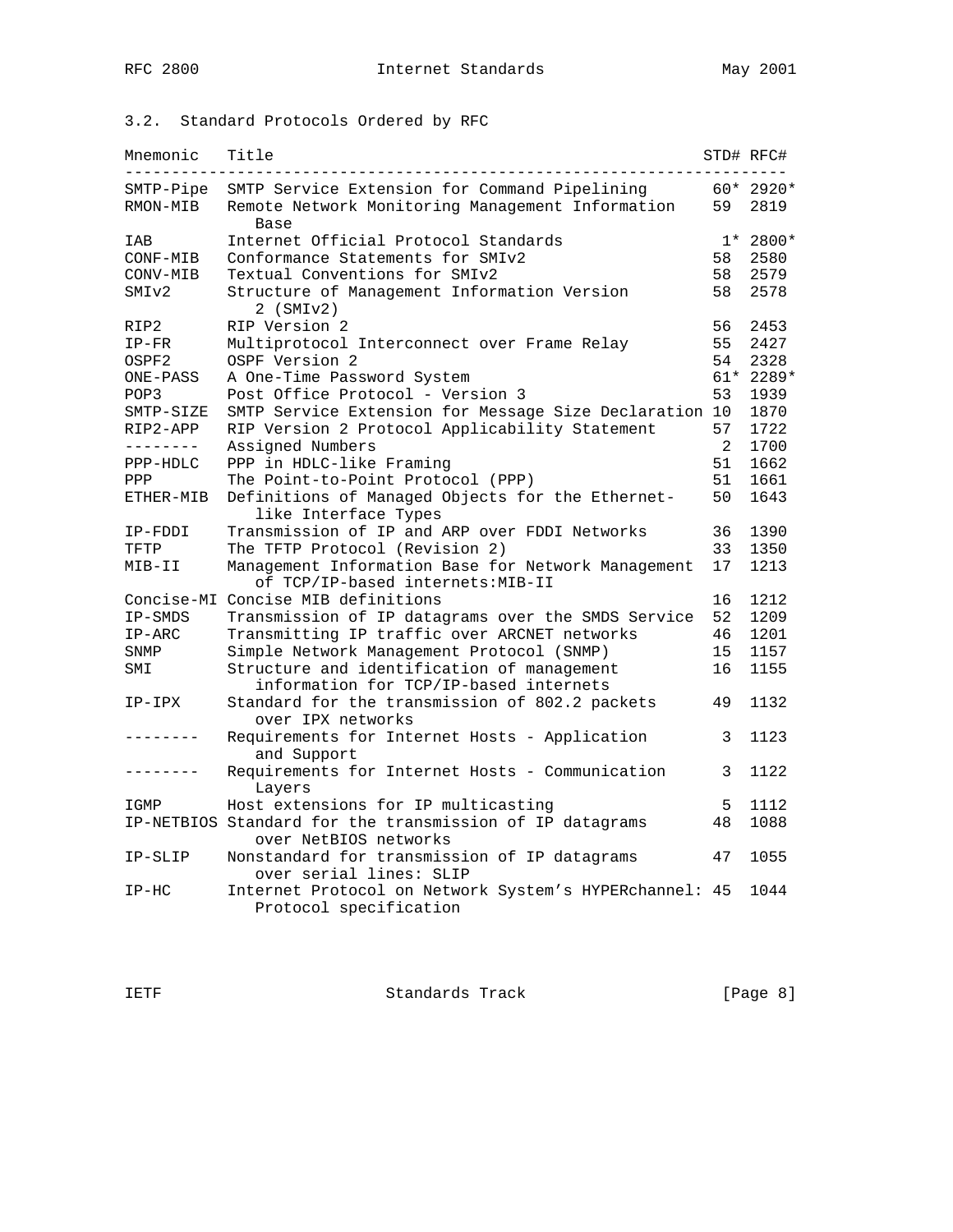| IP-IEEE           | Standard for the transmission of IP datagrams<br>over IEEE 802 networks              | 43              | 1042     |
|-------------------|--------------------------------------------------------------------------------------|-----------------|----------|
| DOMAIN            | Domain names - implementation and specification                                      | 13              | 1035     |
| DOMAIN            | Domain names - concepts and facilities                                               | 13              | 1034     |
| $TP-TCP$          | ISO transport services on top of the TCP:                                            | 35              | 1006     |
|                   | Version 3                                                                            |                 |          |
| <b>NETBIOS</b>    | Protocol standard for a NetBIOS service on                                           | 19              | 1002     |
|                   | a TCP/UDP transport: Detailed specifications                                         |                 |          |
| <b>NETBIOS</b>    | Protocol standard for a NetBIOS service on                                           | 19              | 1001     |
|                   | a TCP/UDP transport: Concepts and methods                                            |                 |          |
| FTP               | File Transfer Protocol                                                               | 9               | 959      |
| --------          | Internet Standard Subnetting Procedure                                               | 5               | 950      |
| $- - - - - - - -$ | Broadcasting Internet datagrams in the presence<br>of subnets                        | 5               | 922      |
| ---------         |                                                                                      | 5               | 919      |
|                   | Broadcasting Internet Datagrams                                                      |                 | 40* 907* |
| $IP-WB$           | Host Access Protocol specification<br>Reverse Address Resolution Protocol            | 38              | 903      |
| RARP              |                                                                                      |                 |          |
| $IP-EE$           | Standard for the transmission of IP datagrams<br>over experimental Ethernet networks | 42              | 895      |
| $IP-E$            | Standard for the transmission of IP datagrams                                        | 41              | 894      |
|                   | over Ethernet networks                                                               |                 |          |
| $IP-DC$           | DCN local-network protocols                                                          | 44              | 891      |
| TIME              | Time Protocol                                                                        | 26              | 868      |
| DAYTIME           | Daytime Protocol                                                                     | 25              | 867      |
| USERS             | Active users                                                                         | 24              | 866      |
| QUOTE             | Quote of the Day Protocol                                                            | 23              | 865      |
| CHARGEN           | Character Generator Protocol                                                         | 22              | 864      |
| <b>DISCARD</b>    | Discard Protocol                                                                     | 21              | 863      |
| <b>ECHO</b>       | Echo Protocol                                                                        | 20 <sup>°</sup> | 862      |
|                   | TOPT-EXTOP Telnet Extended Options: List Option                                      | 32 <sup>°</sup> | 861      |
| TOPT-TIM          | Telnet Timing Mark Option                                                            | 31              | 860      |
| TOPT-STAT         | Telnet Status Option                                                                 | 30              | 859      |
| TOPT-SUPP         | Telnet Suppress Go Ahead Option                                                      | 29              | 858      |
| TOPT-ECHO         | Telnet Echo Option                                                                   | 28              | 857      |
| TOPT-BIN          | Telnet Binary Transmission                                                           | 27              | 856      |
| TELNET            | Telnet Option Specifications                                                         | 8               | 855      |
| TELNET            | Telnet Protocol Specification                                                        | 8               | 854      |
| ARP               | Ethernet Address Resolution Protocol: Or converting 37                               |                 | 826      |
|                   | network protocol addresses to 48.bit Ethernet                                        |                 |          |
|                   | address for transmission on Ethernet hardware                                        |                 |          |
| TCP               | Transmission Control Protocol                                                        | 7               | 793      |
| ICMP              | Internet Control Message Protocol                                                    | 5               | 792      |
| ΙP                | Internet Protocol                                                                    | 5               | 791      |
| UDP               | User Datagram Protocol                                                               | 6               | 768      |

 [Note: an asterisk at the end of a line indicates a change from the previous edition of this document.]

IETF Standards Track [Page 9]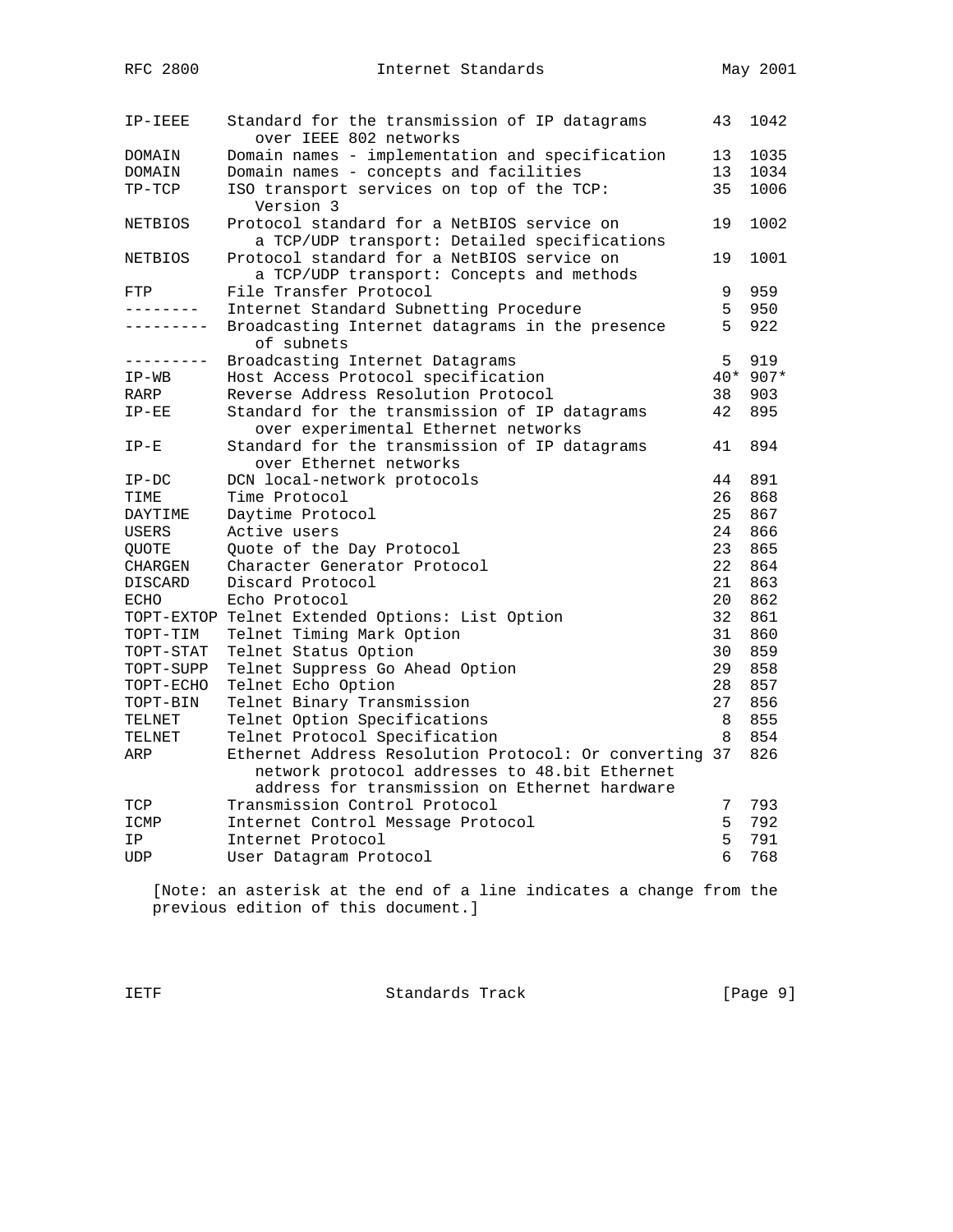## 3.3. Draft Standard Protocols

| Mnemonic       | Title                                                                                                          | RFC# |
|----------------|----------------------------------------------------------------------------------------------------------------|------|
| RADIUS         | Remote Authentication Dial In User Service (RADIUS)                                                            | 2865 |
|                | INTERGRMIB The Interfaces Group MIB                                                                            | 2863 |
| . <u>.</u> .   | Host Resources MIB                                                                                             | 2790 |
|                | HTTP Authentication: Basic and Digest Access<br>Authentication                                                 | 2617 |
| HTTP           | Hypertext Transfer Protocol -- HTTP/1.1                                                                        | 2616 |
| VACM-SNMP      | View-based Access Control Model (VACM) for<br>the Simple Network Management Protocol (SNMP)                    | 2575 |
|                | USM-SNMPV3 User-based Security Model (USM) for version<br>3 of the Simple Network Management Protocol (SNMPv3) | 2574 |
| SNMP-APP       | SNMP Applications                                                                                              | 2573 |
| MPD-SNMP       | Message Processing and Dispatching for the                                                                     | 2572 |
|                | Simple Network Management Protocol (SNMP)                                                                      |      |
| ARCH-SNMP      | An Architecture for Describing SNMP Management<br>Frameworks                                                   | 2571 |
| ICMPv6         | Internet Control Message Protocol (ICMPv6)                                                                     | 2463 |
|                | for the Internet Protocol Version 6 (IPv6)<br>Specification                                                    |      |
| IPV6-AUTO      | IPv6 Stateless Address Autoconfiguration                                                                       | 2462 |
| IPV6-ND        | Neighbor Discovery for IP Version 6 (IPv6)                                                                     | 2461 |
| IPV6           | Internet Protocol, Version 6 (IPv6) Specification                                                              | 2460 |
| URI-GEN        | Uniform Resource Identifiers (URI): Generic Syntax                                                             | 2396 |
| IARP           | Inverse Address Resolution Protocol                                                                            | 2390 |
| <b>TN3270E</b> | TN3270 Enhancements                                                                                            | 2355 |
| TFTP-Opt       | TFTP Timeout Interval and Transfer Size Options                                                                | 2349 |
| TFTP-Blk       | TFTP Blocksize Option                                                                                          | 2348 |
| TFTP-Ext       | TFTP Option Extension                                                                                          | 2347 |
| $UTF-8$        | UTF-8, a transformation format of ISO 10646                                                                    | 2279 |
|                | DHCP-BOOTP DHCP Options and BOOTP Vendor Extensions                                                            | 2132 |
| DHCP           | Dynamic Host Configuration Protocol                                                                            | 2131 |
| FRAME-MIB      | Management Information Base for Frame Relay<br>DTES Using SMIv2                                                | 2115 |
| IP-HIPPI       | IP over HIPPI                                                                                                  | 2067 |
| MIME-CONF      | Multipurpose Internet Mail Extensions (MIME)<br>Part Five: Conformance Criteria and Examples                   | 2049 |
| MIME-MSG       | MIME (Multipurpose Internet Mail Extensions)<br>Part Three: Message Header Extensions for<br>Non-ASCII Text    | 2047 |
|                | MIME-MEDIA Multipurpose Internet Mail Extensions (MIME)<br>Part Two: Media Types                               | 2046 |
| MIME           | Multipurpose Internet Mail Extensions (MIME)<br>Part One: Format of Internet Message Bodies                    | 2045 |
| $PPP-CHAP$     | PPP Challenge Handshake Authentication Protocol (CHAP)                                                         | 1994 |
| $PPP-MP$       | The PPP Multilink Protocol (MP)                                                                                | 1990 |

IETF Standards Track [Page 10]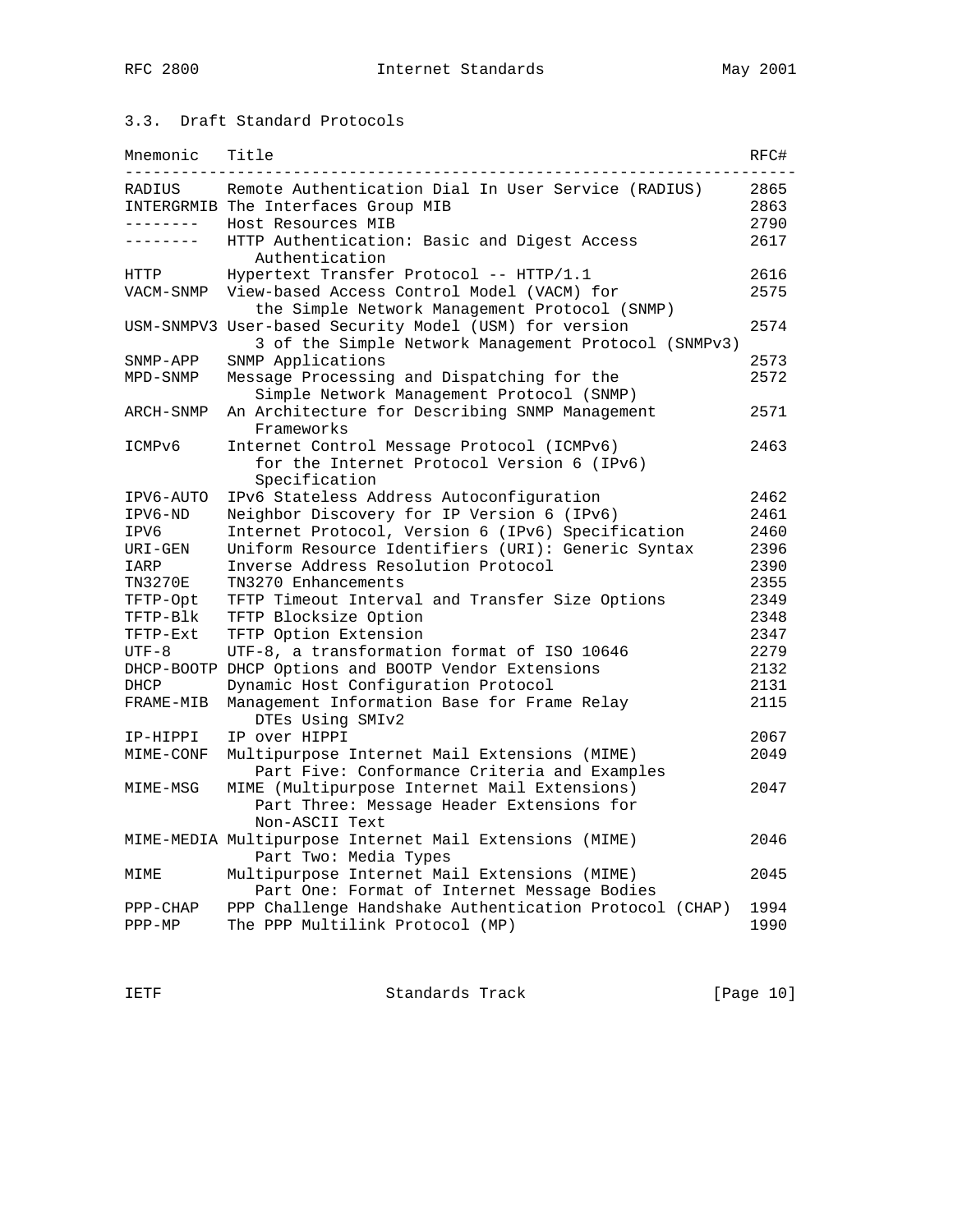| PPP-LINK            | PPP Link Quality Monitoring                           | 1989  |
|---------------------|-------------------------------------------------------|-------|
|                     | SNMPv2-MIB Management Information Base for Version 2  | 1907  |
|                     | of the Simple Network Management Protocol (SNMPv2)    |       |
| TRANS-MIB           | Transport Mappings for Version 2 of the Simple        | 1906  |
|                     | Network Management Protocol (SNMPv2)                  |       |
| OPS-MIB             | Protocol Operations for Version 2 of the Simple       | 1905  |
|                     | Network Management Protocol (SNMPv2)                  |       |
| CON-MD5             | The Content-MD5 Header Field                          | 1864  |
| OSPF-MIB            | OSPF Version 2 Management Information Base            | 1850  |
| XDR                 | XDR: External Data Representation Standard            | 1832  |
| _________           | The String Representation of Standard Attribute       | 1778  |
|                     | Syntaxes                                              |       |
| ---------           | Lightweight Directory Access Protocol                 | 1777  |
| BGP-4-APP           | Application of the Border Gateway Protocol            | 1772  |
|                     | in the Internet                                       |       |
| $BGP-4$             | A Border Gateway Protocol 4 (BGP-4)                   | 1771  |
| PPP-DNCP            | The PPP DECnet Phase IV Control Protocol (DNCP)       | 1762  |
| 802.5-MIB           | IEEE 802.5 MIB using SMIv2                            | 1748  |
| RIP2-MIB            | RIP Version 2 MIB Extension                           | 1724  |
| SIP-MIB             | Definitions of Managed Objects for SMDS Interfaces    | 1694  |
|                     | using SMIv2                                           |       |
| -------             | Definitions of Managed Objects for Parallel-          | 1660  |
|                     | printer-like Hardware Devices using SMIv2             |       |
|                     | Definitions of Managed Objects for RS-232-            | 1659  |
|                     | like Hardware Devices using SMIv2                     |       |
|                     | Definitions of Managed Objects for Character          | 1658  |
|                     | Stream Devices using SMIv2                            |       |
| BGP-4-MIB           | Definitions of Managed Objects for the Fourth         | 1657  |
|                     | Version of the Border Gateway Protocol (BGP-          |       |
|                     | 4) using SMIv2                                        |       |
| $- - - - - - - - -$ | SMTP Service Extension for 8bit-MIMEtransport         | 1652  |
| OSI-NSAP            | Guidelines for OSI NSAP Allocation in the Internet    | 1629  |
|                     | ISO-TS-ECH An Echo Function for CLNP (ISO 8473)       | 1575  |
|                     | DECNET-MIB DECnet Phase IV MIB Extensions             | 1559  |
| --------            | Clarifications and Extensions for the Bootstrap       | 1542  |
|                     | Protocol                                              |       |
|                     | DHCP-BOOTP Interoperation Between DHCP and BOOTP      | 1534  |
|                     | BRIDGE-MIB Definitions of Managed Objects for Bridges | 1493  |
| $IP-X.25$           | Multiprotocol Interconnect on X.25 and ISDN           | 1356  |
|                     | in the Packet Mode                                    |       |
| NTPV3               | Network Time Protocol (Version 3) Specification,      | 1305  |
|                     | Implementation                                        |       |
| FINGER              | The Finger User Information Protocol                  | 1288  |
| IP-MTU              | Path MTU discovery                                    | 1191  |
| --------            | Proposed Standard for the Transmission of             | 1188* |
|                     |                                                       |       |
|                     | IP Datagrams over FDDI Networks                       |       |

IETF Standards Track [Page 11]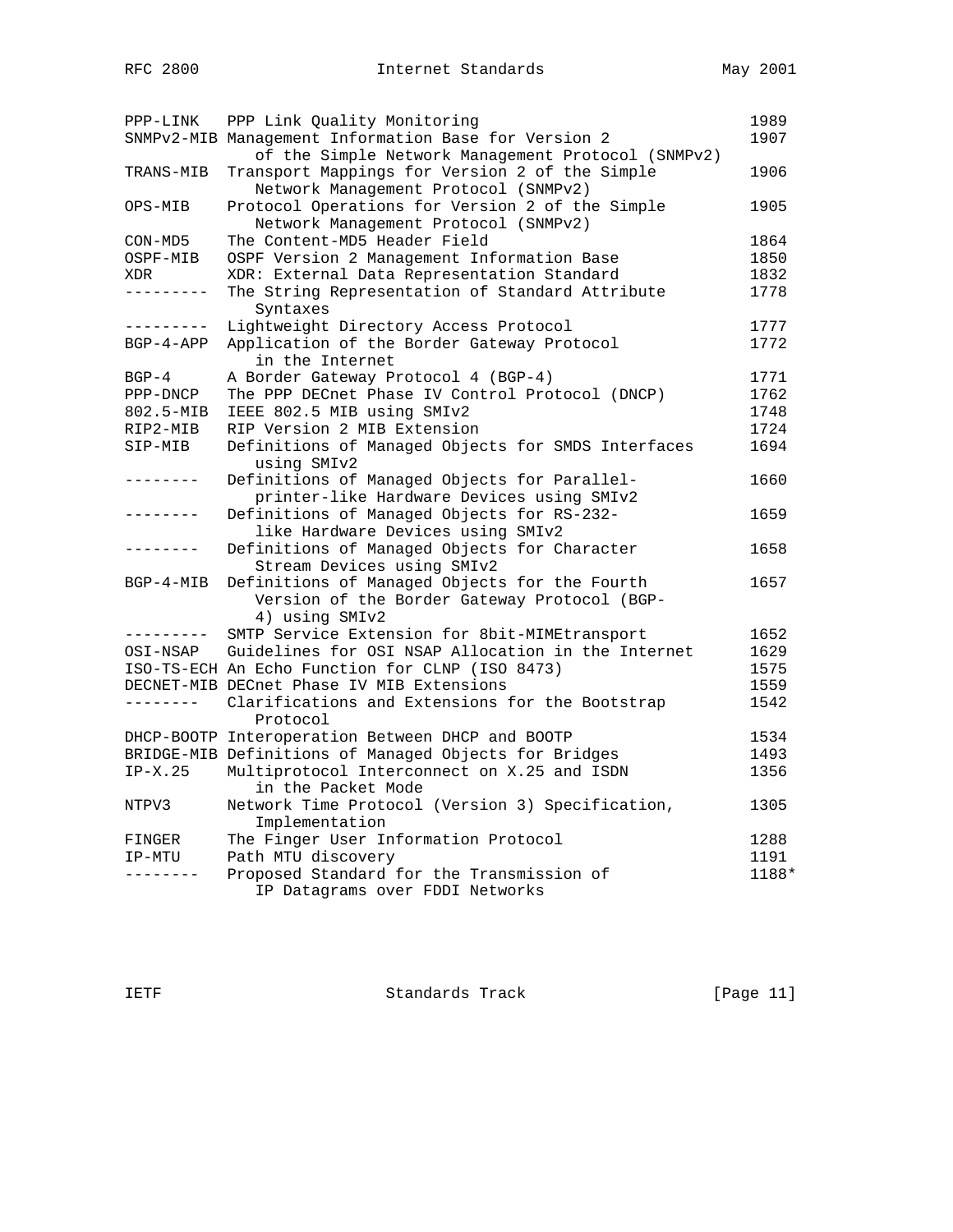|         | TOPT-LINE Telnet Linemode Option | 1184 |
|---------|----------------------------------|------|
| NICNAME | NICNAME/WHOIS                    | 954  |
| BOOTP   | Bootstrap Protocol               | 951  |

 [Note: an asterisk at the end of a line indicates a change from the previous edition of this document.]

IETF Standards Track [Page 12]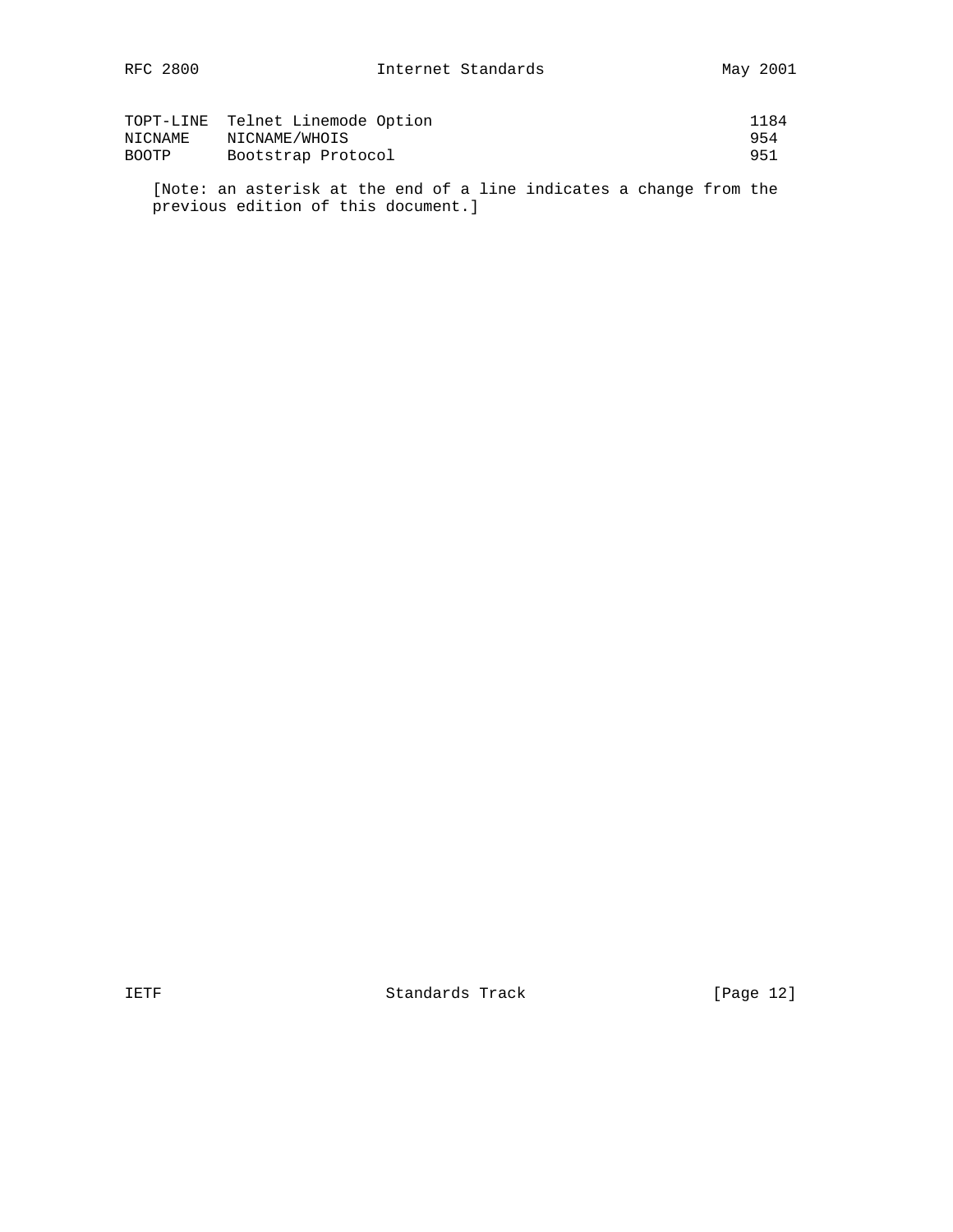# 3.4. Proposed Standard Protocols

| Mnemonic        | Title                                                                                                                                                     | RFC#    |
|-----------------|-----------------------------------------------------------------------------------------------------------------------------------------------------------|---------|
|                 | Mobile IP Vendor/Organization-Specific Extensions                                                                                                         | 3115*   |
| --------        | DNS Security Extension Clarification on Zone Status                                                                                                       | 3090*   |
| COPS-PR         | COPS Usage for Policy Provisioning (COPS-PR)                                                                                                              | 3084*   |
| --------        | Mapping the BEEP Core onto TCP                                                                                                                            | 3081*   |
| BEEP            | The Blocks Extensible Exchange Protocol Core                                                                                                              | 3080*   |
| .               | A Link-Layer Tunneling Mechanism for Unidirectional<br>Links                                                                                              | $3077*$ |
| .               | XML-Signature Syntax and Processing                                                                                                                       | 3075*   |
| . _ _ _ _ _ _ _ | DHC Load Balancing Algorithm                                                                                                                              | $3074*$ |
| L2TP-FR         | Layer Two Tunneling Protocol (L2TP) over Frame Relay                                                                                                      | $3070*$ |
| BGP-ASC         | Autonomous System Confederations for BGP                                                                                                                  | $3065*$ |
| .               | LDAP Password Modify Extended Operation                                                                                                                   | $3062*$ |
| CIM             | Policy Core Information Model -- Version 1<br>Specification                                                                                               | $3060*$ |
| SLPv2           | Attribute List Extension for the Service Location<br>Protocol                                                                                             | $3059*$ |
| -------         | ISDN Q.921-User Adaptation Layer                                                                                                                          | 3057*   |
|                 | Connection of IPv6 Domains via IPv4 Clouds                                                                                                                | $3056*$ |
|                 | Management Information Base for the PINT Services<br>Architecture                                                                                         | 3055*   |
| .               | TN3270E Service Location and Session Balancing                                                                                                            | $3049*$ |
| --------        | RTP Payload Format for ITU-T Recommendation G.722.1                                                                                                       | 3047*   |
| .               | DHCP Relay Agent Information Option                                                                                                                       | $3046*$ |
|                 | Enhancing TCP's Loss Recovery Using Limited Transmit                                                                                                      | $3042*$ |
| . _ _ _ _ _ _ _ | Privacy Extensions for Stateless Address                                                                                                                  | 3041*   |
|                 | Autoconfiguration in IPv6                                                                                                                                 |         |
| -------         | Internet X.509 Public Key Infrastructure Qualified<br>Certificates Profile                                                                                | 3039*   |
| . _ _ _ _ _ _ _ | VCID Notification over ATM link for LDP                                                                                                                   | 3038*   |
| .               | LDP Specification                                                                                                                                         | 3036*   |
|                 | MPLS using LDP and ATM VC Switching                                                                                                                       | $3035*$ |
| . _ _ _ _ _ _ _ | Use of Label Switching on Frame Relay Networks<br>Specification                                                                                           | $3034*$ |
|                 | The Assignment of the Information Field and Protocol<br>Identifier in the Q.2941 Generic Identifier<br>and Q.2957 User-to-user Signaling for the Internet | 3033*   |
|                 | Protocol                                                                                                                                                  |         |
|                 | MPLS Label Stack Encoding                                                                                                                                 | 3032*   |
| MPLS            | Multiprotocol Label Switching Architecture                                                                                                                | $3031*$ |
|                 | SMTP Service Extensions for Transmission of Large<br>and Binary MIME Messages                                                                             | $3030*$ |
|                 | Sieve: A Mail Filtering Language                                                                                                                          | $3028*$ |
|                 | Reverse Tunneling for Mobile IP, revised                                                                                                                  | $3024*$ |
| --------        | XML Media Types                                                                                                                                           | 3023*   |

IETF Standards Track [Page 13]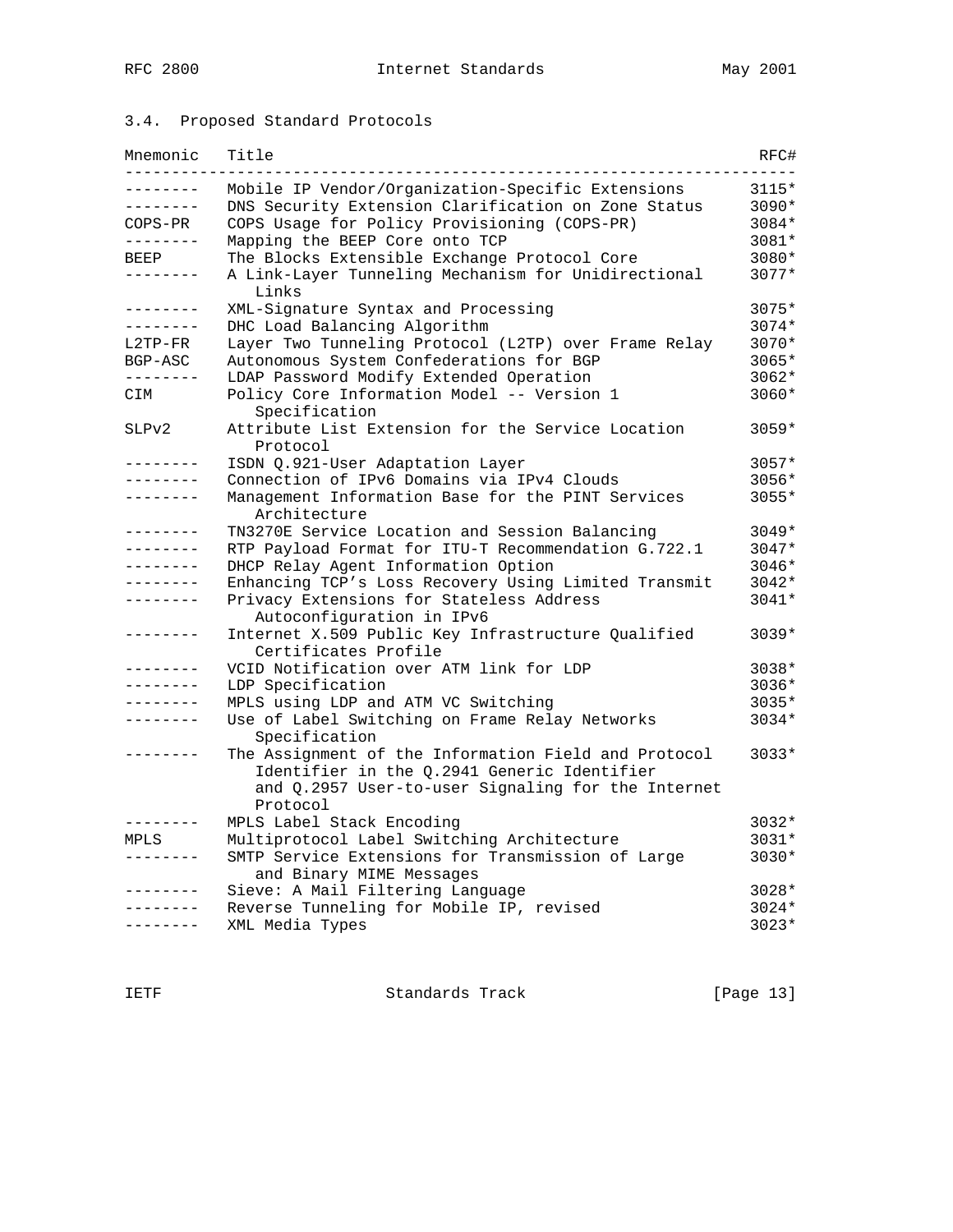| --------            | Using 31-Bit Prefixes on IPv4 Point-to-Point Links<br>Definitions of Managed Objects for Monitoring and | $3021*$<br>$3020*$ |
|---------------------|---------------------------------------------------------------------------------------------------------|--------------------|
|                     | Controlling the UNI/NNI Multilink Frame Relay<br>Function                                               |                    |
| $- - - - - - - - -$ | IP Version 6 Management Information Base for The<br>Multicast Listener Discovery Protocol               | 3019*              |
| --------            | XML DTD for Roaming Access Phone Book                                                                   | $3017*$            |
| --------            | RTP Payload Format for MPEG-4 Audio/Visual Streams                                                      | $3016*$            |
| MEGACO              | Megaco Protocol Version 1.0                                                                             | $3015*$            |
| .                   | Notification Log MIB                                                                                    | $3014*$            |
| --------            | Mobile IPv4 Challenge/Response Extensions                                                               | $3012*$            |
| --------            | The IPv4 Subnet Selection Option for DHCP                                                               | $3011*$            |
| NFSV4               | NFS version 4 Protocol                                                                                  | 3010*              |
| --------            | Registration of parityfec MIME types                                                                    | $3009*$            |
| DNSSEC              | Domain Name System Security (DNSSEC) Signing Authority                                                  | 3008*              |
| . _ _ _ _ _ _ _     | Secure Domain Name System (DNS) Dynamic Update                                                          | 3007*              |
| . - - - - - - -     | Integrated Services in the Presence of Compressible<br>Flows                                            | 3006*              |
| --------            | The User Class Option for DHCP                                                                          | $3004*$            |
| --------            | The audio/mpeg Media Type                                                                               | $3003*$            |
| --------            | Specification of the Null Service Type                                                                  | 2997*              |
|                     | Format of the RSVP DCLASS Object                                                                        | 2996*              |
| --------            | Computing TCP's Retransmission Timer                                                                    | 2988*              |
| --------            | Registration of Charset and Languages Media Features                                                    | 2987*              |
|                     | Taqs                                                                                                    |                    |
| --------            | Use of the CAST-128 Encryption Algorithm in CMS                                                         | 2984*              |
| .                   | Distributed Management Expression MIB                                                                   | 2982*              |
|                     | Event MIB                                                                                               | 2981*              |
| . – – – – – – –     | The SIP INFO Method                                                                                     | $2976*$            |
| --------            | IMAP4 ID extension                                                                                      | $2971*$            |
| --------            | HTTP State Management Mechanism                                                                         | 2965*              |
| . <u>.</u>          | Stream Control Transmission Protocol                                                                    | 2960*              |
| ---------           | Real-Time Transport Protocol Management Information                                                     | 2959*              |
| --------            | Base                                                                                                    | $2955*$            |
|                     | Definitions of Managed Objects for Monitoring and                                                       |                    |
|                     | Controlling the Frame Relay/ATM PVC Service                                                             |                    |
| FR-MIB              | Interworking Function<br>Definitions of Managed Objects for Frame Relay                                 | $2954*$            |
|                     | Service                                                                                                 |                    |
| --------            | Telnet Encryption: CAST-128 64 bit Cipher Feedback                                                      | $2950*$            |
|                     | Telnet Encryption: CAST-128 64 bit Output Feedback                                                      | 2949*              |
| --------            | Telnet Encryption: DES3 64 bit Output Feedback                                                          | 2948*              |
|                     | Telnet Encryption: DES3 64 bit Cipher Feedback                                                          | 2947*              |
| . – – – – – – –     | Telnet Data Encryption Option                                                                           | 2946*              |
|                     | The SRP Authentication and Key Exchange System                                                          | 2945*              |
|                     | Telnet Authentication: SRP                                                                              | 2944*              |
|                     | TELNET Authentication Using DSA                                                                         | 2943*              |
|                     | Telnet Authentication: Kerberos Version 5                                                               | 2942*              |
|                     |                                                                                                         |                    |

IETF Standards Track [Page 14]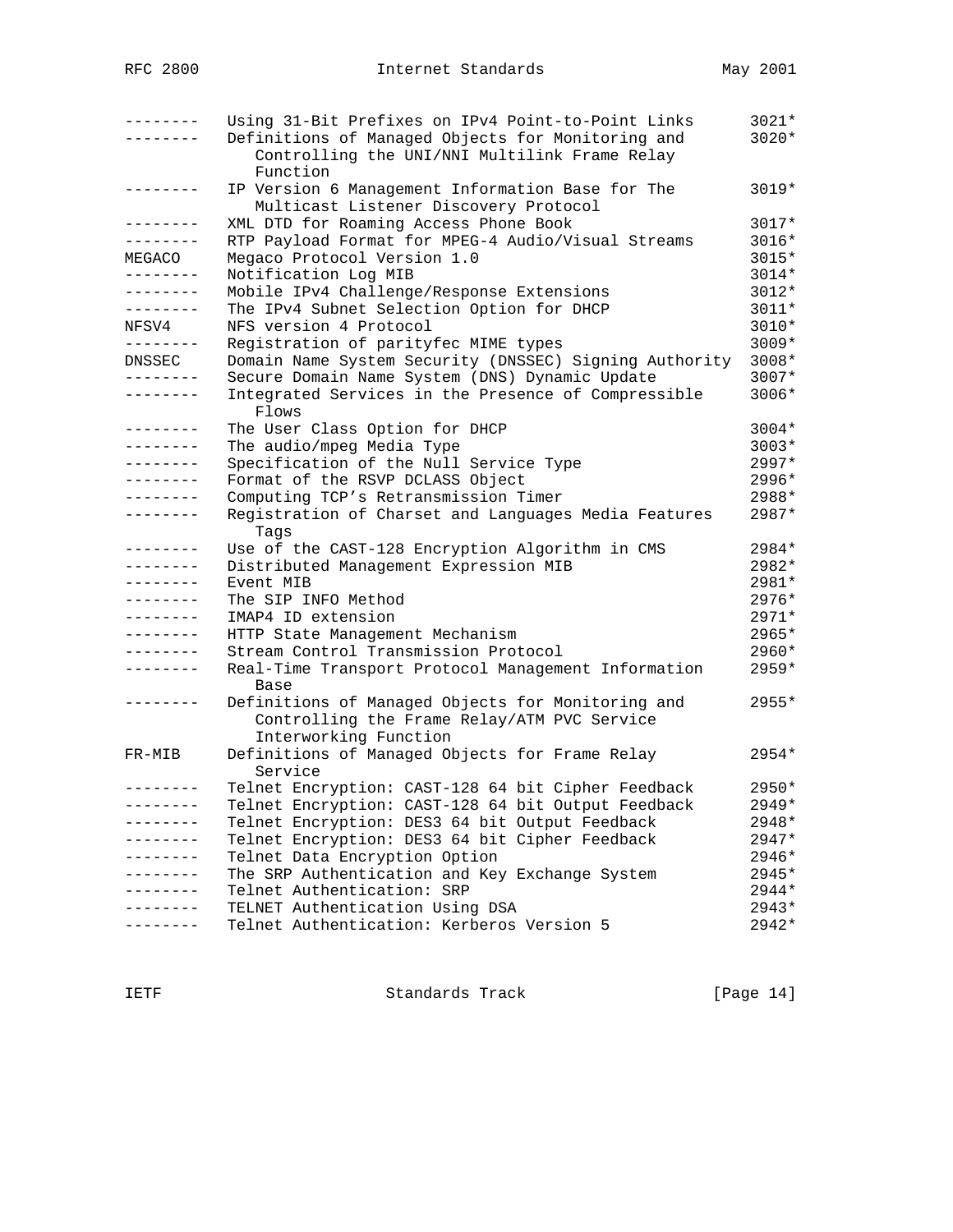| TOPT-AUTH         | Telnet Authentication Option                                           | 2941*   |
|-------------------|------------------------------------------------------------------------|---------|
|                   | Definitions of Managed Objects for Common Open                         | $2940*$ |
|                   | Policy Service (COPS) Protocol Clients                                 |         |
| --------          | Identifying Composite Media Features                                   | $2938*$ |
| --------          | The Name Service Search Option for DHCP                                | $2937*$ |
| IOTP-HTT          | Internet Open Trading Protocol (IOTP) HTTP Supplement                  | 2935*   |
| --------          | Internet Group Management Protocol MIB                                 | 2933*   |
| --------          | IPv4 Multicast Routing MIB                                             | $2932*$ |
| --------          | DNS Request and Transaction Signatures (SIG(0)s)                       | 2931*   |
| TKEY-RR           | Secret Key Establishment for DNS (TKEY RR)                             | 2930*   |
| . <u>.</u> .      | Definitions of Managed Objects for Remote Ping,                        | 2925*   |
|                   | Traceroute, and Lookup Operations                                      |         |
| --------          | Route Refresh Capability for BGP-4                                     | 2918*   |
| --------          | E.164 number and DNS                                                   | 2916*   |
| NAPTR             | The Naming Authority Pointer (NAPTR) DNS Resource                      | 2915*   |
|                   | Record                                                                 |         |
| $- - - - - - - -$ | MIME Content Types in Media Feature Expressions                        | 2913*   |
| --------          | Indicating Media Features for MIME Content                             | $2912*$ |
| $IPP-M-S$         | Internet Printing Protocol/1.1: Model and Semantics                    | 2911*   |
| $IPP-E-T$         | Internet Printing Protocol/1.1: Encoding and Transport                 | 2910*   |
| --------          | MADCAP Multicast Scope Nesting State Option                            | $2907*$ |
| RMON-MIB          | Remote Network Monitoring MIB Protocol Identifier<br>Reference         | 2895*   |
| . _ _ _ _ _ _ _   | Router Renumbering for IPv6                                            | 2894    |
|                   | TRANS-IPV6 Transition Mechanisms for IPv6 Hosts and Routers            | 2893    |
|                   | LDAP Control Extension for Server Side Sorting                         | 2891    |
|                   | of Search Results                                                      |         |
| --------          | Key and Sequence Number Extensions to GRE                              | 2890    |
| SACK              | An Extension to the Selective Acknowledgement (SACK)<br>Option for TCP | 2883    |
| --------          | Content Feature Schema for Internet Fax (V2)                           | 2879    |
| $PPP-BCP$         | PPP Bridging Control Protocol (BCP)                                    | 2878    |
| . <u>.</u>        | Diffie-Hellman Proof-of-Possession Algorithms                          | 2875    |
| --------          | DNS Extensions to Support IPv6 Address Aggregation<br>and Renumbering  | 2874    |
| .                 | TCP Processing of the IPv4 Precedence Field                            | 2873    |
| --------          | Application and Sub Application Identity Policy                        | 2872    |
|                   | Element for Use with                                                   |         |
|                   | The Inverted Stack Table Extension to the Interfaces                   | 2864    |
|                   | Group MIB                                                              |         |
| . – – – – – – –   | RTP Payload Format for Real-Time Pointers                              | 2862    |
| MEXT-BGP4         | Multiprotocol Extensions for BGP-4                                     | 2858    |
|                   | The Use of HMAC-RIPEMD-160-96 within ESP and AH                        | 2857    |
| SNMP              | Textual Conventions for Additional High Capacity                       | 2856    |
|                   | Data Types                                                             |         |
| -------           | DHCP for IEEE 1394                                                     | 2855    |
|                   | Generic Security Service API Version 2 : Java Bindings                 | 2853    |
|                   | Deliver By SMTP Service Extension                                      | 2852    |
|                   |                                                                        |         |

IETF Standards Track [Page 15]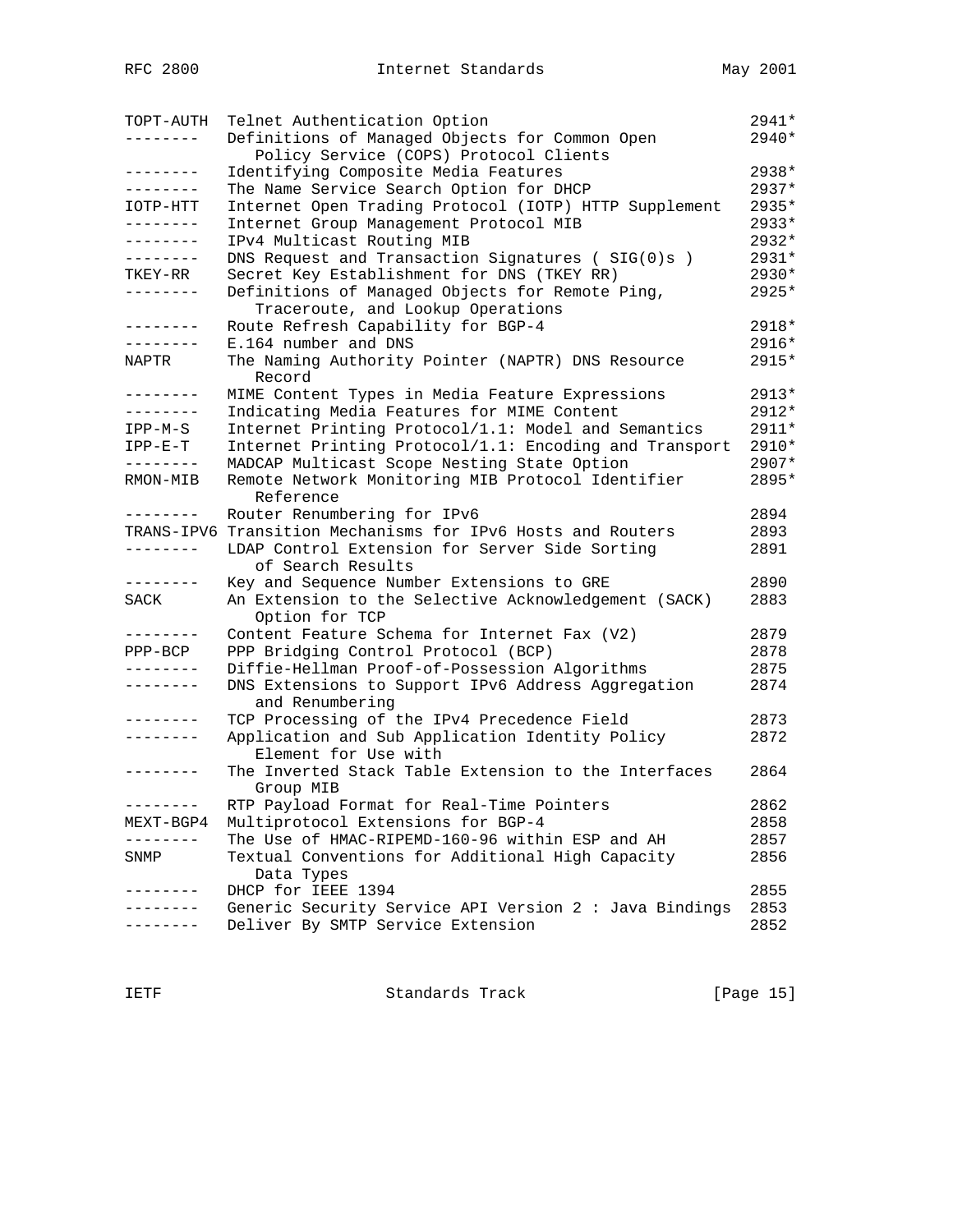| --------<br>LDIF | Textual Conventions for Internet Network Addresses<br>The LDAP Data Interchange Format (LDIF) - Technical         | 2851<br>2849 |
|------------------|-------------------------------------------------------------------------------------------------------------------|--------------|
|                  | Specification<br>The PINT Service Protocol: Extensions to SIP and<br>SDP for IP Access to Telephone Call Services | 2848         |
| LIPKEY           | LIPKEY - A Low Infrastructure Public Key Mechanism<br>Using SPKM                                                  | 2847         |
| --------         | GSTN Address Element Extensions in E-mail Services                                                                | 2846         |
| TSIG             | Secret Key Transaction Authentication for DNS (TSIG)                                                              | 2845         |
| --------         | Capabilities Advertisement with BGP-4                                                                             | 2842         |
| --------         | Definitions of Managed Objects for the Fabric Element<br>in Fibre Channel Standard                                | 2837         |
| ---------        | Per Hop Behavior Identification Codes                                                                             | 2836         |
| GSN              | IP and ARP over HIPPI-6400 (GSN)                                                                                  | 2835         |
| . <u>.</u> .     | ARP and IP Broadcast over HIPPI-800                                                                               | 2834         |
| --------         | RTP Payload for DTMF Digits, Telephony Tones and<br>Telephony Signals                                             | 2833         |
| --------         | Using Digest Authentication as a SASL Mechanism                                                                   | 2831         |
| LDAP             | Lightweight Directory Access Protocol (v3): Extension<br>for Transport Layer Security                             | 2830         |
|                  | Authentication Methods for LDAP                                                                                   | 2829         |
| --------         | Integrated Service Mappings on IEEE 802 Networks                                                                  | 2815         |
| --------         | SBM (Subnet Bandwidth Manager): A Protocol for<br>RSVP-based Admission Control over IEEE 802-                     | 2814         |
|                  | style networks                                                                                                    |              |
|                  | URLs for Telephone Calls                                                                                          | 2806         |
| .                | Certificate Management Messages over CMS                                                                          | 2797         |
| . <u>.</u>       | BGP Route Reflection - An Alternative to Full Mesh<br>IBGP                                                        | 2796         |
| - - - - - - - -  | Mobile IP Network Access Identifier Extension for IPv4                                                            | 2794         |
| --------         | RTP Payload for Text Conversation                                                                                 | 2793         |
| --------         | Mail Monitoring MIB                                                                                               | 2789         |
|                  | Network Services Monitoring MIB                                                                                   | 2788         |
| --------         | Definitions of Managed Objects for the Virtual<br>Router Redundancy Protocol                                      | 2787         |
| GRE              | Generic Routing Encapsulation (GRE)                                                                               | 2784         |
| DNS-SRV          | A DNS RR for specifying the location of services<br>(DNS SRV)                                                     | 2782         |
| MZAP             | Multicast-Scope Zone Announcement Protocol (MZAP)                                                                 | 2776         |
| RPSL             | Routing Policy System Replication                                                                                 | 2769         |
| NAT-PT           | Network Address Translation - Protocol Translation<br>$(NAT-PT)$                                                  | 2766         |
| SIIT             | Stateless IP/ICMP Translation Algorithm (SIIT)                                                                    | 2765         |
|                  | Identity Representation for RSVP                                                                                  | 2752         |
| RSVP             | Signaled Preemption Priority Policy Element                                                                       | 2751         |
|                  | RSVP Extensions for Policy Control                                                                                | 2750         |
| COPS-RSV         | COPS usage for RSVP                                                                                               | 2749         |
| COPS             | The COPS (Common Open Policy Service) Protocol                                                                    | 2748         |

IETF Standards Track [Page 16]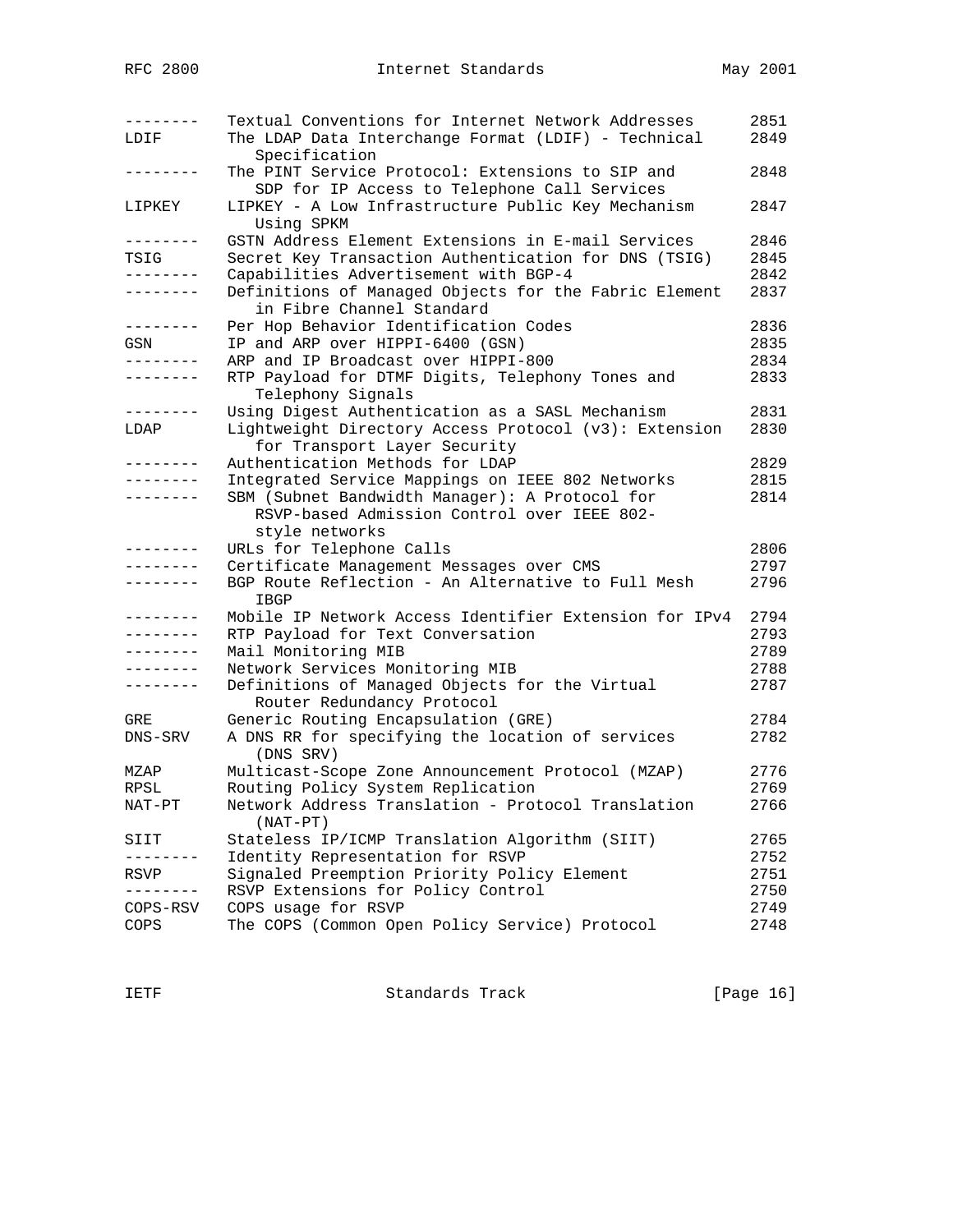| --------          | RSVP Cryptographic Authentication                                                    | 2747         |
|-------------------|--------------------------------------------------------------------------------------|--------------|
| --------          | RSVP Operation Over IP Tunnels                                                       | 2746         |
| --------          | RSVP Diagnostic Messages                                                             | 2745         |
| --------          | Generic Security Service API Version 2 : C-bindings                                  | 2744         |
| --------          | Generic Security Service Application Program Interface<br>Version 2, Update 1        | 2743         |
| --------          | Definitions of Managed Objects for Extensible SNMP<br>Agents                         | 2742         |
| SNMP<br>--------  | Agent Extensibility (AgentX) Protocol Version 1<br>OSPF for IPv6                     | 2741<br>2740 |
| --------          | Calendar Attributes for vCard and LDAP                                               | 2739         |
| --------          | Corrections to "A Syntax for Describing Media Feature<br>Sets"                       | 2738         |
| --------          | Entity MIB (Version 2)                                                               | 2737         |
| --------          | NHRP Support for Virtual Private Networks                                            | 2735         |
| --------          | IPv4 over IEEE 1394                                                                  | 2734         |
| --------          | An RTP Payload Format for Generic Forward Error<br>Correction                        | 2733         |
| $- - - - - - - -$ | Format for Literal IPv6 Addresses in URL's                                           | 2732         |
| MADCAP            | Multicast Address Dynamic Client Allocation Protocol<br>(MADCAP)                     | 2730         |
| --------          | The Transmission of IP Over the Vertical Blanking<br>Interval of a Television Signal | 2728         |
|                   | PGP Authentication for RIPE Database Updates                                         | 2726         |
| --------          | Routing Policy System Security                                                       | 2725         |
| --------          | Traffic Flow Measurement: Meter MIB                                                  | 2720         |
| TLS               | Addition of Kerberos Cipher Suites to Transport<br>Layer Security (TLS)              | 2712         |
| --------          | IPv6 Router Alert Option                                                             | 2711         |
| MLD-IPv6          | Multicast Listener Discovery (MLD) for IPv6                                          | 2710         |
| --------          | Integrated Services Mappings for Low Speed Networks                                  | 2688         |
| --------          | PPP in a Real-time Oriented HDLC-like Framing                                        | 2687         |
| --------          | The Multi-Class Extension to Multi-Link PPP                                          | 2686         |
| VPNI              | Virtual Private Networks Identifier                                                  | 2685         |
| --------          | Multiprotocol Encapsulation over ATM Adaptation<br>Layer 5                           | 2684         |
| --------          | A Round-trip Delay Metric for IPPM                                                   | 2681         |
| $- - - - - - - -$ | A One-way Packet Loss Metric for IPPM                                                | 2680         |
| --------          | A One-way Delay Metric for IPPM                                                      | 2679         |
| IPPM-MET          | IPPM Metrics for Measuring Connectivity                                              | 2678         |
| NHRP-MIB          | Definitions of Managed Objects for the NBMA Next                                     | 2677         |
|                   | Hop Resolution Protocol (NHRP)                                                       |              |
|                   | IPv6 Jumbograms                                                                      | 2675         |
| $- - - -$         | Definitions of Managed Objects for Bridges with                                      | 2674         |
|                   | Traffic Classes, Multicast Filtering and Virtual<br>LAN Extensions                   |              |
| DNS               | Binary Labels in the Domain Name System                                              | 2673         |
|                   | Non-Terminal DNS Name Redirection                                                    | 2672         |
|                   |                                                                                      |              |

IETF Standards Track [Page 17]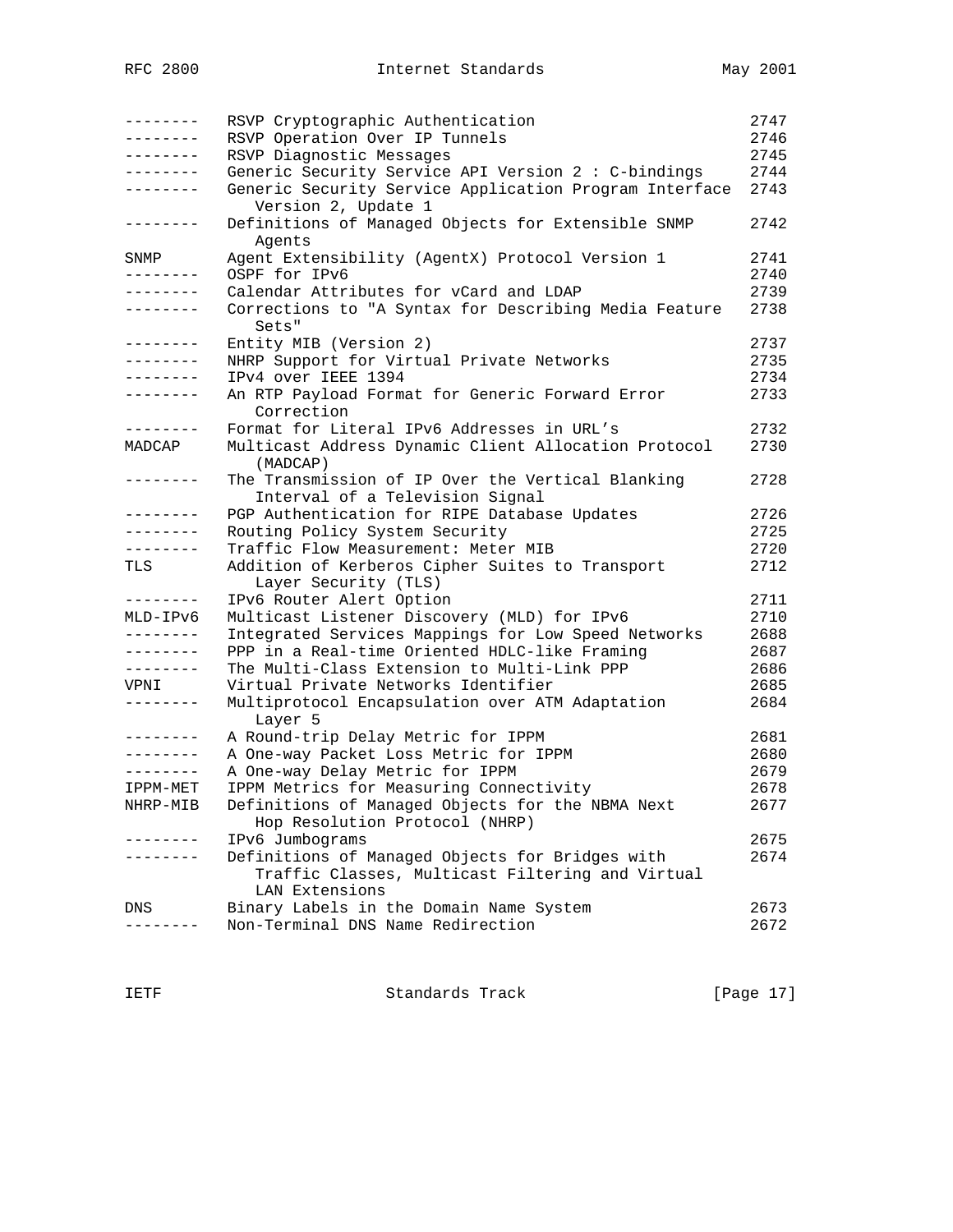| EDNS0             | Extension Mechanisms for DNS (EDNS0)                   | 2671 |
|-------------------|--------------------------------------------------------|------|
|                   | Radio Frequency (RF) Interface Management Information  | 2670 |
|                   | Base for MCNS/DOCSIS compliant RF interfaces           |      |
| $- - - - - - -$   | DOCSIS Cable Device MIB Cable Device Management        | 2669 |
|                   | Information Base for DOCSIS compliant Cable            |      |
|                   | Modems and Cable Modem Termination Systems             |      |
| MAU-MIB           | Definitions of Managed Objects for IEEE 802.3 Medium   | 2668 |
|                   | Attachment Units (MAUs)                                |      |
|                   | IP Tunnel MIB                                          | 2667 |
| --------          | Definitions of Managed Objects for the Ethernet-       | 2665 |
|                   | like Interface Types                                   |      |
| --------          | Definitions of Managed Objects for the ADSL Lines      | 2662 |
| L2TP              | Layer Two Tunneling Protocol "L2TP"                    | 2661 |
| --------          | RTP Payload Format for PureVoice(tm) Audio             | 2658 |
| $- - - - - - - -$ | CIP Transport Protocols                                | 2653 |
|                   | MIME Object Definitions for the Common Indexing        | 2652 |
|                   | Protocol (CIP)                                         |      |
| CIP               | The Architecture of the Common Indexing Protocol (CIP) | 2651 |
| --------          | The Text/Plain Format Parameter                        | 2646 |
| ODMR-SMT          | ON-DEMAND MAIL RELAY (ODMR) SMTP with Dynamic IP       | 2645 |
|                   | Addresses                                              |      |
| --------          | Internationalization of the File Transfer Protocol     | 2640 |
| --------          | Enhanced Security Services for S/MIME                  | 2634 |
| --------          | S/MIME Version 3 Message Specification                 | 2633 |
| .                 | S/MIME Version 3 Certificate Handling                  | 2632 |
| --------          | Diffie-Hellman Key Agreement Method                    | 2631 |
| . <u>.</u> .      | Cryptographic Message Syntax                           | 2630 |
| .                 | IP and ARP over Fibre Channel                          | 2625 |
| - - - - - - - -   | NFS Version 2 and Version 3 Security Issues and        | 2623 |
|                   | the NFS Protocol's Use of RPCSEC_GSS and Kerberos      |      |
|                   | V5                                                     |      |
| RPSL              | Routing Policy Specification Language (RPSL)           | 2622 |
| --------          | RADIUS Authentication Server MIB                       | 2619 |
| --------          | RADIUS Authentication Client MIB                       | 2618 |
| $- - - - - - - -$ | PPP over SONET/SDH                                     | 2615 |
| $- - - - - - - -$ | Remote Network Monitoring MIB Extensions for Switched  | 2613 |
|                   | Networks Version 1.0                                   |      |
| --------          | DHCP Options for Service Location Protocol             | 2610 |
| --------          | Service Templates and Service: Schemes                 | 2609 |
| SLP               | Service Location Protocol, Version 2                   | 2608 |
|                   | Directory Server Monitoring MIB                        | 2605 |
| --------          | ILMI-Based Server Discovery for NHRP                   | 2603 |
|                   | ILMI-Based Server Discovery for MARS                   | 2602 |
|                   | ILMI-Based Server Discovery for ATMARP                 | 2601 |
|                   | An Expedited Forwarding PHB                            | 2598 |
|                   | Assured Forwarding PHB Group                           | 2597 |
|                   | Use of Language Codes in LDAP                          | 2596 |
|                   | Using TLS with IMAP, POP3 and ACAP                     | 2595 |

IETF Standards Track [Page 18]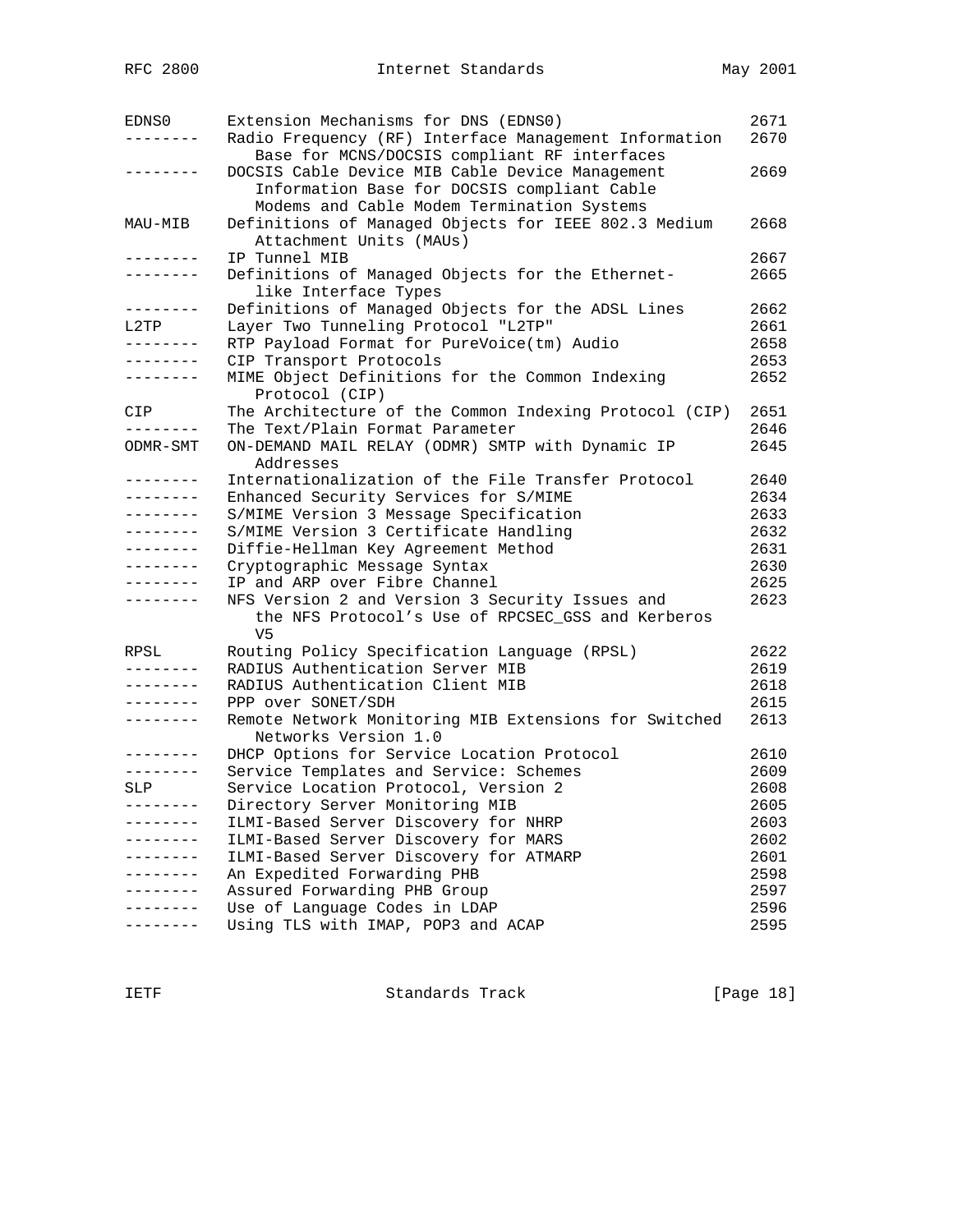| ---------<br>-------       | Definitions of Managed Objects for WWW Services<br>Definitions of Managed Objects for the Delegation                                          | 2594<br>2592 |
|----------------------------|-----------------------------------------------------------------------------------------------------------------------------------------------|--------------|
| $- - - - - - -$            | of Management Script<br>Definitions of Managed Objects for Scheduling<br>Management Operations                                                | 2591         |
| . <u>.</u> .               | Transmission of IPv6 Packets over Frame Relay Networks<br>Specification                                                                       | 2590*        |
| LDAPv3                     | Lightweight Directory Access Protocol (v3): Extensions<br>for Dynamic Directory Services                                                      | 2589         |
| -------                    | Internet X.509 Public Key Infrastructure LDAPv2 Schema<br>Internet X.509 Public Key Infrastructure Operational<br>Protocols: FTP and HTTP     | 2587<br>2585 |
| --------                   | Definitions of Managed Objects for APPN/HPR in<br>IP Networks                                                                                 | 2584         |
| $TCP-CC$<br>SNMP           | TCP Congestion Control<br>Coexistence between Version 1, Version 2, and Version<br>3 of the Internet-standard Network Management<br>Framework | 2581<br>2576 |
| APP-MIB<br>$- - - - - - -$ | Application Management MIB<br>DHCP Option to Disable Stateless Auto-Configuration<br>in IPv4 Clients                                          | 2564<br>2563 |
| TN3270E-R                  | Definitions of Protocol and Managed Objects for<br>TN3270E Response Time Collection Using SMIv2<br>$(TN3270E-RT-MIB)$                         | 2562         |
| -------                    | Base Definitions of Managed Objects for TN3270E<br>Using SMIv2                                                                                | 2561         |
| PKIX                       | X.509 Internet Public Key Infrastructure Online<br>Certificate Status Protocol - OCSP                                                         | 2560         |
| --------                   | Internet X.509 Public Key Infrastructure Operational<br>Protocols - LDAPv2                                                                    | 2559         |
| -------                    | Definitions of Managed Objects for the SONET/SDH<br>Interface Type                                                                            | 2558         |
| MHTML                      | MIME Encapsulation of Aggregate Documents, such<br>as HTML (MHTML)                                                                            | 2557         |
| . _ _ _ _ _ _ _            | SMTP Service Extension for Authentication                                                                                                     | 2554         |
| --------                   | Use of BGP-4 Multiprotocol Extensions for IPv6<br>Inter-Domain Routing                                                                        | 2545         |
| SIP                        | SIP: Session Initiation Protocol                                                                                                              | 2543         |
| DHK-DNS                    | Storage of Diffie-Hellman Keys in the Domain Name<br>System (DNS)                                                                             | 2539         |
| SC-DNS                     | Storing Certificates in the Domain Name System (DNS)                                                                                          | 2538         |
| ---------                  | RSA/MD5 KEYs and SIGs in the Domain Name System (DNS)                                                                                         | 2537         |
| --------                   | DSA KEYs and SIGs in the Domain Name System (DNS)                                                                                             | 2536         |
|                            | DNS-SECEXT Domain Name System Security Extensions                                                                                             | 2535         |
| . <u>.</u> .               | Media Features for Display, Print, and Fax                                                                                                    | 2534         |
| ---------                  | A Syntax for Describing Media Feature Sets                                                                                                    | 2533         |
| --------                   | Extended Facsimile Using Internet Mail                                                                                                        | 2532         |

IETF Standards Track [Page 19]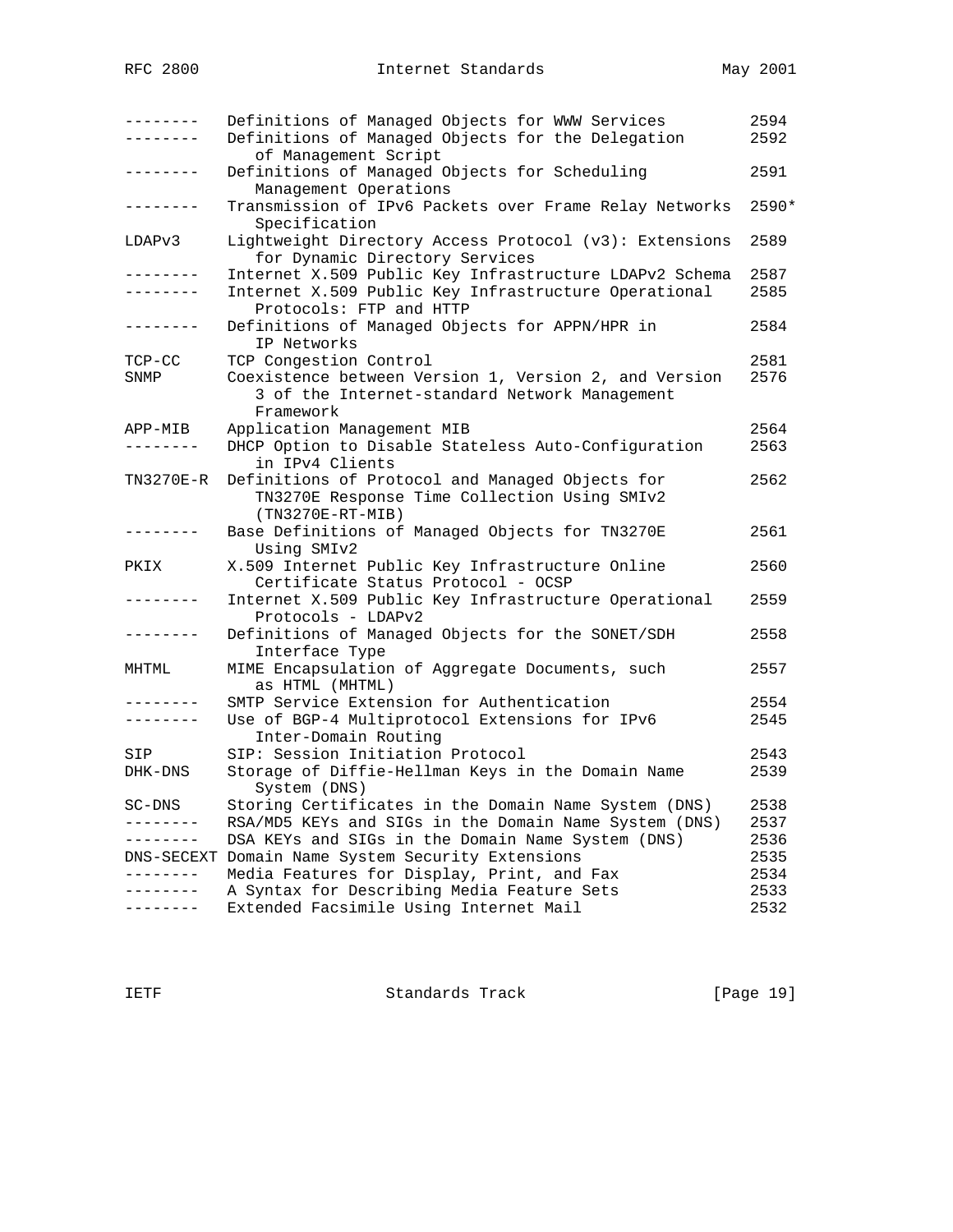|                 | Indicating Supported Media Features Using Extensions<br>to DSN and MDN                                                      | 2530 |
|-----------------|-----------------------------------------------------------------------------------------------------------------------------|------|
| --------        | Transmission of IPv6 over IPv4 Domains without<br>Explicit Tunnels                                                          | 2529 |
| ---------       | Reserved IPv6 Subnet Anycast Addresses                                                                                      | 2526 |
| WEBDAV          | HTTP Extensions for Distributed Authoring -- WEBDAV                                                                         | 2518 |
|                 | ATM-MIBMAN Definitions of Managed Objects for ATM Management                                                                | 2515 |
|                 | ATM-TC-OID Definitions of Textual Conventions and OBJECT-<br>IDENTITIES for ATM Management                                  | 2514 |
|                 | Managed Objects for Controlling the Collection<br>and Storage of Accounting Information for<br>Connection-Oriented Networks | 2513 |
|                 | Accounting Information for ATM Networks                                                                                     | 2512 |
|                 | X.509-CRMF Internet X.509 Certificate Request Message Format                                                                | 2511 |
| PKICMP          | Internet X.509 Public Key Infrastructure Certificate<br>Management Protocols                                                | 2510 |
| IPCOM-PPP       | IP Header Compression over PPP                                                                                              | 2509 |
| --------        | Compressing IP/UDP/RTP Headers for Low-Speed Serial<br>Links                                                                | 2508 |
| . <u>.</u> .    | IP Header Compression                                                                                                       | 2507 |
| --------        | Transmission of IPv6 Packets over ARCnet Networks                                                                           | 2497 |
|                 | DS3-E3-MIB Definitions of Managed Object for the DS3/E3 Interface<br>Type                                                   | 2496 |
| --------        | Definitions of Managed Objects for the DS1, E1,<br>DS2 and E2 Interface Types                                               | 2495 |
| . _ _ _ _ _ _ _ | Definitions of Managed Objects for the DS0 and<br>DS0 Bundle Interface Type                                                 | 2494 |
|                 | Textual Conventions for MIB Modules Using Performance<br>History Based on 15 Minute Intervals                               | 2493 |
|                 | IPV6ATMNET IPV6 over ATM Networks                                                                                           | 2492 |
| IPv6-NBMA       | IPv6 over Non-Broadcast Multiple Access (NBMA)<br>networks                                                                  | 2491 |
| SMTP-TLS        | SMTP Service Extension for Secure SMTP over TLS                                                                             | 2487 |
| NAI             | The Network Access Identifier                                                                                               | 2486 |
| --------        | DHCP Option for The Open Group's User Authentication<br>Protocol                                                            | 2485 |
| . <u>.</u> .    | PPP LCP Internationalization Configuration Option                                                                           | 2484 |
| - - - - - - - - | Gateways and MIME Security Multiparts                                                                                       | 2480 |
| --------        | The Simple and Protected GSS-API Negotiation Mechanism                                                                      | 2478 |
|                 | Message Submission                                                                                                          | 2476 |
| --------        | Definition of the Differentiated Services Field<br>(DS Field) in the IPv4 and IPv6 Headers                                  | 2474 |
|                 | Generic Packet Tunneling in IPv6 Specification                                                                              | 2473 |
| IPv6-PPP        | IP Version 6 over PPP                                                                                                       | 2472 |
| $- - - - - - -$ | Transmission of IPv6 Packets over Token Ring Networks                                                                       | 2470 |
| ------          | Transmission of IPv6 Packets over FDDI Networks                                                                             | 2467 |
|                 | ICMPv6-MIB Management Information Base for IP Version 6: ICMPv6<br>Group                                                    | 2466 |

IETF Standards Track [Page 20]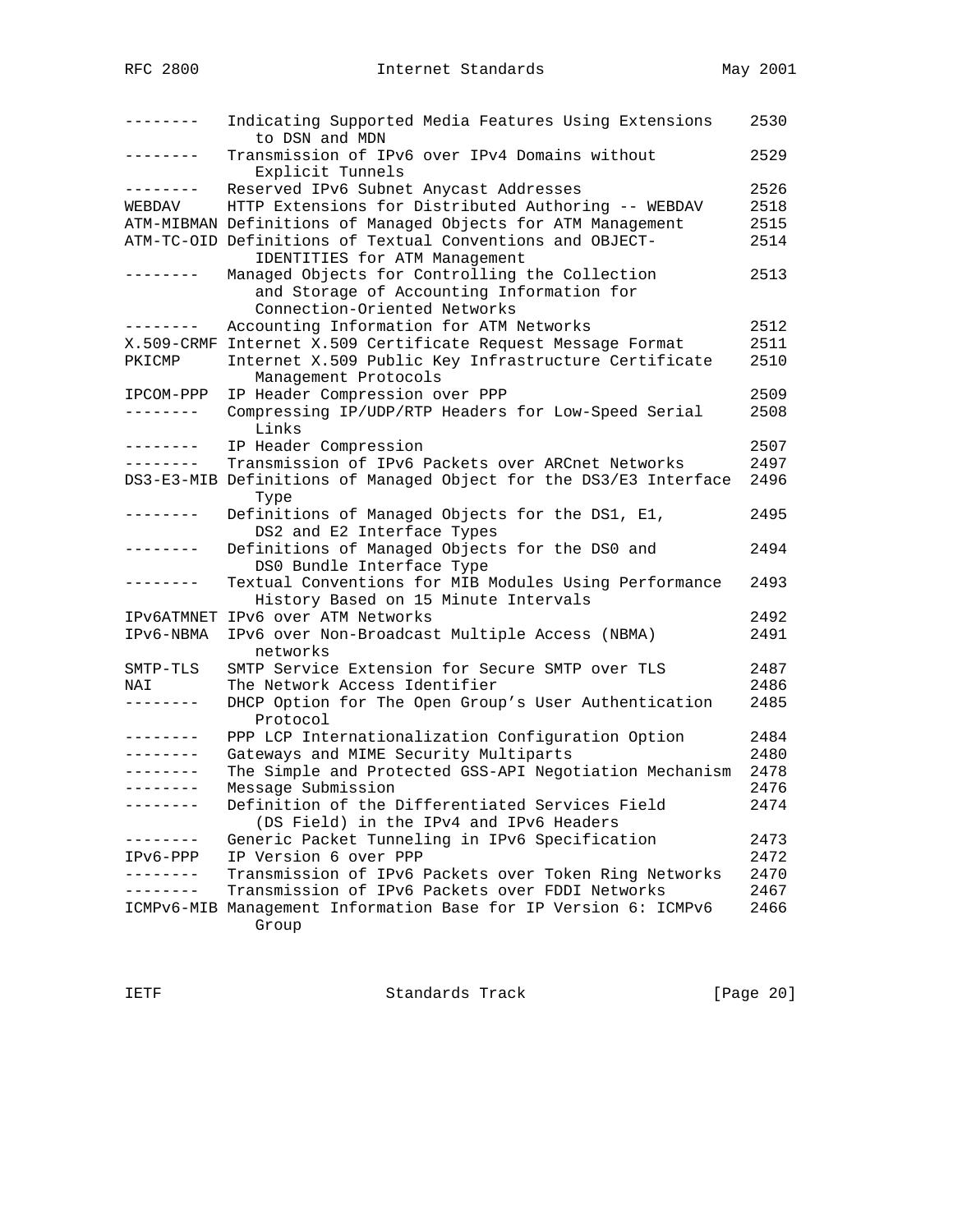| --------        | Management Information Base for IP Version 6: Textual<br>Conventions and General Group                                         | 2465 |
|-----------------|--------------------------------------------------------------------------------------------------------------------------------|------|
| .               | Transmission of IPv6 Packets over Ethernet Networks                                                                            | 2464 |
|                 | Internet X.509 Public Key Infrastructure Certificate<br>and CRL Profile                                                        | 2459 |
| EBN-MIB         | Definitions of Managed Objects for Extended Border<br>Node                                                                     | 2457 |
| --------        | Definitions of Managed Objects for APPN TRAPS                                                                                  | 2456 |
| APPN-MIB        | Definitions of Managed Objects for APPN                                                                                        | 2455 |
| .               | IP Version 6 Management Information Base for the<br>User Datagram Protocol                                                     | 2454 |
| - - - - - - - - | IP Version 6 Management Information Base for the<br>Transmission Control Protocol                                              | 2452 |
| --------        | The ESP CBC-Mode Cipher Algorithms                                                                                             | 2451 |
| $POP3 - EXT$    | POP3 Extension Mechanism                                                                                                       | 2449 |
| IMIP            | iCalendar Message-Based Interoperability Protocol<br>(iMIP)                                                                    | 2447 |
| ITIP            | iCalendar Transport-Independent Interoperability<br>Protocol (iTIP) Scheduling Events, BusyTime,<br>To-dos and Journal Entries | 2446 |
| ICALENDAR       | Internet Calendaring and Scheduling Core Object<br>Specification (iCalendar)                                                   | 2445 |
| OTP-SASL        | The One-Time-Password SASL Mechanism                                                                                           | 2444 |
| - - - - - - - - | OpenPGP Message Format                                                                                                         | 2440 |
| . - - - - - - - | BGP Route Flap Damping                                                                                                         | 2439 |
| --------        | RTP Payload Format for JPEG-compressed Video                                                                                   | 2435 |
| --------        | RTP Payload Format for BT.656 Video Encoding                                                                                   | 2431 |
|                 | RTP Payload Format for the 1998 Version of ITU-<br>T Rec. H.263 Video (H.263+)                                                 | 2429 |
| --------        | FTP Extensions for IPv6 and NATs                                                                                               | 2428 |
|                 | MIME-VCARD vCard MIME Directory Profile                                                                                        | 2426 |
| TXT-DIR         | A MIME Content-Type for Directory Information                                                                                  | 2425 |
| CONT-DUR        | Content Duration MIME Header Definition                                                                                        | 2424 |
| MIME-VPIM       | VPIM Voice Message MIME Sub-type Registration                                                                                  | 2423 |
|                 | MIME-ADPCM Toll Quality Voice - 32 kbit/s ADPCM MIME Sub-type<br>Registration                                                  | 2422 |
| MIME-VP2        | Voice Profile for Internet Mail - version 2                                                                                    | 2421 |
| 3DESE           | The PPP Triple-DES Encryption Protocol (3DESE)                                                                                 | 2420 |
| DESE-bis        | The PPP DES Encryption Protocol, Version 2 (DESE-bis)                                                                          | 2419 |
| --------        | Definitions of Managed Objects for Multicast over<br>UNI 3.0/3.1 based ATM Networks                                            | 2417 |
| ---------       | The NULL Encryption Algorithm and Its Use With IPsec                                                                           | 2410 |
| IKE             | The Internet Key Exchange (IKE)                                                                                                | 2409 |
| ISAKMP          | Internet Security Association and Key Management<br>Protocol (ISAKMP)                                                          | 2408 |
| ISAKMPSEC       | The Internet IP Security Domain of Interpretation<br>for ISAKMP                                                                | 2407 |
| ESP             | IP Encapsulating Security Payload (ESP)                                                                                        | 2406 |

IETF Standards Track [Page 21]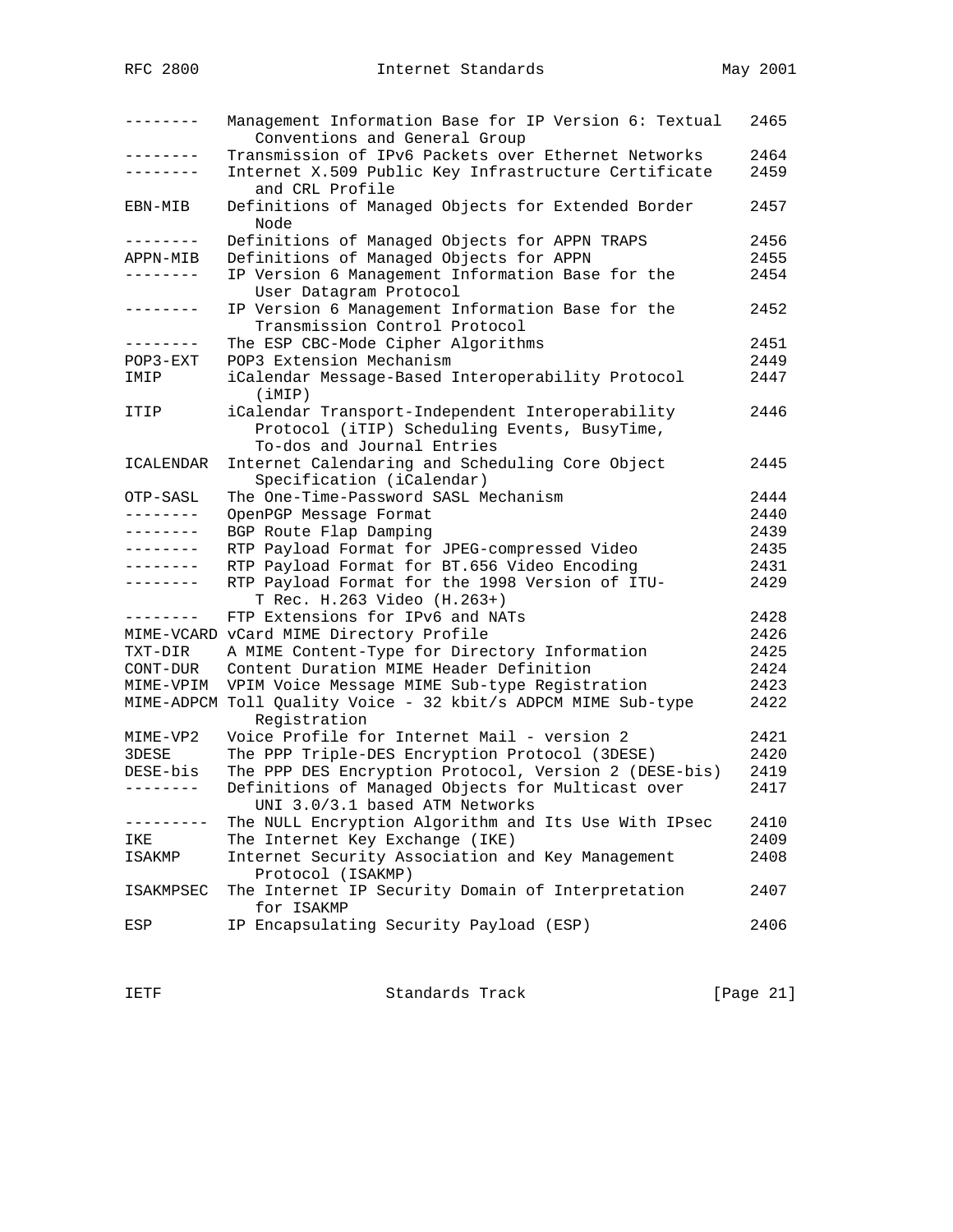|               | ESPDES-CBC The ESP DES-CBC Cipher Algorithm With Explicit IV               | 2405 |
|---------------|----------------------------------------------------------------------------|------|
| - - - - - - - | The Use of HMAC-SHA-1-96 within ESP and AH                                 | 2404 |
| --------      | The Use of HMAC-MD5-96 within ESP and AH                                   | 2403 |
| IP-AUTH       | IP Authentication Header                                                   | 2402 |
| IPSEC         | Security Architecture for the Internet Protocol                            | 2401 |
| DATA-URL      | The "data" URL scheme                                                      | 2397 |
| IPCOMP        | IP Payload Compression Protocol (IPComp)                                   | 2393 |
|               | CIDMID-URL Content-ID and Message-ID Uniform Resource Locators             | 2392 |
| --------      | Feature negotiation mechanism for the File Transfer<br>Protocol            | 2389 |
| --------      | Returning Values from Forms: multipart/form-data                           | 2388 |
|               | MIME-RELAT The MIME Multipart/Related Content-type                         | 2387 |
| -------       | Protection of BGP Sessions via the TCP MD5 Signature<br>Option             | 2385 |
| POP-URL       | POP URL Scheme                                                             | 2384 |
| --------      | Interoperation of Controlled-Load Service and                              | 2381 |
|               | Guaranteed Service with ATM                                                |      |
| --------      | RSVP over ATM Implementation Requirements                                  | 2380 |
| --------      | An IPv6 Aggregatable Global Unicast Address Format                         | 2374 |
| --------      | IP Version 6 Addressing Architecture                                       | 2373 |
| TIPV3         | Transaction Internet Protocol Version 3.0                                  | 2371 |
| OSPF-LSA      | The OSPF Opaque LSA Option                                                 | 2370 |
| ---------     | The Use of URLs as Meta-Syntax for Core Mail List                          | 2369 |
|               | Commands and their Transport through Message<br>Header Fields              |      |
| URLMAILTO     | The mailto URL scheme                                                      | 2368 |
| PPP-AAL       | PPP Over AAL5                                                              | 2364 |
| PPP-FUNI      | PPP Over FUNI                                                              | 2363 |
|               | IMAP4UIDPL IMAP4 UIDPLUS extension                                         | 2359 |
| IMAP4NAME     | IMAP4 Namespace                                                            | 2342 |
| VRRP          | Virtual Router Redundancy Protocol                                         | 2338 |
| NHRP-SCSP     | A Distributed NHRP Service Using SCSP                                      | 2335 |
| SCSP          | Server Cache Synchronization Protocol (SCSP)                               | 2334 |
| --------      | NHRP Protocol Applicability Statement                                      | 2333 |
| NHRP          | NBMA Next Hop Resolution Protocol (NHRP)                                   | 2332 |
| UNI-SIG       | ATM Signalling Support for IP over ATM - UNI Signalling 2331<br>4.0 Update |      |
| SDP           | SDP: Session Description Protocol                                          | 2327 |
| RTSP          | Real Time Streaming Protocol (RTSP)                                        | 2326 |
| IPOA-MIB      | Definitions of Managed Objects for Classical IP                            | 2320 |
|               | and ARP Over ATM Using SMIv2 (IPOA-MIB)                                    |      |
|               | DNS-NCACHE Negative Caching of DNS Queries (DNS NCACHE)                    | 2308 |
| SMFAX-IM      | A Simple Mode of Facsimile Using Internet Mail                             | 2305 |
| MINFAX-IM     | Minimal FAX address format in Internet Mail                                | 2304 |
| MIN-PSTN      | Minimal PSTN address format in Internet Mail                               | 2303 |
| TIFF          | Tag Image File Format (TIFF) - image/tiff MIME<br>Sub-type Registration    | 2302 |
| FFIF          | File Format for Internet Fax                                               | 2301 |

IETF Standards Track [Page 22]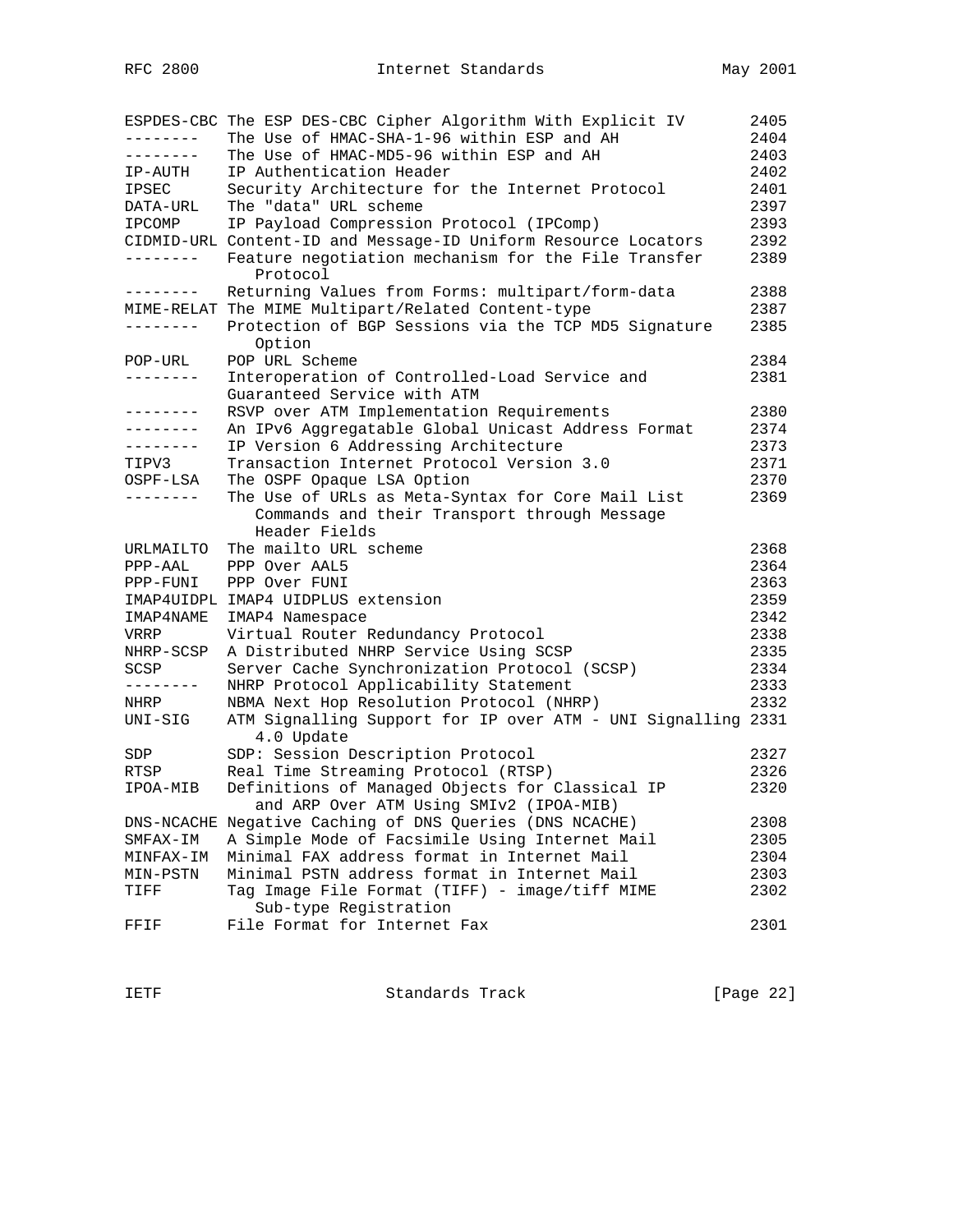| EMF-MDN               | An Extensible Message Format for Message Disposition<br>Notifications                        | 2298 |
|-----------------------|----------------------------------------------------------------------------------------------|------|
| OR-ADD                | Representing the O/R Address hierarchy in the X.500<br>Directory Information Tree            | 2294 |
| SUBTABLE              | Representing Tables and Subtrees in the X.500 Directory 2293                                 |      |
| . <u>.</u>            | Mobile-IPv4 Configuration Option for PPP IPCP                                                | 2290 |
| SLM-APP               | Definitions of System-Level Managed Objects for                                              | 2287 |
|                       | Applications                                                                                 |      |
| $PPP-EAP$<br>-------- | PPP Extensible Authentication Protocol (EAP)                                                 | 2284 |
|                       | Definitions of Managed Objects for IEEE 802.12<br>Repeater Devices                           | 2266 |
| --------              | A Summary of the X.500(96) User Schema for use<br>with LDAPv3                                | 2256 |
| LDAP-URL              | The LDAP URL Format                                                                          | 2255 |
| STR-LDAP              | The String Representation of LDAP Search Filters                                             | 2254 |
| LDAP3-UTF8            | Lightweight Directory Access Protocol (v3): UTF-                                             | 2253 |
|                       | 8 String Representation of Distinguished Names                                               |      |
| LDAP3-ATD             | Lightweight Directory Access Protocol (v3): Attribute<br>Syntax Definitions                  | 2252 |
| LDAPV3                | Lightweight Directory Access Protocol (v3)                                                   | 2251 |
| RTP-MPEG              | RTP Payload Format for MPEG1/MPEG2 Video                                                     | 2250 |
| ---------             | Using Domains in LDAP/X.500 Distinguished Names                                              | 2247 |
| ---------             | The TLS Protocol Version 1.0                                                                 | 2246 |
| SASL-ANON             | Anonymous SASL Mechanism                                                                     | 2245 |
| ACAP                  | ACAP -- Application Configuration Access Protocol                                            | 2244 |
| OTP-ER                | OTP Extended Responses                                                                       | 2243 |
| NETWAREIP             | NetWare/IP Domain Name and Information                                                       | 2242 |
| DHCP-NDS              | DHCP Options for Novell Directory Services                                                   | 2241 |
| HPR-MIB               | Definitions of Managed Objects for HPR using SMIv2                                           | 2238 |
| IGMP                  | Internet Group Management Protocol, Version 2                                                | 2236 |
| ABNF                  | Augmented BNF for Syntax Specifications: ABNF                                                | 2234 |
| DLUR-MIB              | Definitions of Managed Objects for DLUR using SMIv2                                          | 2232 |
| MIME-EXT              | MIME Parameter Value and Encoded Word Extensions:                                            | 2231 |
|                       | Character Sets, Languages, and Continuations                                                 |      |
| FTPSECEXT             | FTP Security Extensions                                                                      | 2228 |
| - - - - - - - - -     | Simple Hit-Metering and Usage-Limiting for HTTP                                              | 2227 |
| ---------             | IP Broadcast over ATM Networks                                                               | 2226 |
| IP-ATM                | Classical IP and ARP over ATM                                                                | 2225 |
| SASL                  | Simple Authentication and Security Layer (SASL)                                              | 2222 |
|                       | IMAP4LOGIN IMAP4 Login Referrals                                                             | 2221 |
| ---------             | A Common Schema for the Internet White Pages Service                                         | 2218 |
|                       | General Characterization Parameters for Integrated                                           | 2215 |
|                       | Service Network Elements                                                                     |      |
| -----                 | Integrated Services Management Information Base<br>Guaranteed Service Extensions using SMIv2 | 2214 |
| $- - - - - -$         | Integrated Services Management Information Base<br>using SMIv2                               | 2213 |
| GQOS                  | Specification of Guaranteed Quality of Service                                               | 2212 |

IETF Standards Track [Page 23]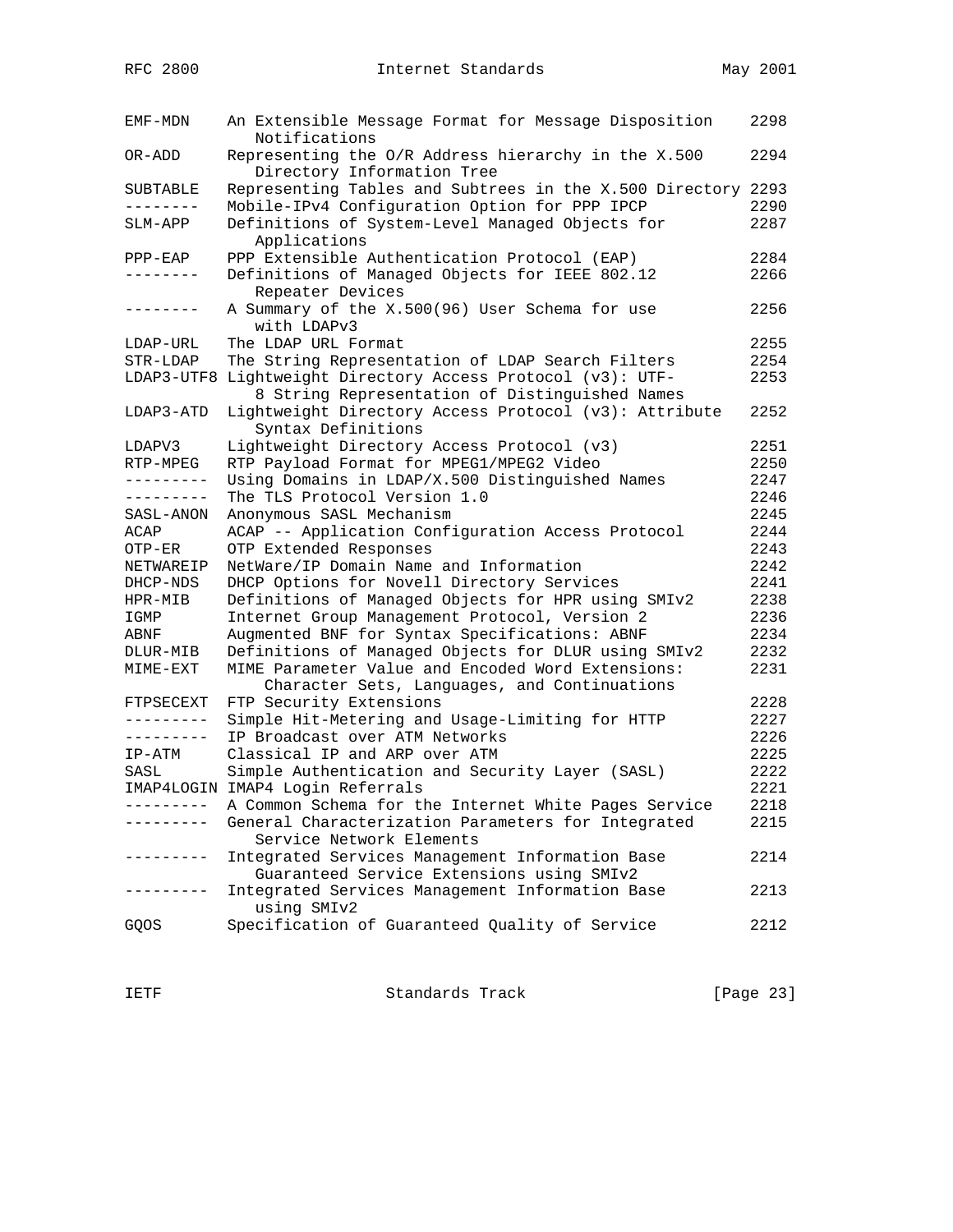| ---------             | Specification of the Controlled-Load Network Element              | 2211 |
|-----------------------|-------------------------------------------------------------------|------|
|                       | Service                                                           |      |
| RSVP-IS               | The Use of RSVP with IETF Integrated Services                     | 2210 |
|                       | RSVP-IPSEC RSVP Extensions for IPSEC Data Flows                   | 2207 |
| RSVP-MIB              | RSVP Management Information Base using SMIv2                      | 2206 |
| RSVP                  | Resource ReSerVation Protocol (RSVP) -- Version                   | 2205 |
|                       | 1 Functional Specification                                        |      |
|                       | RPCSEC-GSS RPCSEC_GSS Protocol Specification                      | 2203 |
| RTP-RAD               | RTP Payload for Redundant Audio Data                              | 2198 |
| IMAPPOPAU             | IMAP/POP AUTHorize Extension for Simple                           | 2195 |
|                       | Challenge/Response                                                |      |
| IMAP4MAIL             | IMAP4 Mailbox Referrals                                           | 2193 |
| IMAP-URL              | IMAP URL Scheme                                                   | 2192 |
| ---------             | RTP Payload Format for H.263 Video Streams                        | 2190 |
| ---------             | Communicating Presentation Information in Internet                | 2183 |
|                       | Messages: The Content-Disposition Header Field                    |      |
| DNS-CLAR              | Clarifications to the DNS Specification                           | 2181 |
|                       | IMAP4-IDLE IMAP4 IDLE command                                     | 2177 |
| SLP                   | Service Location Protocol                                         | 2165 |
| ---------             | Use of an X.500/LDAP directory to support MIXER                   | 2164 |
|                       | address mapping                                                   |      |
| DNS-MCGAM             | Using the Internet DNS to Distribute MIXER Conformant             | 2163 |
|                       | Global Address Mapping (MCGAM)                                    |      |
| --------              | Carrying PostScript in X.400 and MIME                             | 2160 |
| ---------             | A MIME Body Part for FAX                                          | 2159 |
| . <u>.</u>            | X.400 Image Body Parts                                            | 2158 |
| . <u>.</u>            | Mapping between X.400 and RFC-822/MIME Message Bodies             | 2157 |
| MIXER                 | MIXER (Mime Internet X.400 Enhanced Relay): Mapping               | 2156 |
|                       | between X.400 and RFC 822/MIME                                    |      |
| MAIL-SERV             | Mailbox Names for Common Services, Roles and Functions            | 2142 |
| URN-SYNTAX URN Syntax |                                                                   | 2141 |
|                       | DNS-UPDATE Dynamic Updates in the Domain Name System (DNS UPDATE) | 2136 |
| DC-MIB                | Dial Control Management Information Base using SMIv2              | 2128 |
| ISDN-MIB              | ISDN Management Information Base using SMIv2                      | 2127 |
| ITOT                  | ISO Transport Service on top of TCP (ITOT)                        | 2126 |
| BAP-BACP              | The PPP Bandwidth Allocation Protocol (BAP) / The                 | 2125 |
|                       | PPP Bandwidth Allocation Control Protocol (BACP)                  |      |
| VEMMI-URL             | VEMMI URL Specification                                           | 2122 |
|                       | ROUT-ALERT IP Router Alert Option                                 | 2113 |
| 802.3-MIB             | Definitions of Managed Objects for IEEE 802.3 Repeater            | 2108 |
|                       | Devices using SMIv2                                               |      |
| PPP-NBFCP             | The PPP NetBIOS Frames Control Protocol (NBFCP)                   | 2097 |
| TABLE-MIB             | IP Forwarding Table MIB                                           | 2096 |
| RIP-TRIG              | Triggered Extensions to RIP to Support Demand Circuits            | 2091 |
| IMAP4-LIT             | IMAP4 non-synchronizing literals                                  | 2088 |
| IMAP4-QUO             | IMAP4 QUOTA extension                                             | 2087 |
| IMAP4-ACL             | IMAP4 ACL extension                                               | 2086 |
| HMAC-MD5              | HMAC-MD5 IP Authentication with Replay Prevention                 | 2085 |
|                       |                                                                   |      |

IETF Standards Track [Page 24]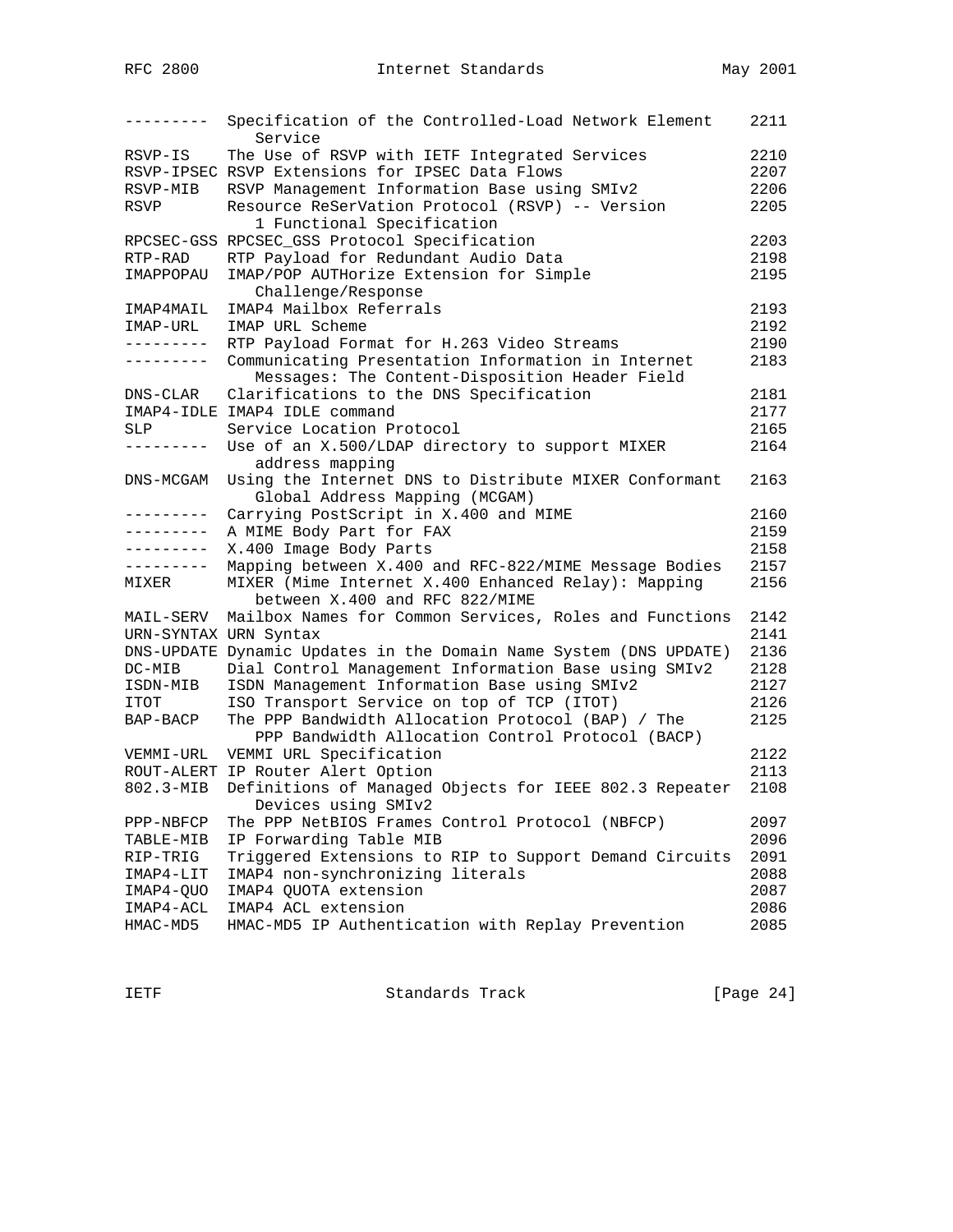| RIP2-MD5    | RIP-2 MD5 Authentication                                                                                 | 2082         |
|-------------|----------------------------------------------------------------------------------------------------------|--------------|
|             | RIPNG-IPV6 RIPng for IPv6                                                                                | 2080         |
| URI-ATT     | Definition of an X.500 Attribute Type and an Object<br>Class to Hold Uniform Resource Identifiers (URIs) | 2079         |
|             | MIME-MODEL The Model Primary Content Type for Multipurpose<br>Internet Mail Extensions                   | 2077         |
| IMAPV4      | Internet Message Access Protocol - Version 4rev1                                                         | 2060         |
| URLZ39.50   | Uniform Resource Locators for Z39.50                                                                     | 2056         |
|             | SNANAU-APP Definitions of Managed Objects for APPC using SMIv2                                           | 2051*        |
| PPP-SNACP   | The PPP SNA Control Protocol (SNACP)                                                                     | 2043         |
| SMTP-ENH    | SMTP Service Extension for Returning Enhanced Error<br>Codes                                             | 2034         |
| RTP-H.261   | RTP Payload Format for H.261 Video Streams                                                               | 2032         |
| RTP-CELLB   | RTP Payload Format of Sun's CellB Video Encoding                                                         | 2029         |
| SPKM        | The Simple Public-Key GSS-API Mechanism (SPKM)                                                           | 2025         |
| DLSW-MIB    | Definitions of Managed Objects for Data Link Switching<br>using SMIv2                                    | 2024         |
| MULTI-UNI   | Support for Multicast over UNI 3.0/3.1 based ATM<br>Networks                                             | 2022         |
| RMON-MIB    | Remote Network Monitoring Management Information                                                         | 2021         |
|             | Base Version 2 using SMIv2                                                                               |              |
|             | 802.12-MIB IEEE 802.12 Interface MIB                                                                     | 2020         |
| TCP-ACK     | TCP Selective Acknowledgement Options                                                                    | 2018         |
| URL-ACC     | Definition of the URL MIME External-Body Access-Type                                                     | 2017         |
| MIME-PGP    | MIME Security with Pretty Good Privacy (PGP)                                                             | 2015<br>2013 |
| MIB-UDP     | SNMPv2 Management Information Base for the User<br>Datagram Protocol using SMIv2                         |              |
| MIB-TCP     | SNMPv2 Management Information Base for the                                                               | 2012         |
|             | Transmission Control Protocol using SMIv2                                                                |              |
| MIB-IP      | SNMPv2 Management Information Base for the Internet                                                      | 2011         |
|             | Protocol using SMIv2                                                                                     |              |
|             | MOBILEIPMI The Definitions of Managed Objects for IP Mobility                                            | 2006         |
|             | Support using SMIv2                                                                                      |              |
| --------    | Applicability Statement for IP Mobility Support                                                          | 2005         |
| MINI-IP     | Minimal Encapsulation within IP                                                                          | 2004         |
| IPENCAPIP   | IP Encapsulation within IP                                                                               | 2003         |
|             | MOBILEIPSU IP Mobility Support                                                                           | 2002         |
| BGP-COMM    | BGP Communities Attribute                                                                                | 1997         |
|             | DNS-NOTIFY A Mechanism for Prompt Notification of Zone Changes<br>(DNS NOTIFY)                           | 1996         |
| $DNS - IZT$ | Incremental Zone Transfer in DNS                                                                         | 1995         |
| SMTP-ETRN   | SMTP Service Extension for Remote Message Queue                                                          | 1985         |
|             | Starting                                                                                                 |              |
| SNA         | Serial Number Arithmetic                                                                                 | 1982         |
| MTU-IPV6    | Path MTU Discovery for IP version 6                                                                      | 1981         |
| PPP-FRAME   | PPP in Frame Relay                                                                                       | 1973         |
| PPP-ECP     | The PPP Encryption Control Protocol (ECP)                                                                | 1968         |
|             | GSSAPI-KER The Kerberos Version 5 GSS-API Mechanism                                                      | 1964         |

IETF Standards Track [Page 25]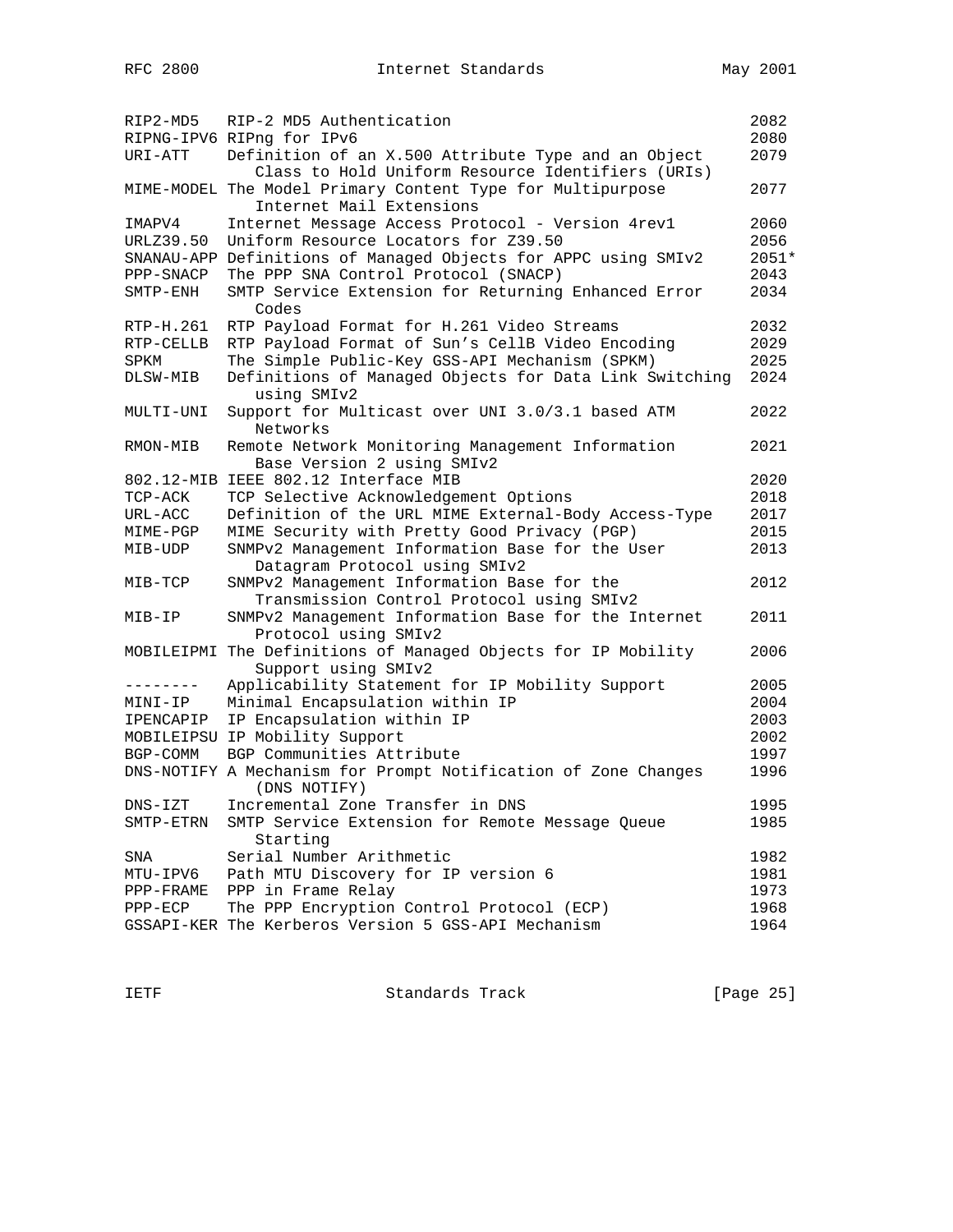| PPP-CCP     | The PPP Compression Control Protocol (CCP)                   | 1962 |
|-------------|--------------------------------------------------------------|------|
|             | GSSAPI-SOC GSS-API Authentication Method for SOCKS Version 5 | 1961 |
|             | AUTH-SOCKS Username/Password Authentication for SOCKS V5     | 1929 |
| SOCKSV5     | SOCKS Protocol Version 5                                     | 1928 |
| WHOIS++M    | How to Interact with a Whois++ Mesh                          | 1914 |
| WHOIS++A    | Architecture of the Whois++ Index Service                    | 1913 |
| DSN         | An Extensible Message Format for Delivery Status             | 1894 |
|             | Notifications                                                |      |
| EMS-CODE    | Enhanced Mail System Status Codes                            | 1893 |
| MIME-RPT    | The Multipart/Report Content Type for the Reporting          | 1892 |
|             | of Mail System Administrative Messages                       |      |
| SMTP-DSN    | SMTP Service Extension for Delivery Status                   | 1891 |
|             | Notifications                                                |      |
| RTP-AV      | RTP Profile for Audio and Video Conferences with             | 1890 |
|             | Minimal Control                                              |      |
| RTP         | RTP: A Transport Protocol for Real-Time Applications         | 1889 |
| DNS-IPV6    | DNS Extensions to support IP version 6                       | 1886 |
| MIME-Sec    | MIME Object Security Services                                | 1848 |
|             | MIME-Encyp Security Multiparts for MIME: Multipart/Signed    | 1847 |
|             | and Multipart/Encrypted                                      |      |
| WHOIS++     | Architecture of the WHOIS++ service                          | 1835 |
| ONC-RPC     | Binding Protocols for ONC RPC Version 2                      | 1833 |
| <b>RPC</b>  | RPC: Remote Procedure Call Protocol Specification            | 1831 |
|             | Version 2                                                    |      |
| -------     | The ESP DES-CBC Transform                                    | 1829 |
|             | IP Authentication using Keyed MD5                            | 1828 |
| --------    | Requirements for IP Version 4 Routers                        | 1812 |
| URL         | Relative Uniform Resource Locators                           | 1808 |
| CLDAP       | Connection-less Lightweight X.500 Directory Access           | 1798 |
|             | Protocol                                                     |      |
| OSPF-DC     | Extending OSPF to Support Demand Circuits                    | 1793 |
| OSI-Dir     | Using the OSI Directory to Achieve User Friendly             | 1781 |
|             | Naming                                                       |      |
| MIME-EDI    | MIME Encapsulation of EDI Objects                            | 1767 |
| XNSCP       | The PPP XNS IDP Control Protocol (XNSCP)                     | 1764 |
| <b>BVCP</b> | The PPP Banyan Vines Control Protocol (BVCP)                 | 1763 |
| Print-MIB   | Printer MIB                                                  | 1759 |
| ATM         | ATM Signaling Support for IP over ATM                        | 1755 |
| IPNG        | The Recommendation for the IP Next Generation Protocol       | 1752 |
| 802.5-SSR   | IEEE 802.5 Station Source Routing MIB using SMIv2            | 1749 |
| SDLCSMIv2   | Definitions of Managed Objects for SNA Data Link             | 1747 |
|             | Control (SDLC) using SMIv2                                   |      |
| BGP4/IDRP   | BGP4/IDRP for IP---OSPF Interaction                          | 1745 |
| AT-MIB      | AppleTalk Management Information Base II                     | 1742 |
| MacMIME     | MIME Encapsulation of Macintosh Files - MacMIME              | 1740 |
| URL         | Uniform Resource Locators (URL)                              | 1738 |
|             | POP3-AUTH POP3 AUTHentication command                        | 1734 |
|             | IMAP4-AUTH IMAP4 Authentication Mechanisms                   | 1731 |

IETF Standards Track [Page 26]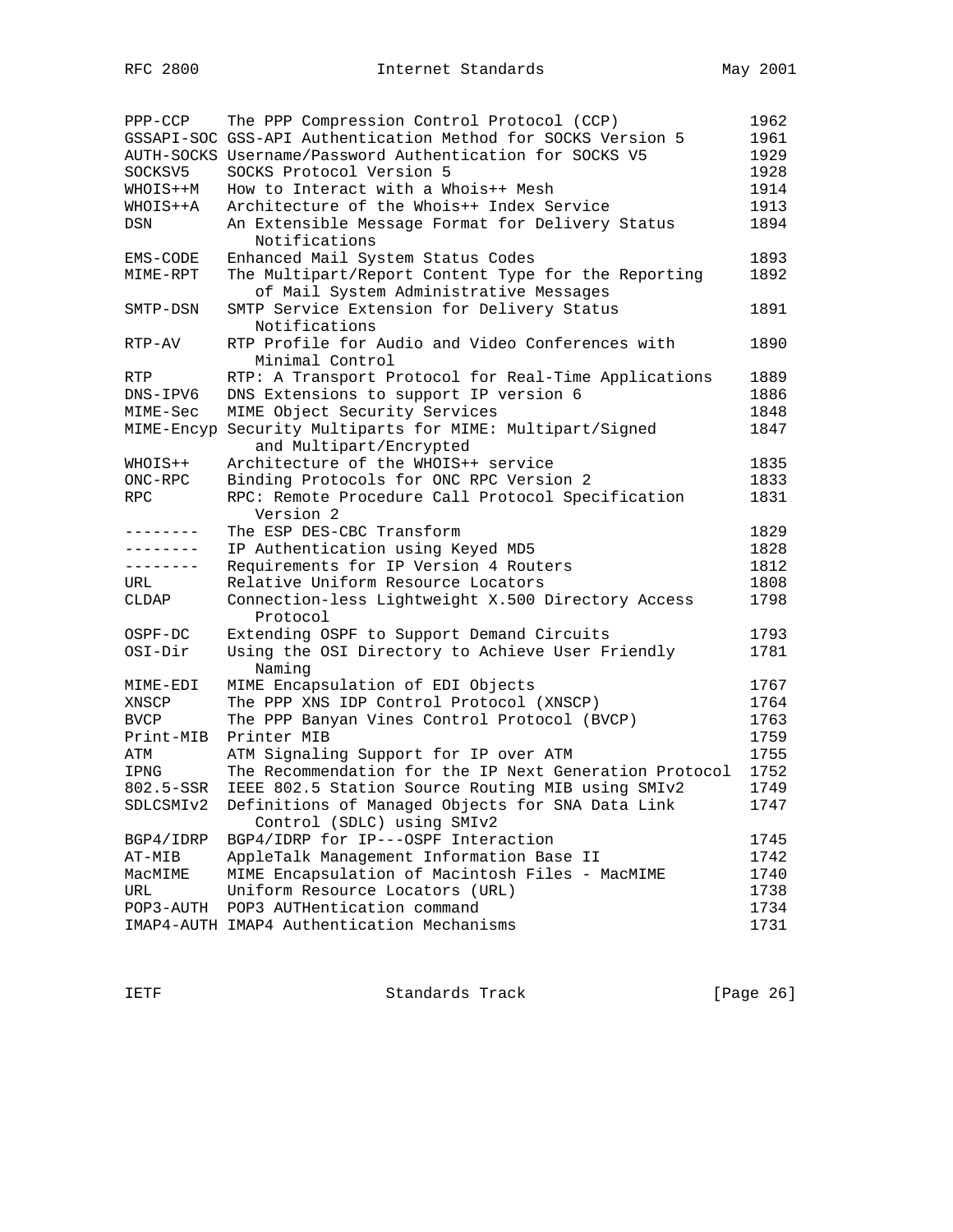| RDBMS-MIB       | Relational Database Management System (RDBMS)<br>Management Information Base (MIB) using SMIv2                             | 1697  |
|-----------------|----------------------------------------------------------------------------------------------------------------------------|-------|
| MODEM-MIB       | Modem Management Information Base (MIB) using SMIv2                                                                        | 1696  |
| TMUX            | Transport Multiplexing Protocol (TMux)                                                                                     | 1692  |
|                 | SNANAU-MIB Definitions of Managed Objects for SNA NAUs using<br>SMIv2                                                      | 1666  |
| PPP-TRANS       | PPP Reliable Transmission                                                                                                  | 1663  |
| ---------       | Postmaster Convention for X.400 Operations                                                                                 | 1648  |
| UPS-MIB         | UPS Management Information Base                                                                                            | 1628  |
| PPP-ISDN        | PPP over ISDN                                                                                                              | 1618  |
| DNS-R-MIB       | DNS Resolver MIB Extensions                                                                                                | 1612  |
| DNS-S-MIB       | DNS Server MIB Extensions                                                                                                  | 1611  |
| $PPP-X25$       | PPP in $X.25$                                                                                                              | 1598  |
| OSPF-NSSA       | The OSPF NSSA Option                                                                                                       | 1587  |
|                 | OSPF-Multi Multicast Extensions to OSPF                                                                                    | 1584  |
| $RIP-DC$        | Extensions to RIP to Support Demand Circuits                                                                               | 1582  |
|                 | TOPT-ENVIR Telnet Environment Option                                                                                       | 1572  |
| PPP-LCP         | PPP LCP Extensions                                                                                                         | 1570* |
| CIPX            | Compressing IPX Headers Over WAN Media (CIPX)                                                                              | 1553  |
| IPXCP           | The PPP Internetworking Packet Exchange Control<br>Protocol (IPXCP)                                                        | 1552  |
| SRB-MIB         | Definitions of Managed Objects for Source Routing<br><b>Bridges</b>                                                        | 1525  |
| CIDR-STRA       | Classless Inter-Domain Routing (CIDR): an Address<br>Assignment and Aggregation Strategy                                   | 1519  |
| CIDR-ARCH       | An Architecture for IP Address Allocation with CIDR                                                                        | 1518  |
| CIDR            | Applicability Statement for the Implementation                                                                             | 1517  |
|                 | of Classless Inter-Domain Routing (CIDR)                                                                                   |       |
| . _ _ _ _ _ _ _ | Definitions of Managed Objects for IEEE 802.3 Medium<br>Attachment Units (MAUs)                                            | 1515  |
| . - - - - - - - | Token Ring Extensions to the Remote Network Monitoring<br>MIB                                                              | 1513  |
| FDDI-MIB        | FDDI Management Information Base                                                                                           | 1512  |
| KERBEROS        | The Kerberos Network Authentication Service (V5)                                                                           | 1510  |
|                 | X.400 Use of Extended Character Sets                                                                                       | 1502  |
| HARPOON         | Rules for downgrading messages from X.400/88 to                                                                            | 1496  |
|                 | X.400/84 when MIME content-types are present<br>in the messages                                                            |       |
|                 | Equivalences between 1988 X.400 and RFC-822 Message<br>Bodies                                                              | 1494  |
| IDPR            | Inter-Domain Policy Routing Protocol Specification:<br>Version 1                                                           | 1479  |
| IDPR-ARCH       | An Architecture for Inter-Domain Policy Routing                                                                            | 1478  |
|                 | PPP/Bridge The Definitions of Managed Objects for the Bridge<br>Network Control Protocol of the Point-to-Point<br>Protocol | 1474  |
| PPP/IPMIB       | The Definitions of Managed Objects for the IP Network<br>Control Protocol of the Point-to-Point Protocol                   | 1473  |

IETF Standards Track [Page 27]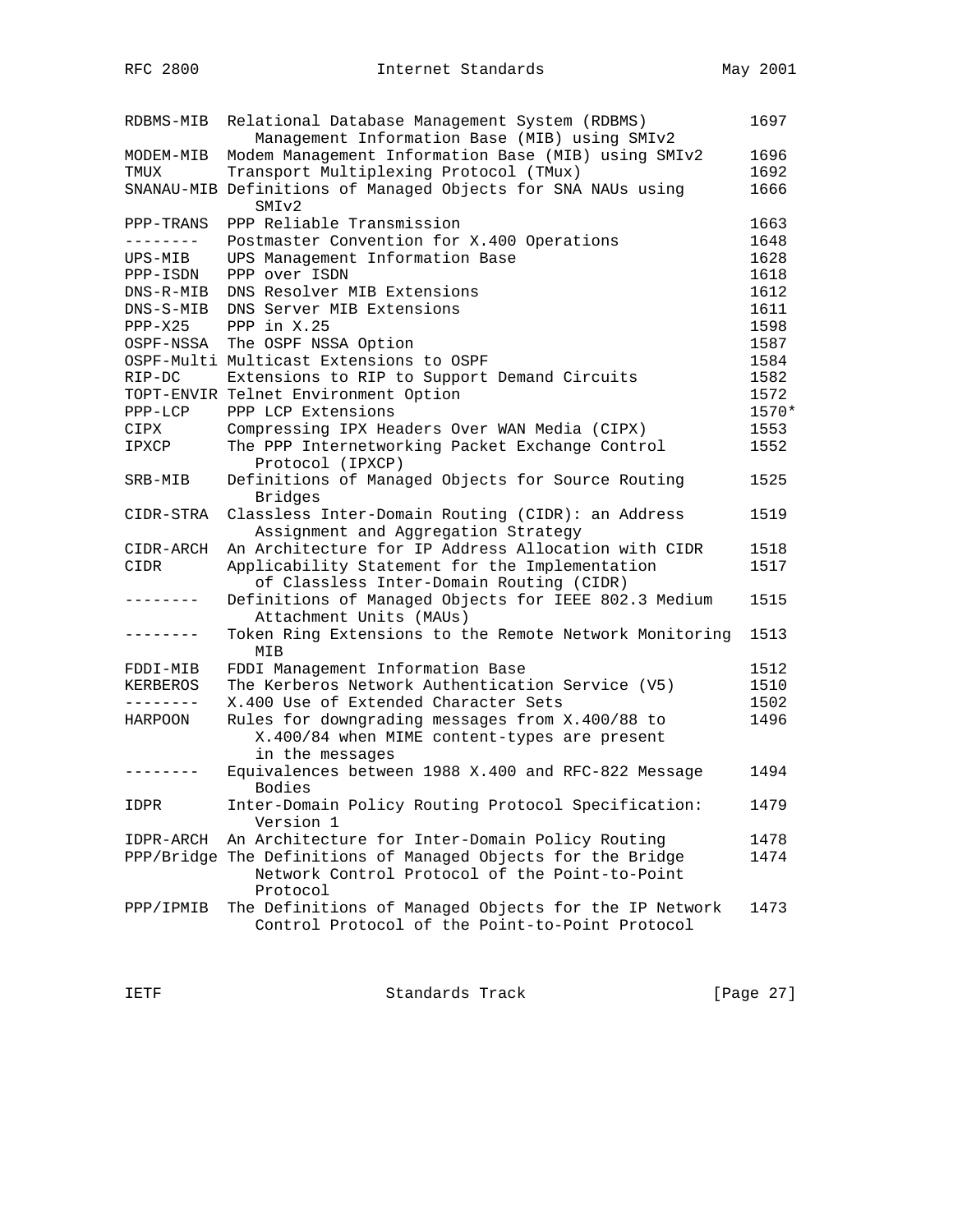|              | PPP/SECMIB The Definitions of Managed Objects for the Security<br>Protocols of the Point-to-Point Protocol    | 1472 |
|--------------|---------------------------------------------------------------------------------------------------------------|------|
|              | PPP/LCPMIB The Definitions of Managed Objects for the Link<br>Control Protocol of the Point-to-Point Protocol | 1471 |
| $IP-TR-MC$   | IP Multicast over Token-Ring Local Area Networks                                                              | 1469 |
| $X25 - MIB$  | SNMP MIB extension for Multiprotocol Interconnect                                                             | 1461 |
|              | over X.25                                                                                                     |      |
| SNMPv2       | Introduction to version 2 of the Internet-standard                                                            | 1441 |
|              | Network Management Framework                                                                                  |      |
| PEM-KEY      | Privacy Enhancement for Internet Electronic Mail:<br>Part IV                                                  | 1424 |
| PEM-ALG      | Privacy Enhancement for Internet Electronic Mail:<br>Part III                                                 | 1423 |
| PEM-CKM      | Privacy Enhancement for Internet Electronic Mail:                                                             | 1422 |
|              | Part II                                                                                                       |      |
| PEM-ENC      | Privacy Enhancement for Internet Electronic Mail:                                                             | 1421 |
|              | Part I                                                                                                        |      |
| $SNNP-IPX$   | SNMP over IPX                                                                                                 | 1420 |
| $SNNP-AT$    | SNMP over AppleTalk                                                                                           | 1419 |
| SNMP-OSI     | SNMP over OSI                                                                                                 | 1418 |
| FTP          | FTP-FTAM Gateway Specification                                                                                | 1415 |
| IDENT-MIB    | Identification MIB                                                                                            | 1414 |
| <b>IDENT</b> | Identification Protocol                                                                                       | 1413 |
| BGP-OSPF     | BGP OSPF Interaction                                                                                          | 1403 |
| ---------    | Default Route Advertisement In BGP2 and BGP3 Version<br>of The Border Gateway Protocol                        | 1397 |
| $SNMP-X.25$  | SNMP MIB Extension for the X.25 Packet Layer                                                                  | 1382 |
| SNMP-LAPB    | SNMP MIB Extension for X.25 LAPB                                                                              | 1381 |
| PPP-ATCP     | The PPP AppleTalk Control Protocol (ATCP)                                                                     | 1378 |
| PPP-OSINLC   | The PPP OSI Network Layer Control Protocol (OSINLCP)                                                          | 1377 |
| TOPT-RFC     | Telnet Remote Flow Control Option                                                                             | 1372 |
| --------     | Applicability Statement for OSPF                                                                              | 1370 |
| PPP-IPCP     | The PPP Internet Protocol Control Protocol (IPCP)                                                             | 1332 |
| ---------    | X.400 1988 to 1984 downgrading                                                                                | 1328 |
| TCP-EXT      | TCP Extensions for High Performance                                                                           | 1323 |
| NETFAX       | A File Format for the Exchange of Images in the                                                               | 1314 |
|              | Internet                                                                                                      |      |
| FDDI-MIB     | FDDI Management Information Base                                                                              | 1285 |
| --------     | Encoding Network Addresses to Support Operation                                                               | 1277 |
|              | over Non-OSI Lower Layers                                                                                     |      |
| ---------    | Replication and Distributed Operations extensions                                                             | 1276 |
|              | to provide an Internet Directory using X.500                                                                  |      |
|              | The COSINE and Internet X.500 Schema                                                                          | 1274 |
| BGP-MIB      | Definitions of Managed Objects for the Border Gateway<br>Protocol: Version 3                                  | 1269 |
| ICMP-ROUT    | ICMP Router Discovery Messages                                                                                | 1256 |
| STD-MIBs     | Reassignment of experimental MIBs to standard MIBs                                                            | 1239 |
| IPX-IP       | Tunneling IPX traffic through IP networks                                                                     | 1234 |

IETF Standards Track [Page 28]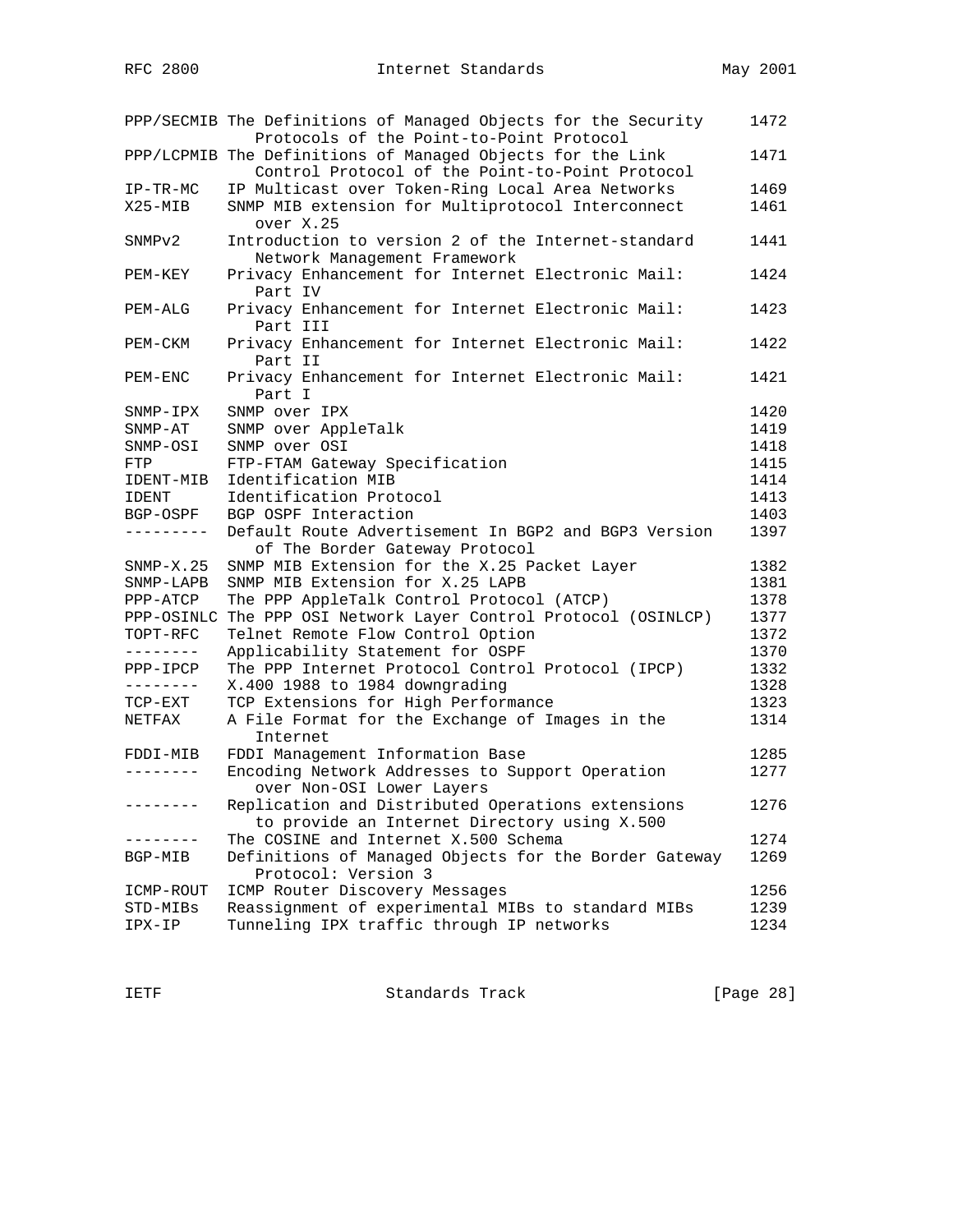| IS-IS     | Use of OSI IS-IS for routing in TCP/IP and dual       | 1195    |
|-----------|-------------------------------------------------------|---------|
|           | environments                                          |         |
| IP-CMPRS  | Compressing TCP/IP headers for low-speed serial links | 1144    |
| TOPT-XDL  | Telnet X display location option                      | 1096    |
| TOPT-TERM | Telnet terminal-type option                           | 1091    |
| TOPT-TS   | Telnet terminal speed option                          | 1079    |
| TOPT-NAWS | Telnet window size option                             | 1073    |
| TOPT-X.3  | Telnet X.3 PAD option                                 | 1053    |
| TOPT-DATA | Telnet Data Entry Terminal option: DODIIS             | $1043*$ |
|           | implementation                                        |         |
| TOPT-3270 | Telnet 3270 regime option                             | 1041    |
| NNTP      | Network News Transfer Protocol                        | 977     |
| TOPT-TLN  | Telnet terminal location number option                | 946     |
| TOPT-OM   | Output marking Telnet option                          | 933     |
|           | TOPT-TACAC TACACS user identification Telnet option   | 927     |
| TOPT-EOR  | Telnet end of record option                           | 885     |
| TOPT-SNDL | Telnet send-location option                           | 779     |
| TOPT-SUPO | Telnet SUPDUP-Output option                           | 749     |
| TOPT-SUP  | Telnet SUPDUP option                                  | 736     |
| TOPT-BYTE | Revised Telnet byte macro option                      | 735     |
| TOPT-LOGO | Telnet logout option                                  | 727     |
| TOPT-REM  | Remote Controlled Transmission and Echoing Telnet     | 726     |
|           | option                                                |         |
| TOPT-EXT  | Telnet extended ASCII option                          | 698     |

 [Note: an asterisk at the end of a line indicates a change from the previous edition of this document.]

IETF Standards Track [Page 29]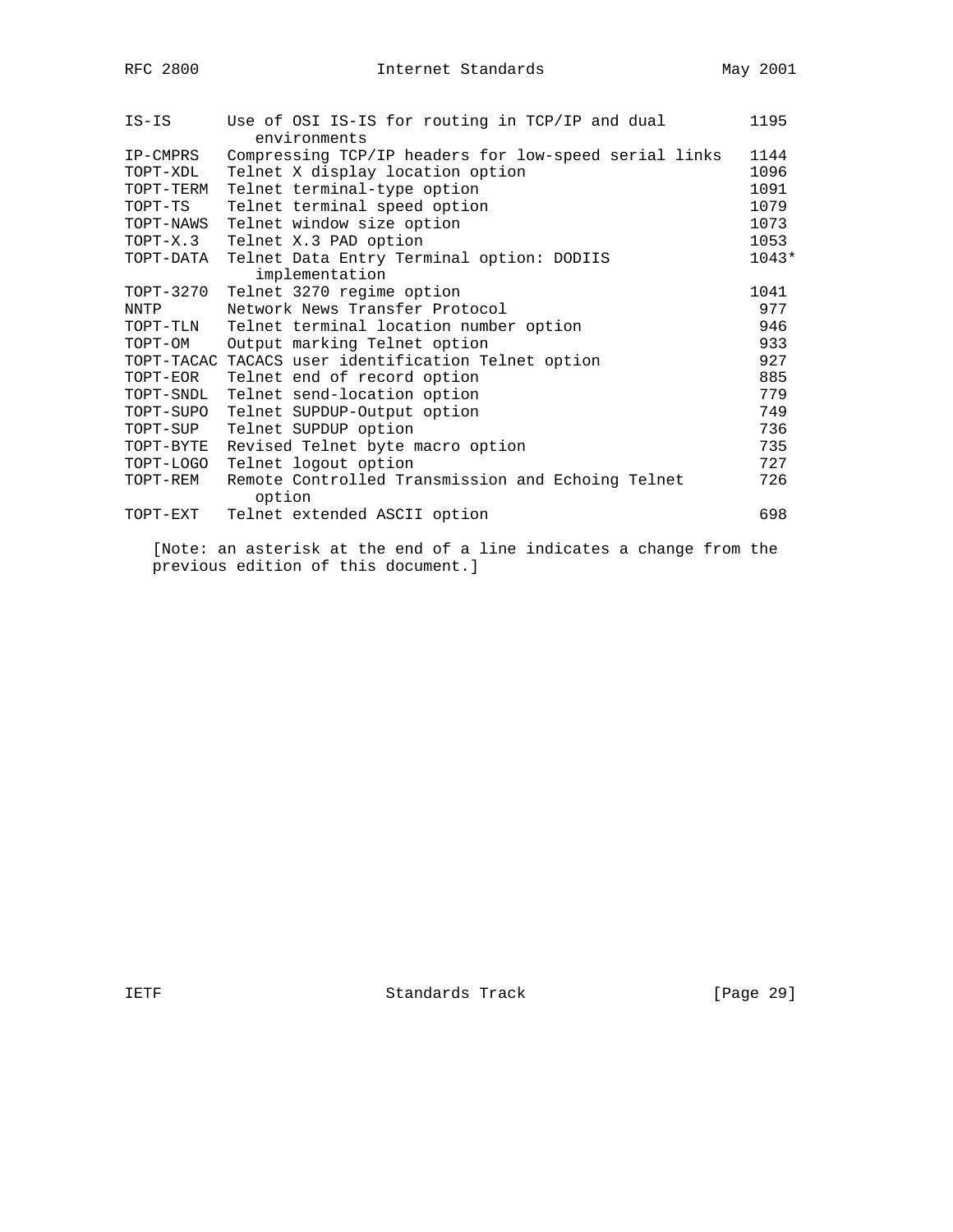## 3.5. Experimental Protocols

| Mnemonic          | Title                                                                                          | RFC#    |
|-------------------|------------------------------------------------------------------------------------------------|---------|
| .                 | OpenLDAP Root Service An experimental LDAP referral<br>service                                 | 3088*   |
| --------          | Notification and Subscription for SLP                                                          | 3082*   |
| --------          | MPLS Loop Prevention Mechanism                                                                 | $3063*$ |
| . _ _ _ _ _ _ _   | Internet X.509 Public Key Infrastructure Data<br>Validation and Certification Server Protocols | $3029*$ |
| --------          | Unified Memory Space Protocol Specification                                                    | 3018*   |
| SAP               | Session Announcement Protocol                                                                  | $2974*$ |
| --------          | Protocol Independent Multicast MIB for IPv4                                                    | 2934*   |
| MASC              | The Multicast Address-Set Claim (MASC) Protocol                                                | $2909*$ |
| --------          | Generic AAA Architecture                                                                       | 2903*   |
| --------          | TCP Congestion Window Validation                                                               | 2861    |
| TSWTCM            | A Time Sliding Window Three Colour Marker (TSWTCM)                                             | 2859    |
| ---------         | OSPF over ATM and Proxy-PAR                                                                    | 2844*   |
| PPP-SDL           | PPP over Simple Data Link (SDL) using SONET/SDH<br>with ATM-like framing                       | 2823    |
|                   | Diffie-Helman USM Key Management Information Base<br>and Textual Convention                    | 2786    |
| . <u>.</u> .      | An HTTP Extension Framework                                                                    | 2774    |
| --------          | Encryption using KEA and SKIPJACK                                                              | 2773    |
| - - - - - - - -   | GLOP Addressing in 233/8                                                                       | 2770    |
| . _ _ _ _ _ _ _   | Sampling of the Group Membership in RTP                                                        | 2762    |
| -------           | Definitions of Managed Objects for Service Level                                               | 2758    |
|                   | Agreements Performance Monitoring                                                              |         |
| HTCP              | Hyper Text Caching Protocol (HTCP/0.0)                                                         | 2756    |
| --------          | RTFM: New Attributes for Traffic Flow Measurement                                              | 2724    |
| . <u>.</u>        | PPP EAP TLS Authentication Protocol                                                            | 2716    |
| .                 | SPKI Certificate Theory                                                                        | 2693    |
| --------          | SPKI Requirements                                                                              | 2692    |
| . <u>.</u> .      | QoS Routing Mechanisms and OSPF Extensions                                                     | 2676    |
| --------          | The Secure HyperText Transfer Protocol                                                         | 2660    |
| ---------         | Security Extensions For HTML                                                                   | 2659    |
| . _ _ _ _ _ _ _   | LDAPv2 Client vs. the Index Mesh                                                               | 2657    |
| . <u>.</u>        | Registration Procedures for SOIF Template Types                                                | 2656    |
| --------          | CIP Index Object Format for SOIF Objects                                                       | 2655    |
| . <u>.</u>        | A Tagged Index Object for use in the Common Indexing<br>Protocol                               | 2654    |
| $- - - - - - - -$ | An LDAP Control and Schema for Holding Operation<br>Signatures                                 | 2649    |
| -------           | Script MIB Extensibility Protocol Version 1.0                                                  | 2593    |
| . _ _ _ _ _ _ _   | The NewReno Modification to TCP's Fast Recovery<br>Algorithm                                   | 2582    |
| -------           | Mapping between LPD and IPP Protocols                                                          | 2569    |

IETF Standards Track [Page 30]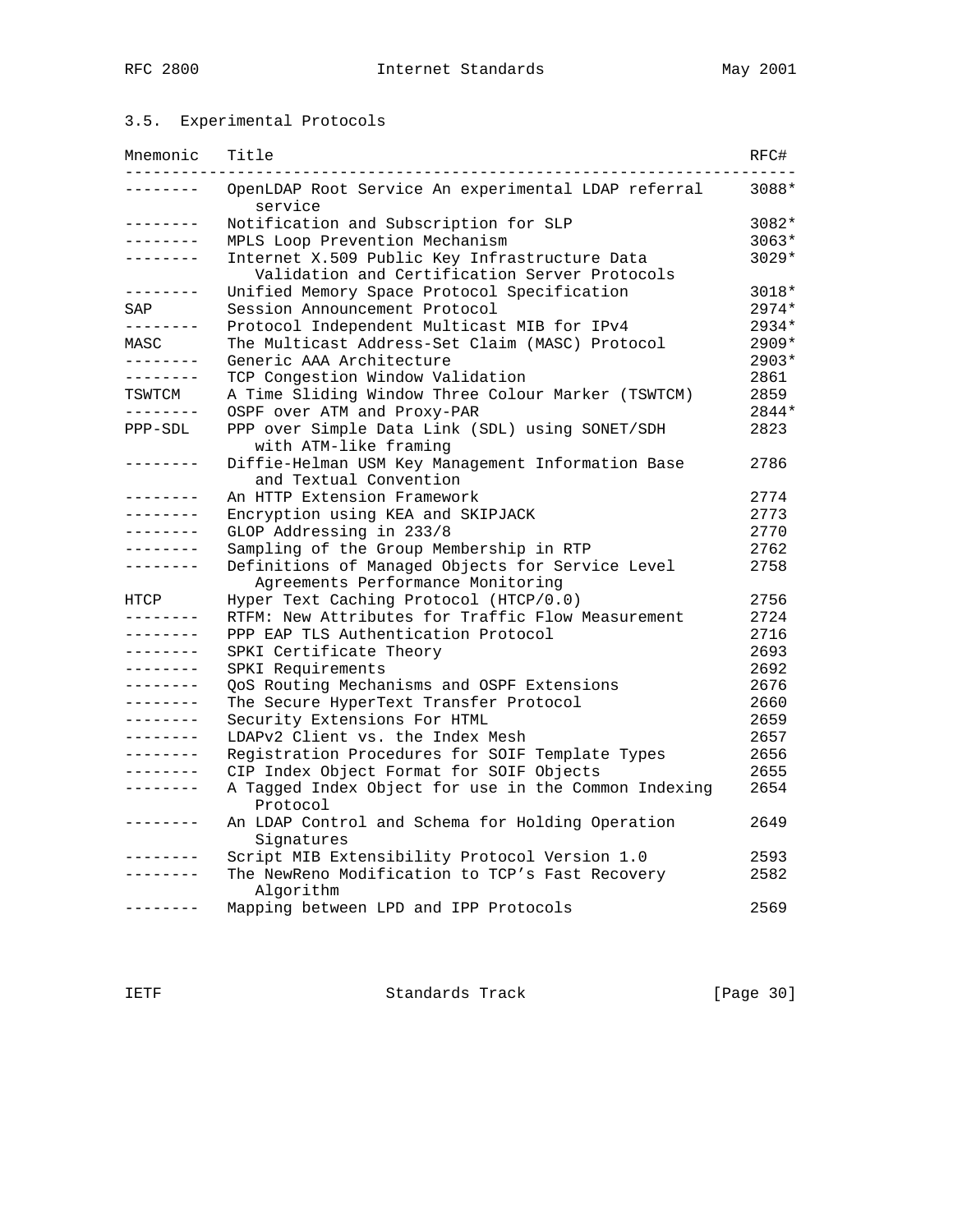| IPP-RAT         | Rationale for the Structure of the Model and Protocol                                           | 2568 |
|-----------------|-------------------------------------------------------------------------------------------------|------|
|                 | for the Internet Printing Protocol                                                              |      |
| IPP-DG          | Design Goals for an Internet Printing Protocol                                                  | 2567 |
| DNS-INFO        | Detached Domain Name System (DNS) Information                                                   | 2540 |
|                 | PHOTURIS-E Photuris: Extended Schemes and Attributes                                            | 2523 |
|                 | PHOTURIS-S Photuris: Session-Key Management Protocol                                            | 2522 |
| ICMP-SEC        | ICMP Security Failures Messages                                                                 | 2521 |
|                 | NHRP-MNHCS NHRP with Mobile NHCs                                                                | 2520 |
| --------        | URI Resolution Services Necessary for URN Resolution                                            | 2483 |
| $ECN-IP$        | A Proposal to add Explicit Congestion Notification<br>(ECN) to IP                               | 2481 |
| - - - - - - - - | IPv6 Testing Address Allocation                                                                 | 2471 |
| MARS-SCSP       | A Distributed MARS Service Using SCSP                                                           | 2443 |
| TCP-WIN         | Increasing TCP's Initial Window                                                                 | 2414 |
| PIM-SM          | Protocol Independent Multicast-Sparse Mode (PIM-<br>SM): Protocol Specification                 | 2362 |
| --------        | Domain Names and Company Name Retrieval                                                         | 2345 |
| RTP-MPEG        | RTP Payload Format for Bundled MPEG                                                             | 2343 |
| --------        | Intra-LIS IP multicast among routers over ATM<br>using Sparse Mode PIM                          | 2337 |
| --------        | The Safe Response Header Field                                                                  | 2310 |
| LDAP-NIS        | An Approach for Using LDAP as a Network Information<br>Service                                  | 2307 |
| HTTP-RVSA       | HTTP Remote Variant Selection Algorithm -- RVSA/1.0                                             | 2296 |
| TCN-HTTP        | Transparent Content Negotiation in HTTP                                                         | 2295 |
| TOPT-COMPO      | Telnet Com Port Control Option                                                                  | 2217 |
| --------        | Core Based Trees (CBT) Multicast Routing Architecture                                           | 2201 |
| --------        | Core Based Trees (CBT version 2) Multicast Routing                                              | 2189 |
| --------        | A Trivial Convention for using HTTP in URN Resolution                                           | 2169 |
| --------        | Resolution of Uniform Resource Identifiers using<br>the Domain Name System                      | 2168 |
| MAP-MAIL        | MaXIM-11 - Mapping between X.400 / Internet mail<br>and  Mail-11 mail                           | 2162 |
| MIME-ODA        | A MIME Body Part for ODA                                                                        | 2161 |
| OSPF-DIG        | OSPF with Digital Signatures                                                                    | 2154 |
| IP-SCSI         | Encapsulating IP with the Small Computer System<br>Interface                                    | 2143 |
|                 | X.500-NAME Managing the X.500 Root Naming Context                                               | 2120 |
| GKMP-ARCH       | Group Key Management Protocol (GKMP) Architecture                                               | 2094 |
| GKMP-SPEC       | Group Key Management Protocol (GKMP) Specification                                              | 2093 |
|                 | TFTP-MULTI TFTP Multicast Option                                                                | 2090 |
| IP-Echo         | IP Echo Host Service                                                                            | 2075 |
|                 | TOPT-CHARS TELNET CHARSET Option                                                                | 2066 |
| URAS            | Uniform Resource Agents (URAs)                                                                  | 2016 |
| $GPS-AR$        | GPS-Based Addressing and Routing                                                                | 2009 |
| ETFTP           | Experiments with a Simple File Transfer Protocol<br>for Radio Links using Enhanced Trivial File | 1986 |
|                 | Transfer Protocol (ETFTP)                                                                       |      |

IETF Standards Track [Page 31]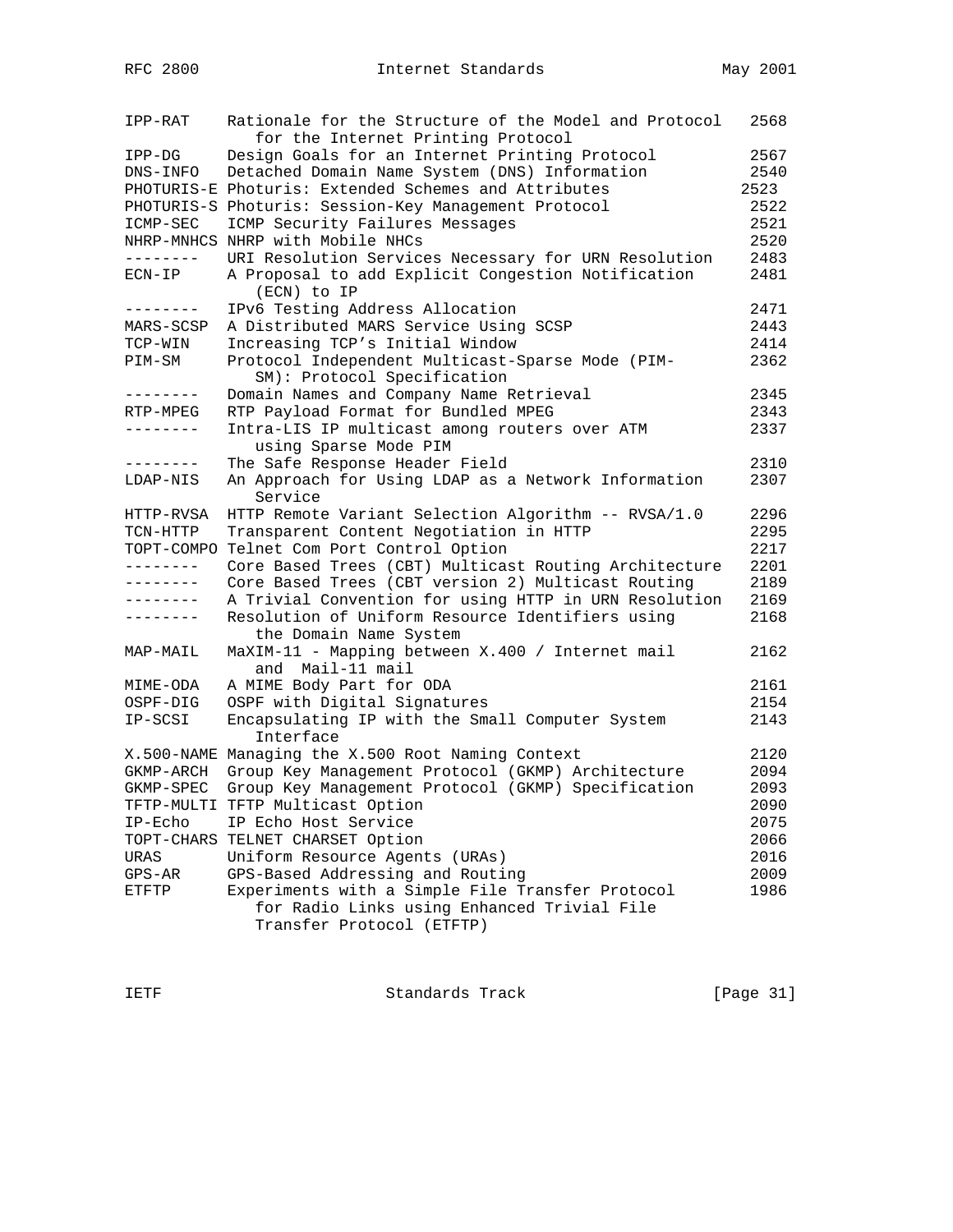| BGP-RR        | BGP Route Reflection An alternative to full mesh IBGP                                          | 1966 |
|---------------|------------------------------------------------------------------------------------------------|------|
| SMKD          | Scalable Multicast Key Distribution                                                            | 1949 |
| SNMPV2SM      | User-based Security Model for SNMPv2                                                           | 1910 |
| SNMPV2AI      | An Administrative Infrastructure for SNMPv2                                                    | 1909 |
| SNMPV2CB      | Introduction to Community-based SNMPv2                                                         | 1901 |
| --------      | OSI NSAPs and IPv6                                                                             | 1888 |
| $DNS-LOC$     | A Means for Expressing Location Information in<br>the Domain Name System                       | 1876 |
| SGML-MT       | SGML Media Types                                                                               | 1874 |
| CONT-MT       | Message/External-Body Content-ID Access Type                                                   | 1873 |
| <b>UNARP</b>  | ARP Extension - UNARP                                                                          | 1868 |
| BGP-IDRP      | A BGP/IDRP Route Server alternative to a full<br>mesh routing                                  | 1863 |
| ESP3DES       | The ESP Triple DES Transform                                                                   | 1851 |
| --------      | SMTP 521 Reply Code                                                                            | 1846 |
| --------      | SMTP Service Extension for Checkpoint/Restart                                                  | 1845 |
| ST2           | Internet Stream Protocol Version 2 (ST2) Protocol<br>Specification - Version ST2+              | 1819 |
| --------      | Communicating Presentation Information in Internet<br>Messages: The Content-Disposition Header | 1806 |
| --------      | Schema Publishing in X.500 Directory                                                           | 1804 |
| --------      | MHS use of the X.500 Directory to support MHS Routing                                          | 1801 |
| --------      | Class A Subnet Experiment                                                                      | 1797 |
| TCP/IPXMIB    | TCP/IPX Connection Mib Specification                                                           | 1792 |
| ________      | TCP And UDP Over IPX Networks With Fixed Path MTU                                              | 1791 |
| ICMP-DM       | ICMP Domain Name Messages                                                                      | 1788 |
| CLNP-MULT     | Host Group Extensions for CLNP Multicasting                                                    | 1768 |
| OSPF-OVFL     | OSPF Database Overflow                                                                         | 1765 |
| RWP           | Remote Write Protocol - Version 1.0                                                            | 1756 |
| NARP          | NBMA Address Resolution Protocol (NARP)                                                        | 1735 |
|               | DNS-ENCODE DNS Encoding of Geographical Location                                               | 1712 |
| TCP-POS       | An Extension to TCP : Partial Order Service                                                    | 1693 |
| T/TCP         | T/TCP -- TCP Extensions for Transactions Functional<br>Specification                           | 1644 |
| MIME-UNI      | Using Unicode with MIME                                                                        | 1641 |
| <b>FOOBAR</b> | FTP Operation Over Big Address Records (FOOBAR)                                                | 1639 |
|               | X500-CHART Charting Networks in the X.500 Directory                                            | 1609 |
| X500-DIR      | Representing IP Information in the X.500 Directory                                             | 1608 |
| SNMP-DPI      | Simple Network Management Protocol Distributed<br>Protocol Interface Version 2.0               | 1592 |
| CLNP-TUBA     | Use of ISO CLNP in TUBA Environments                                                           | 1561 |
| REM-PRINT     | Principles of Operation for the TPC. INT Subdomain:<br>Remote Printing -- Technical Procedures | 1528 |
| DASS          | DASS - Distributed Authentication Security Service                                             | 1507 |
| EHF-MAIL      | Encoding Header Field for Internet Messages                                                    | 1505 |
| RAP           | RAP: Internet Route Access Protocol                                                            | 1476 |
| $TP-IX$       | TP/IX: The Next Internet                                                                       | 1475 |

IETF Standards Track [Page 32]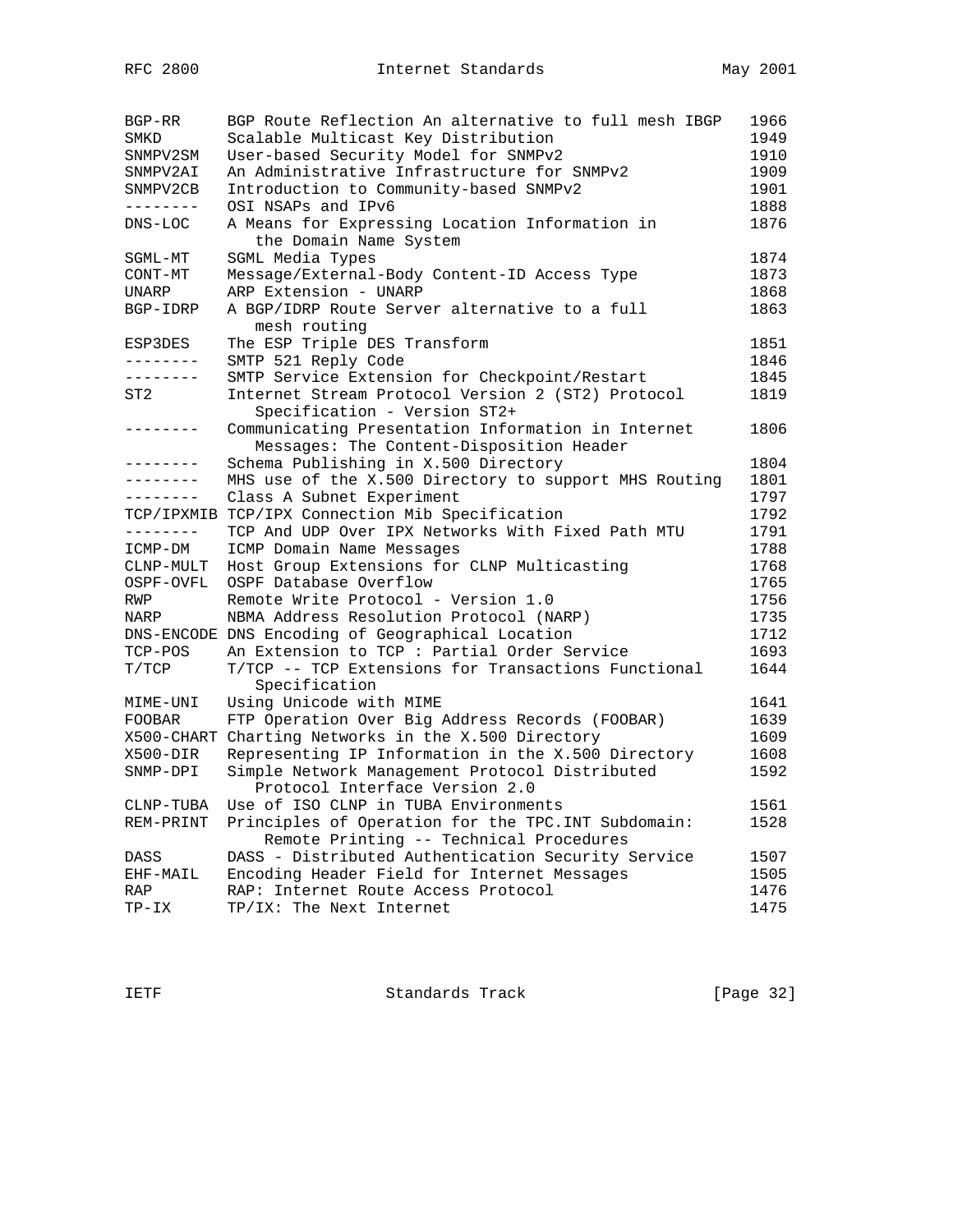|                 | Routing Coordination for X.400 MHS Services Within<br>a Multi Protocol / Multi Network Environment                      | 1465 |
|-----------------|-------------------------------------------------------------------------------------------------------------------------|------|
|                 | Table Format V3 for Static Routing                                                                                      |      |
| - - - - - - - - | Using the Domain Name System To Store Arbitrary<br>String Attributes                                                    | 1464 |
| IRCP            | Internet Relay Chat Protocol                                                                                            | 1459 |
| SIFT            | SIFT/UFT: Sender-Initiated/Unsolicited File Transfer                                                                    | 1440 |
| DIR-ARP         | Directed ARP                                                                                                            | 1433 |
| TEL-SPX         | Telnet Authentication: SPX                                                                                              | 1412 |
| TEL-KER         | Telnet Authentication: Kerberos Version 4                                                                               | 1411 |
| TRACE-IP        | Traceroute Using an IP Option                                                                                           | 1393 |
| $DNS-IP$        | An Experiment in DNS Based IP Routing                                                                                   | 1383 |
| RMCP            | Remote Mail Checking Protocol                                                                                           | 1339 |
| MSP2            | Message Send Protocol 2                                                                                                 | 1312 |
| DSLCP           | Dynamically Switched Link Control Protocol                                                                              | 1307 |
| --------        | X.500 and Domains                                                                                                       | 1279 |
| IN-ENCAP        | Scheme for an internet encapsulation protocol:<br>Version 1                                                             | 1241 |
| CLNS-MIB        | CLNS MIB for use with Connectionless Network Protocol<br>(ISO 8473) and End System to Intermediate<br>System (ISO 9542) | 1238 |
| CFDP            | Coherent File Distribution Protocol                                                                                     | 1235 |
| $IP-AX.25$      | Internet protocol encapsulation of AX.25 frames                                                                         | 1226 |
| ALERTS          | Techniques for managing asynchronously generated<br>alerts                                                              | 1224 |
| MPP             | Message Posting Protocol (MPP)                                                                                          | 1204 |
| SNMP-BULK       | Bulk Table Retrieval with the SNMP                                                                                      | 1187 |
| DNS-RR          | New DNS RR Definitions                                                                                                  | 1183 |
| IMAP2           | Interactive Mail Access Protocol: Version 2                                                                             | 1176 |
| NTP-OSI         | Network Time Protocol (NTP) over the OSI Remote<br>Operations Service                                                   | 1165 |
| --------        | Message Send Protocol                                                                                                   | 1159 |
| DMF-MAIL        | Digest message format                                                                                                   | 1153 |
| <b>RDP</b>      | Version 2 of the Reliable Data Protocol (RDP)                                                                           | 1151 |
| ---------       | Standard for the transmission of IP datagrams<br>on avian carriers                                                      | 1149 |
| TCP-ACO         | TCP alternate checksum options                                                                                          | 1146 |
| --------        | The Q Method of Implementing TELNET Option Negotiation                                                                  | 1143 |
| IP-DVMRP        | Distance Vector Multicast Routing Protocol                                                                              | 1075 |
| VMTP            | VMTP: Versatile Message Transaction Protocol                                                                            | 1045 |
|                 | COOKIE-JAR Distributed-protocol authentication scheme                                                                   | 1004 |
| NETBLT          | NETBLT: A bulk data transfer protocol                                                                                   | 998  |

IETF Standards Track [Page 33]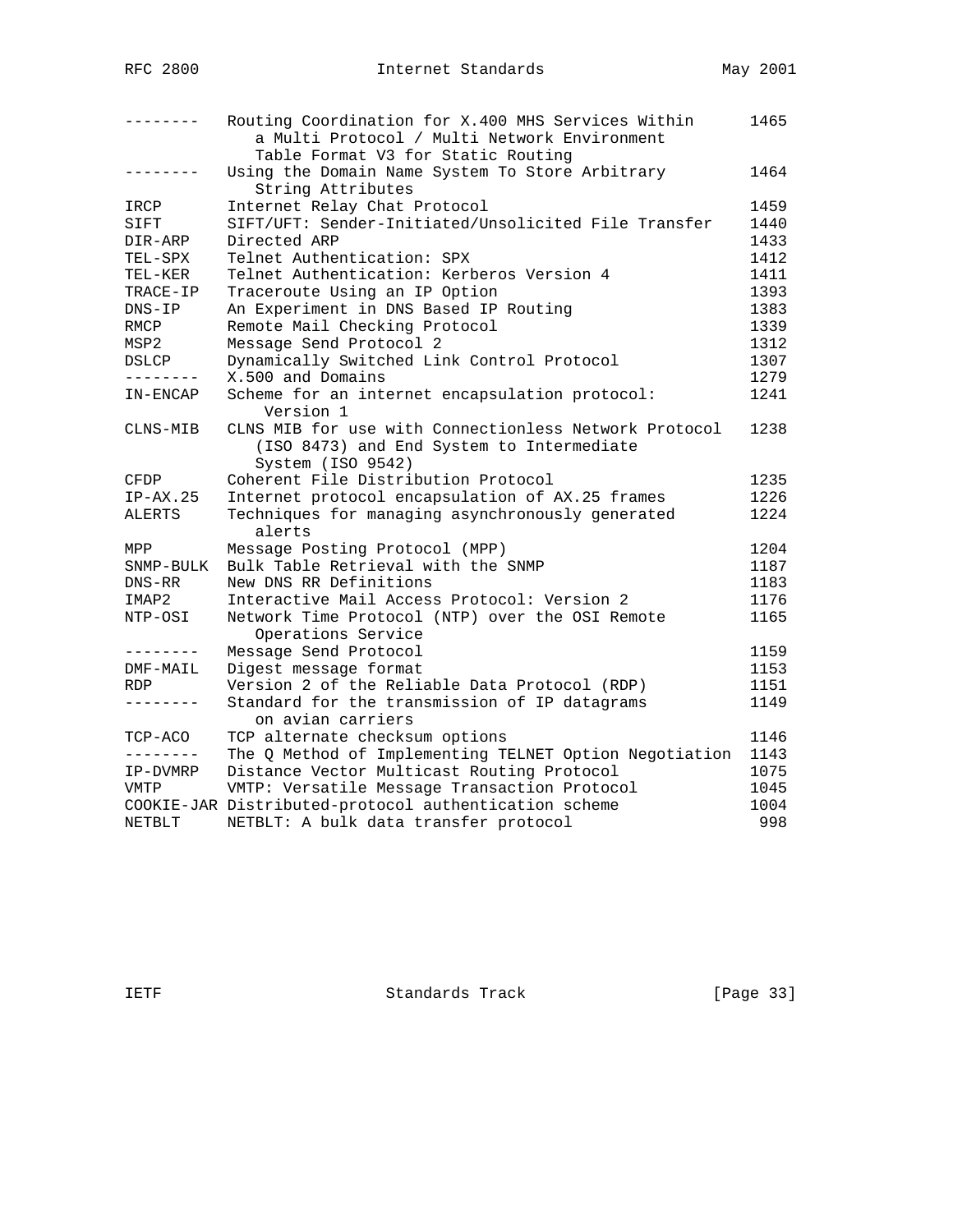| TRTP       | Internet Reliable Transaction Protocol functional | 938 |
|------------|---------------------------------------------------|-----|
|            | and interface specification                       |     |
| LDP        | Loader Debugger Protocol                          | 909 |
| <b>RDP</b> | Reliable Data Protocol                            | 908 |

 [Note: an asterisk at the end of a line indicates a change from the previous edition of this document.]

IETF Standards Track [Page 34]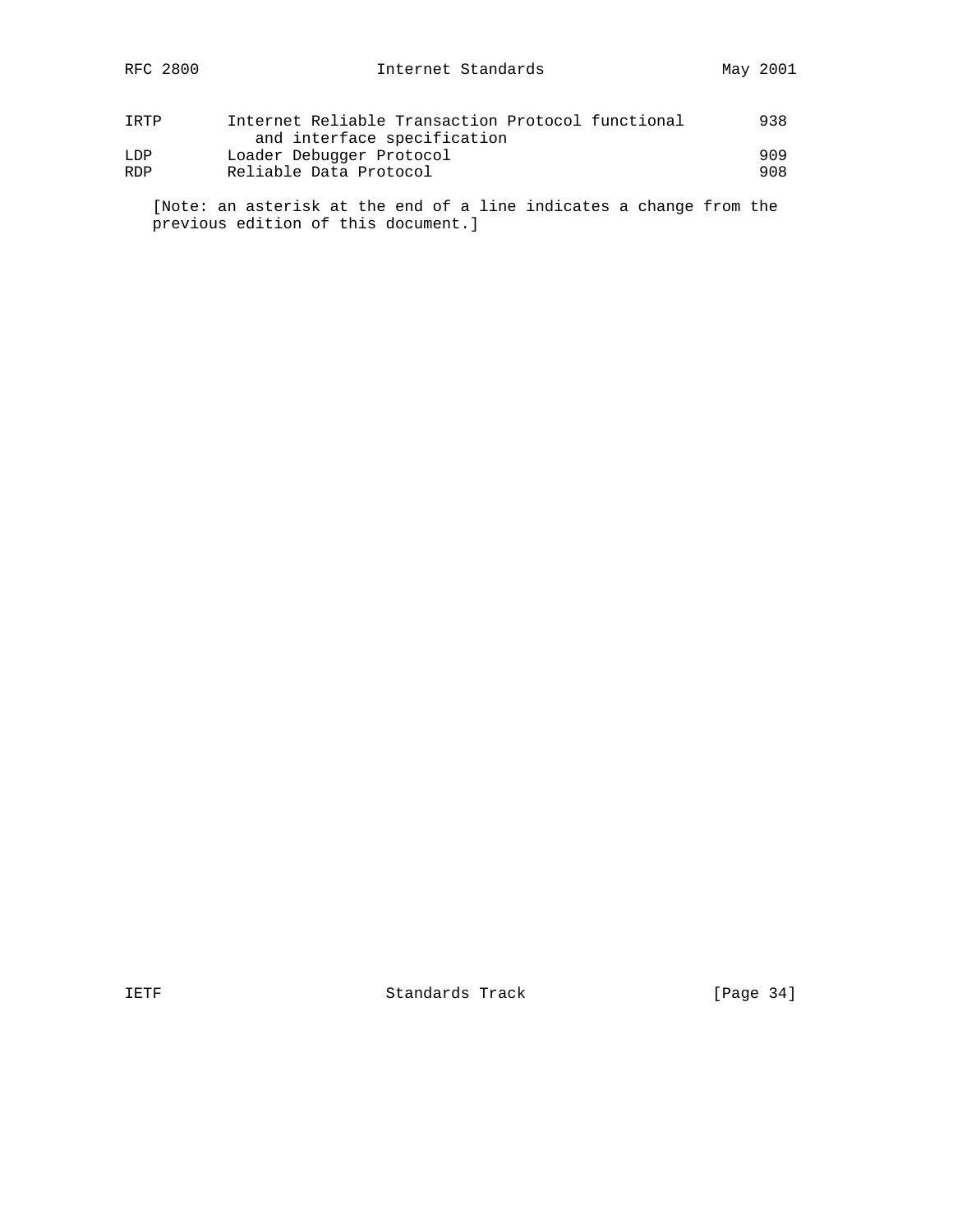## 3.6. Historic Protocols

| Mnemonic         | Title                                                                                              | RFC#    |
|------------------|----------------------------------------------------------------------------------------------------|---------|
| IP-MAC           | IP Authentication using Keyed SHA1 with Interleaved<br>Padding (IP-MAC)                            | 2841*   |
| L2F              | Cisco Layer Two Forwarding (Protocol) "L2F"                                                        | 2341    |
| IPV6-UNI         | An IPv6 Provider-Based Unicast Address Format                                                      | 2073    |
| HTML-INT         | Internationalization of the Hypertext Markup Language                                              | 2070    |
| ---------        | A Proposed Extension to HTML : Client-Side Image Maps                                              | 1980*   |
| HTML-TBL         | HTML Tables                                                                                        | 1942    |
| IPV6-Addr        | IP Version 6 Addressing Architecture                                                               | 1884    |
| ---------        | Form-based File Upload in HTML                                                                     | 1867    |
| HTML             | Hypertext Markup Language - 2.0                                                                    | 1866    |
| .                | Definitions of Managed Objects for the Ethernet-<br>like Interface Types                           | $1623*$ |
| . _ _ _ _ _ _ _  | Manager-to-Manager Management Information Base                                                     | 1451    |
| . _ _ _ _ _ _ _  | Party MIB for version 2 of the Simple Network<br>Management Protocol (SNMPv2)                      | 1447    |
| --------         | Security Protocols for version 2 of the Simple<br>Network Management Protocol (SNMPv2)             | 1446    |
| $\frac{1}{2}$    | Administrative Model for version 2 of the Simple<br>Network Management Protocol (SNMPv2)           | 1445    |
|                  | TOPT-ENVIR Telnet Environment Option                                                               | 1408    |
|                  | SNMP-PARTY Definitions of Managed Objects for Administration<br>of SNMP Parties                    | 1353*   |
| ${\tt SNMP-SEC}$ | SNMP Security Protocols                                                                            | 1352*   |
|                  | SNMP-ADMIN SNMP Administrative Model                                                               | 1351*   |
| --------         | Application of the Border Gateway Protocol in<br>the Internet                                      | 1268    |
| BGP3             | Border Gateway Protocol 3 (BGP-3)                                                                  | 1267    |
| OSI-UDP          | OSI connectionless transport services on top of<br>UDP: Version 1                                  | 1240*   |
| 802.4-MIP        | IEEE 802.4 Token Bus MIB                                                                           | 1230    |
| SNMP-MUX         | SNMP MUX protocol and MIB                                                                          | 1227    |
|                  | OIM-MIB-II OSI internet management: Management Information Base                                    | 1214    |
| IMAP3            | Interactive Mail Access Protocol: Version 3                                                        | 1203    |
| CMOT             | Common Management Information Services and Protocols<br>for the Internet (CMOT and CMIP)           | 1189    |
| - - - - - - - -  | Application of the Border Gateway Protocol in<br>the Internet                                      | 1164    |
| BGP              | Border Gateway Protocol (BGP)                                                                      | 1163    |
| MIB-I            | Management Information Base for network management<br>of TCP/IP-based internets                    | 1156    |
|                  | Mapping between full RFC 822 and RFC 822 with<br>restricted encoding                               | 1137    |
|                  | Privacy enhancement for Internet electronic mail:<br>Part III - algorithms, modes, and identifiers | 1115    |

IETF Standards Track [Page 35]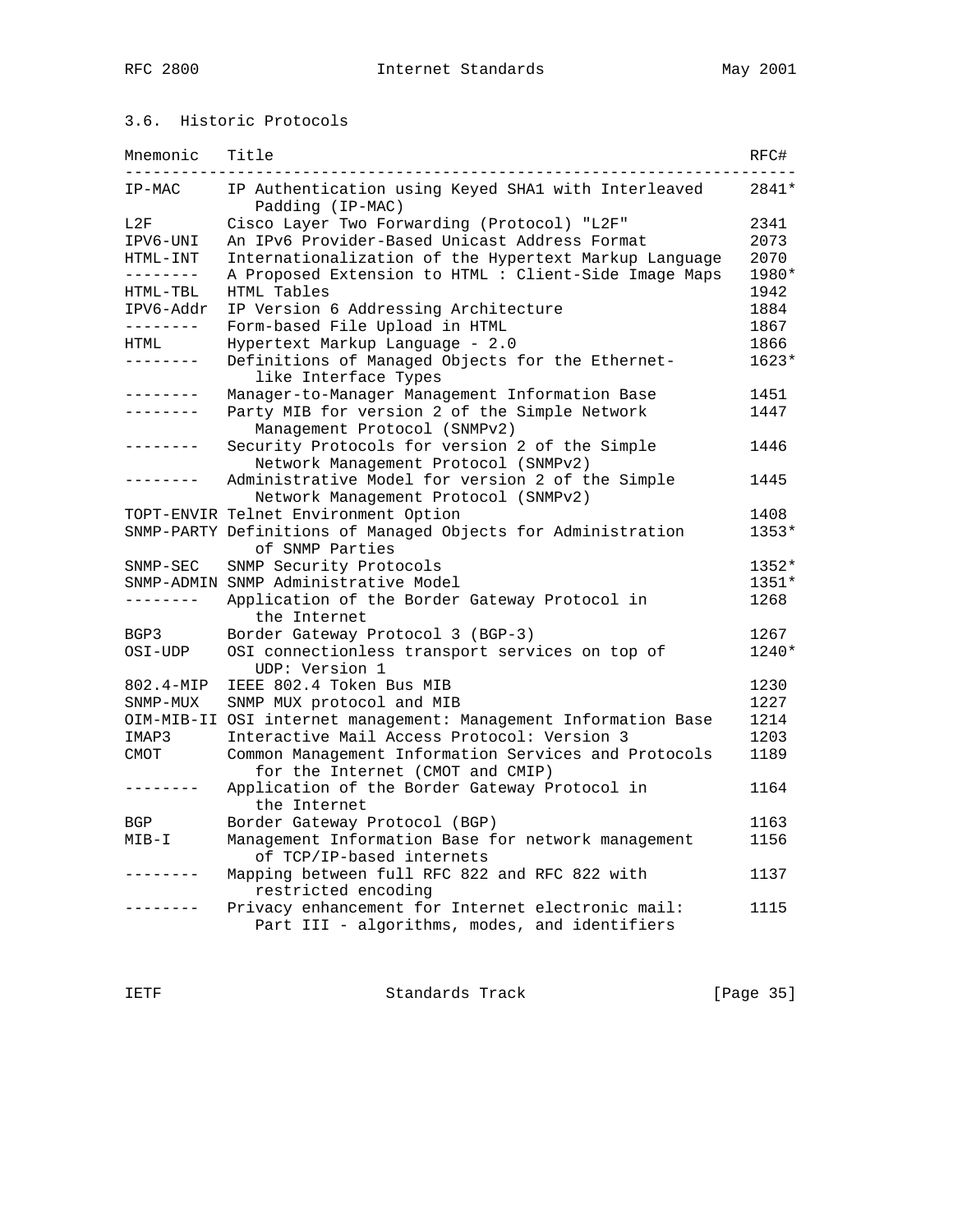|                               | Privacy enhancement for Internet electronic mail:<br>Part II - certificate-based key management                     | 1114 |
|-------------------------------|---------------------------------------------------------------------------------------------------------------------|------|
|                               | Privacy enhancement for Internet electronic mail:<br>Part I - message encipherment and authentication<br>procedures | 1113 |
| IPSO                          | U.S. Department of Defense Security Options for<br>the Internet Protocol                                            | 1108 |
| RIP                           | Routing Information Protocol                                                                                        | 1058 |
|                               | Standard for the transmission of IP datagrams<br>and ARP packets over ARCNET networks                               | 1051 |
| SUN-RPC                       | RPC: Remote Procedure Call Protocol specification                                                                   | 1050 |
| CONTENT                       | Content-type header field for Internet messages                                                                     | 1049 |
| NFILE                         | NFILE - a file access protocol                                                                                      | 1037 |
| SGMP                          | Simple Gateway Monitoring Protocol                                                                                  | 1028 |
| HEMS                          | High-level Entity Management System (HEMS)                                                                          | 1021 |
| -------                       | Requirements for Internet gateways                                                                                  | 1009 |
| STATSRV                       | Statistics server                                                                                                   | 996  |
| HOSTNAME                      | Hostname Server                                                                                                     | 953  |
| POP <sub>2</sub>              | Post Office Protocol: Version 2                                                                                     | 937  |
| HFEP                          | Proposed Host-Front End Protocol                                                                                    | 929  |
| RATP                          | Reliable Asynchronous Transfer Protocol (RATP)                                                                      | 916  |
| THINWIRE                      | Thinwire protocol for connecting personal computers<br>to the Internet                                              | 914  |
| SFTP                          | Simple File Transfer Protocol                                                                                       | 913  |
| EGP                           | Exterior Gateway Protocol formal specification                                                                      | 904  |
| HMP                           | Host Monitoring Protocol                                                                                            | 869  |
| GGP                           | DARPA Internet gateway                                                                                              | 823  |
| RTELNET                       | Remote User Telnet service                                                                                          | 818  |
| <b>CLOCK</b>                  | DCNET Internet Clock Service                                                                                        | 778  |
| MPM                           | Internet Message Protocol                                                                                           | 759  |
| NETRJS                        | NETRJS Protocol                                                                                                     | 740  |
| SUPDUP                        | SUPDUP Protocol                                                                                                     | 734  |
| TOPT-OLD                      | Telnet output linefeed disposition                                                                                  | 658  |
| $\texttt{TOPT}-\texttt{OVTD}$ | Telnet output vertical tab disposition option                                                                       | 657  |
| TOPT-OVT                      | Telnet output vertical tabstops option                                                                              | 656  |
| TOPT-OFD                      | Telnet output formfeed disposition option                                                                           | 655  |
| TOPT-OHTD                     | Telnet output horizontal tab disposition option                                                                     | 654  |
| TOPT-OHT                      | Telnet output horizontal tabstops option                                                                            | 653  |
| TOPT-OCRD                     | Telnet output carriage-return disposition option                                                                    | 652  |
| NETED                         | NETED: A Common Editor for the ARPA Network                                                                         | 569  |
| RJE                           | Remote Job Entry Protocol                                                                                           | 407  |

 [Note: an asterisk at the end of a line indicates a change from the previous edition of this document.]

IETF Standards Track [Page 36]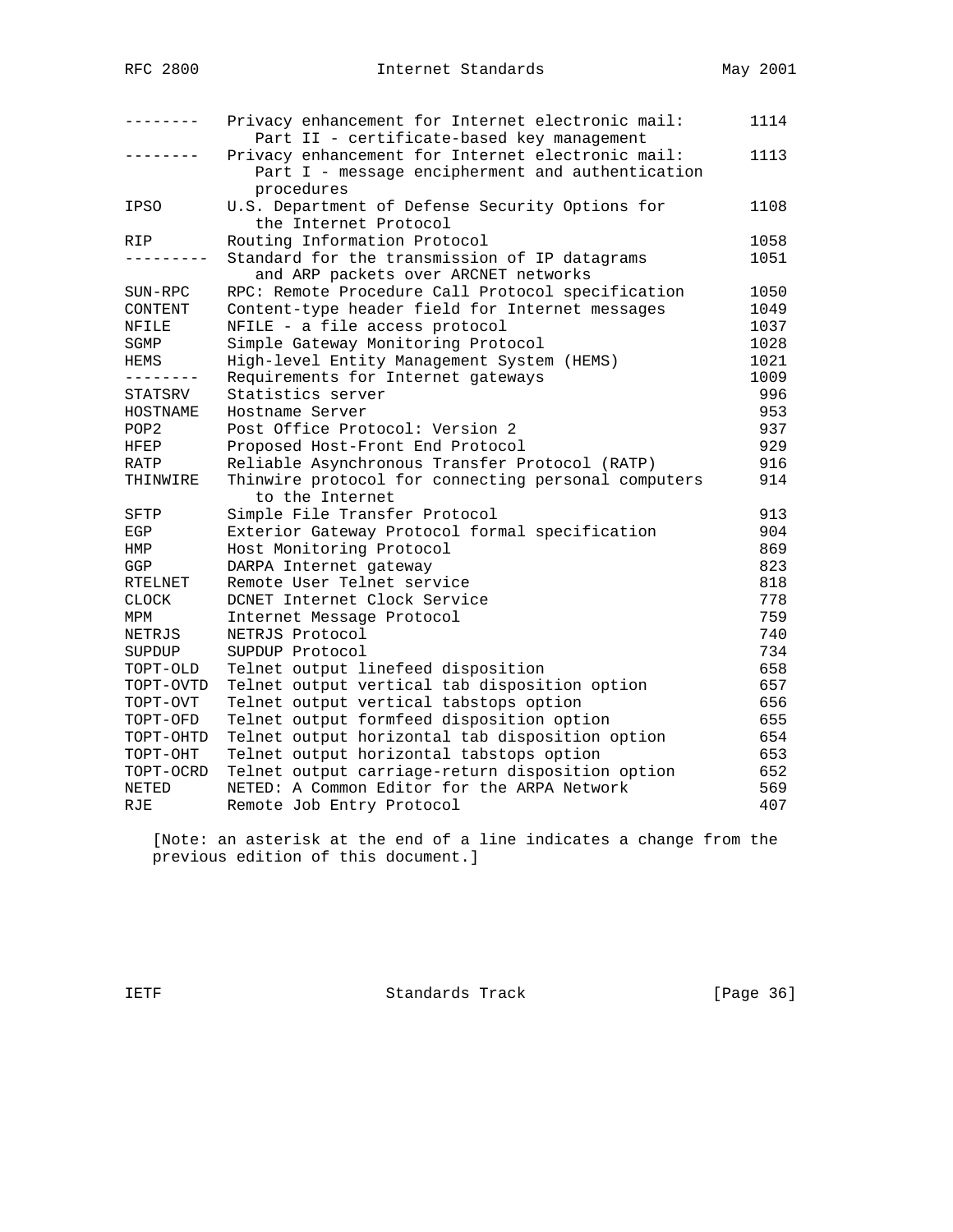### 4. Security Coniderations

 This memo does not affect the technical security of the Internet, but it does cite a number of important security specifications.

5. Editors' Addresses

 Joyce K. Reynolds USC/Information Sciences Institute 4676 Admiralty Way Marina del Rey, CA 90292

 Phone: +1 310-822-1511 Fax: +1 310-823-6714 EMail: JKRey@ISI.EDU

 Robert Braden USC/Information Sciences Institute 4676 Admiralty Way Marina del Rey, CA 90292

 Phone: +1 310-822-1511 Fax: +1 310-823-6714 EMail: Braden@ISI.EDU

 Sandy Ginoza USC/Information Sciences Institute 4676 Admiralty Way Marina del Rey, CA 90292

 Phone: +1 310-822-1511 Fax: +1 310-823-6714 EMail: Ginoza@ISI.EDU

IETF Standards Track [Page 37]